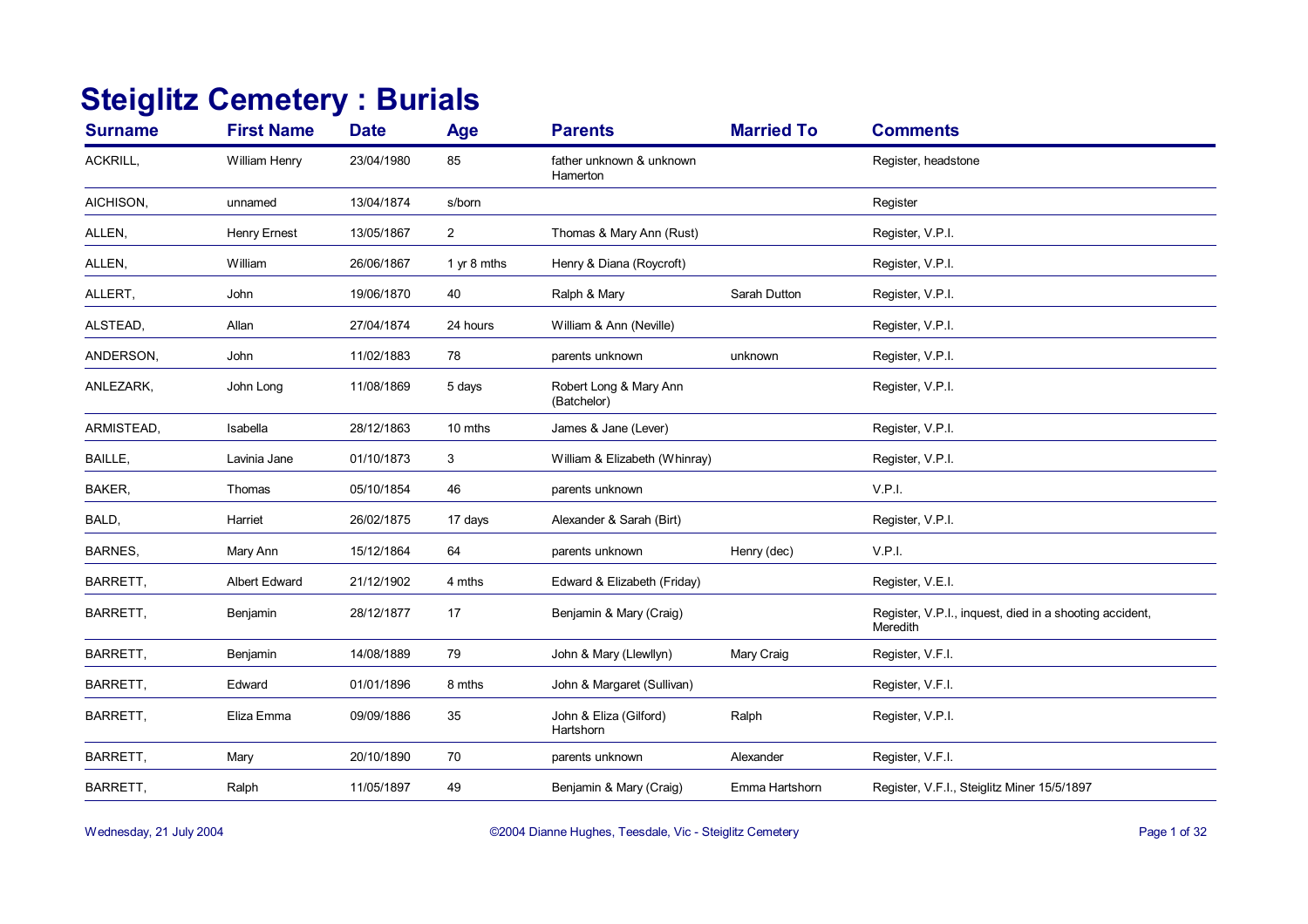| <b>Surname</b>   | <b>First Name</b>            | <b>Date</b> | <b>Age</b>      | <b>Parents</b>                        | <b>Married To</b>                   | <b>Comments</b>                                                     |
|------------------|------------------------------|-------------|-----------------|---------------------------------------|-------------------------------------|---------------------------------------------------------------------|
| BARRETT,         | Thomas                       | 11/04/1922  | 68              | Benjamin & Mary (Craig)               |                                     | Register, V.D.I.                                                    |
| BARTLETT,        | John                         | 17/02/1861  | $\overline{2}$  | William & Johanna (Wallow)            |                                     | V.P.I., died at Staughton's Station.                                |
| BATH,            | Jane                         | 31/08/1878  | 9 mths          | Charles & Ann (Woodgate)              |                                     | Register, V.P.I.                                                    |
| BEARD,           | Elizabeth                    | 01/08/1896  | 1 $\vee$ 6 mths | Harry & Eleanor (Harrison)            |                                     | V.F.I., Steiglitz Miner 1/8/1896, inquest drowned in a<br>waterhole |
| BEGGS,           | Catherine Teresa<br>Veronica | 14/02/1916  | 23              | William & Alice (Corr)                | not married                         | Register, G.W.I.                                                    |
| BEGGS,           | Margaret Ellen<br>Josephine  | 24/01/1911  | 22              | William & Alice (Corr)                | not married                         | Register, headstone, V.E.I.                                         |
| BEGGS,           | Robert John                  | 30/05/1912  | 32              | William & Alice (Corr)                | not married                         | Register, headstone, V.E.I.                                         |
| BEGGS,           | William                      | 13/01/1925  | 87              | Robert & Ann (Hanley)                 | Alice Mary Corr                     | Register, V.D.I.                                                    |
| BERRY,           | Martha                       | 28/12/1872  | 19              | George Stephen & Julia Mary           |                                     | Register, V.P.I., born Lincolnshire England                         |
| BIRT,            | Joseph                       | 08/04/1878  | 75              | William & mother unknown              | Mary Ann Townsend                   | Register, headstone, V.P.I.                                         |
| BIRT,            | Mary Ann                     | 02/02/1888  | 74              | unknown Townsend & mother<br>unknown  | Joseph                              | Register, headstone, V.P.I.                                         |
| BIRT,            | Thomas                       | 13/12/1895  | 72              | George & Caroline                     | 1. Susannah Smith 2.<br>Sarah Ellis | Register, V.F.I.                                                    |
| <b>BISSIL,</b>   | Leslie Francis               | 14/11/1889  | $\overline{2}$  | Thomas & Emily (Fraser)               |                                     | Register, V.F.I., died Staughton Vale                               |
| BLAND,           | <b>Herbert James</b>         | 07/08/1889  | 4 mths          | Samuel & Sarah (Bodsworth)            |                                     | Register, V.F.I.                                                    |
| BLAND,           | Samuel                       | 19/09/1911  | 74              | Joseph & Martha                       | Sarah Bodsworth                     | Register, headstone, V.E.I.                                         |
| BLAND,           | Sarah                        | 09/12/1924  | 74              | unknown Bodsworth & mother<br>unknown | Samuel                              | Register, headstone, V.D.I.                                         |
| BLIGH,           | James                        | 12/04/1864  | 63              | parents unknown                       | unknown                             | Register, V.P.I., born Hertsfordshire, England                      |
| BOARDMAN,        | Alice Maud                   | 22/01/1875  | 11 mths         | Joseph & Ellen (Rust)                 |                                     | Register, headstone, V.P.I.                                         |
| <b>BOARDMAN,</b> | Elizabeth                    | 07/02/1857  | 5               | Robert & Sarah (Jaques)               |                                     | Headstone, V.P.I.                                                   |
| BOARDMAN,        | Elizabeth Ann                | 06/06/1868  | 18 days         | Robert & Sarah (Jaques)               |                                     | Register, headstone, V.P.I.                                         |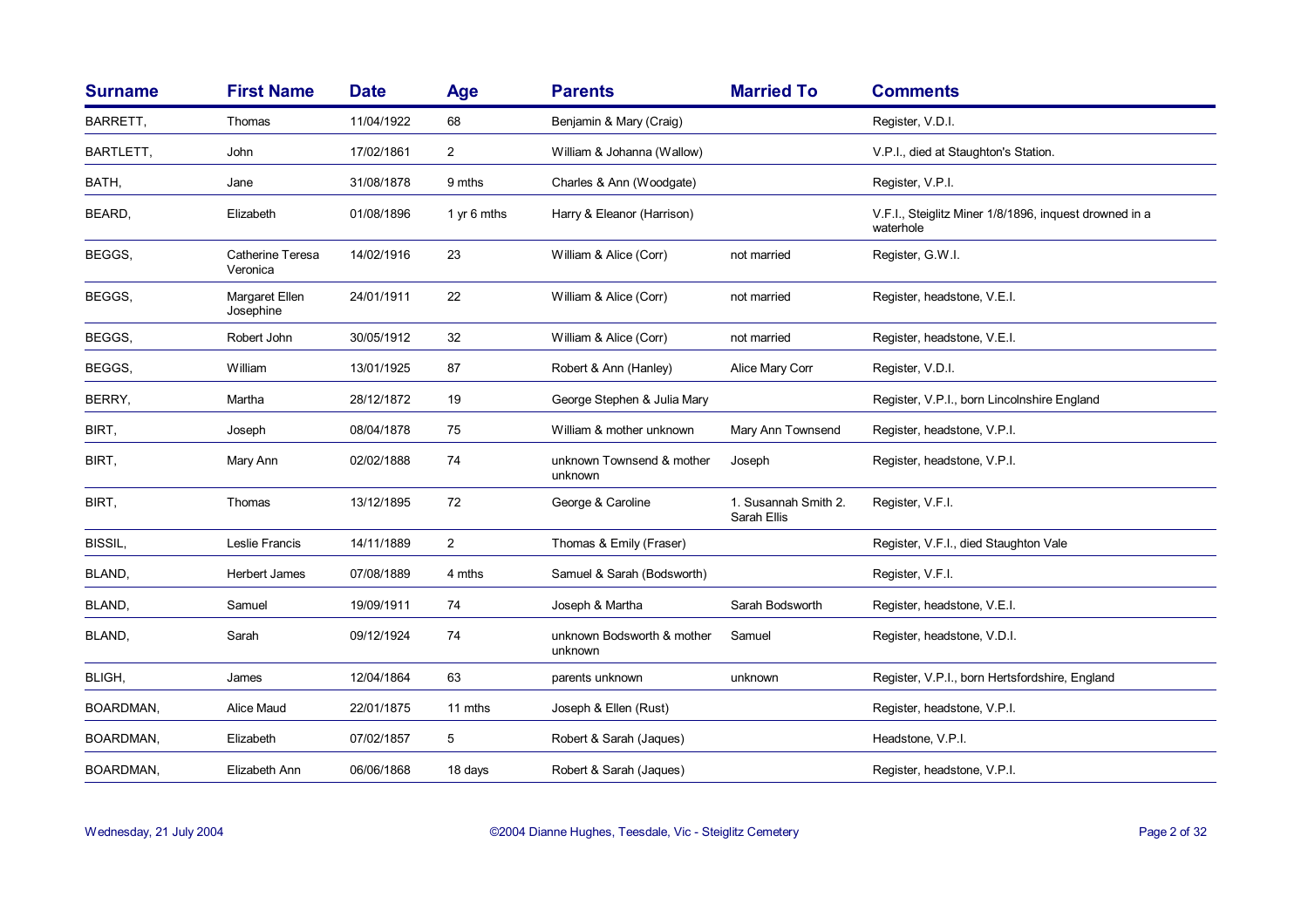| <b>Surname</b>   | <b>First Name</b>     | <b>Date</b> | <b>Age</b>     | <b>Parents</b>                             | <b>Married To</b>     | <b>Comments</b>                                       |
|------------------|-----------------------|-------------|----------------|--------------------------------------------|-----------------------|-------------------------------------------------------|
| BOARDMAN,        | <b>Herbert Arthur</b> | 25/07/1994  | 87             | Arthur Ernest & Ada<br>Josephine (Mulahan) | May Wardlaw           | Register, headstone, born 18.11.1906                  |
| BOARDMAN,        | Joseph                | 14/05/1903  | 56             | James                                      | Ellen Rust            | Register, headstone, V.E.I. Steigltiz Miner 16/5/1903 |
| BOARDMAN,        | May                   | 09/09/1972  | 70             | Andrew & Louisa (Sanders)<br>Wardlaw       | <b>Herbert Arthur</b> | Register, headstone, V.D.I., born 4.1.1902            |
| BOARDMAN,        | Robert                | 26/03/1893  | 65             | Samuel & Elizabeth<br>(Livingstone)        | Sarah Jaques          | Register, headstone, V.F.I.                           |
| BOARDMAN,        | Robert George         | 27/02/1866  | 8 mths         | Robert & Sarah (Jaques)                    |                       | Register, headstone, V.P.I.                           |
| BOARDMAN,        | Sarah                 | 09/12/1894  | 63             | unknown Jacques & mother<br>unknown        | Robert                | Register, headstone, V.F.I.                           |
| BOARDMAN,        | <b>Steller Maud</b>   | 10/01/1872  | $\mathbf{1}$   | Joseph & Ellen Maude (Rust)                |                       | Headstone, V.P.I.                                     |
| BOLAND,          | Louisa                | 29/08/1869  | 5              | Thomas & Margaret (Camley)                 |                       | Register, V.P.I.                                      |
| BORTHWICKE,      | Peter                 | 20/04/1864  | 1 yr 4 mths    | John & Christina (Brown)                   |                       | Register, V.P.I.                                      |
| BOTT,            | Charles               | 17/09/1858  | infant         | Charles & Ann (Woodgate)                   |                       | V.P.I.                                                |
| BOTT,            | Edwin                 | 30/09/1870  | 43             | Griffith & Ann (Bolton)                    | Sophia Peck           | Register, headstone, V.P.I.                           |
| BOTT,            | Susan                 | 13/03/1875  | 10 mths        | Charles & Ann (Woodgate)                   |                       | Register, V.P.I., father a Mine Manager               |
| <b>BOURKE,</b>   | Joseph                | 19/03/1900  | 3 mths         | Peter & Nora (Reid)                        |                       | Register, V.F.I.                                      |
| <b>BRITTAIN,</b> | Daniel                | 11/02/1864  | $\overline{2}$ | Jacob & Jane (Andrews)                     |                       | Register, V.P.I.                                      |
| <b>BRITTAIN,</b> | Samuel                | 17/06/1864  | 18 day         | George & Diana (Bluff)                     |                       | Register, V.P.I.                                      |
| BROGAN,          | Catherine             | 29/03/1888  | 13             | David & Mary Ann (Kershaw)                 |                       | Register, headstone, V.P.I.                           |
| BROGAN,          | Cecilie Agnes         | 20/06/1877  | 20 days        | David & Mary Ann (Kershaw)                 |                       | Register, headstone, V.P.I., twin of Margaret         |
| BROGAN,          | David                 | 30/11/1906  | 67             | David & mother unknown                     | Mary Ann Kershaw      | Register, headstone, V.E.I.                           |
| BROGAN,          | Ellen                 | 25/10/1944  | 74             | David & Mary (Kershaw)                     | not married           | Register, headstone, V.D.I.                           |
| BROGAN,          | Josephina             | 21/03/1882  | 10 wks         | David & Mary Ann (Kershaw)                 |                       | Register, headstone, V.P.I.                           |
| BROGAN,          | Margaret              | 17/06/1877  | 17 days        | David & Mary Ann (Kershaw)                 |                       | Register, headstone, V.P.I., twin of Cecilie          |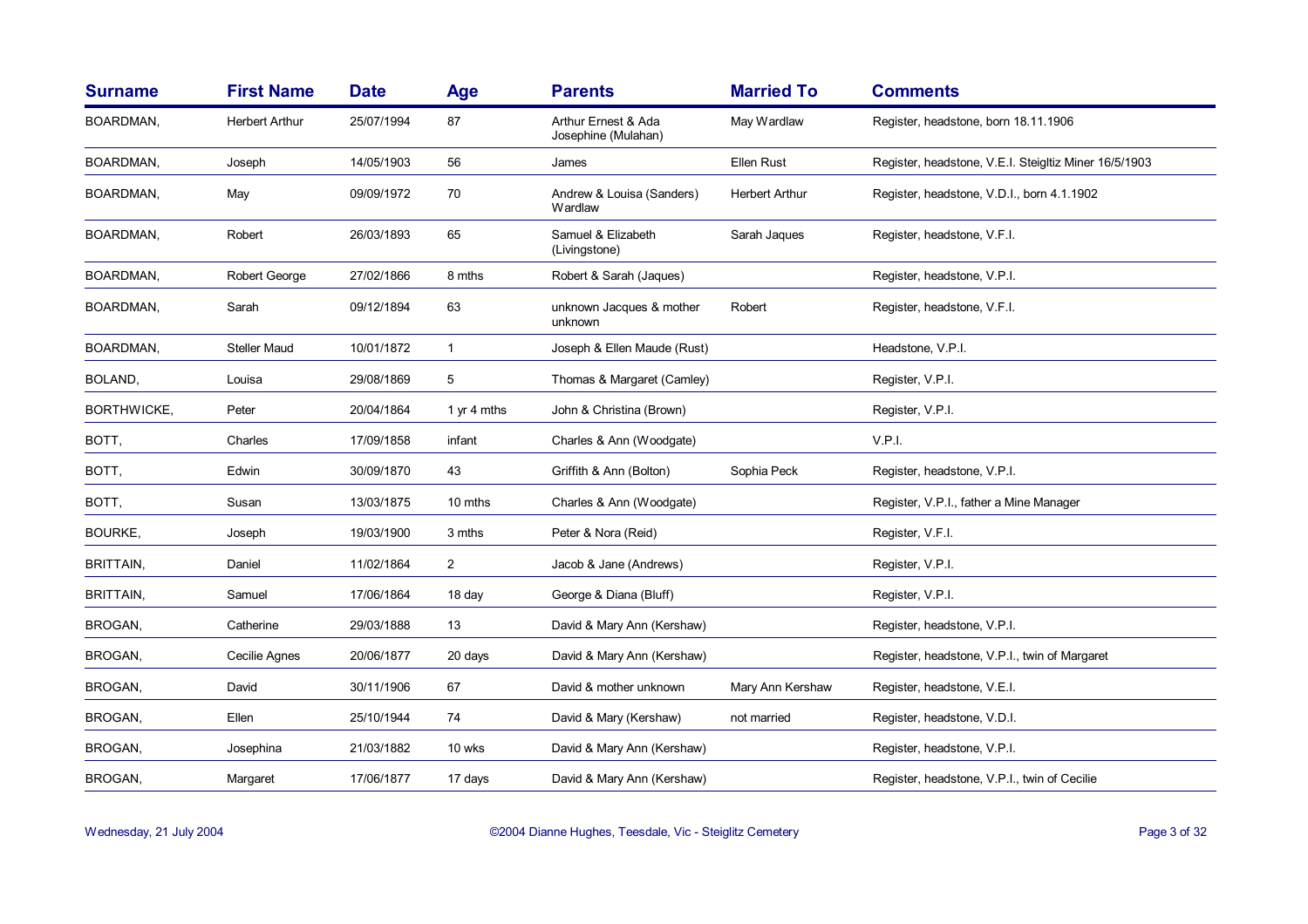| <b>Surname</b>    | <b>First Name</b>     | <b>Date</b> | <b>Age</b> | <b>Parents</b>                      | <b>Married To</b>     | <b>Comments</b>                                      |
|-------------------|-----------------------|-------------|------------|-------------------------------------|-----------------------|------------------------------------------------------|
| BROGAN,           | Mary Ann              | 26/05/1889  | 34         | unknown Kershaw & mother<br>unknown | David                 | Register, headstone, V.F.I.                          |
| BROGAN,           | Mary Elizabeth        | 22/03/1944  | 72         | David & Mary Ann (Kershaw)          | not married           | Register, V.D.I.                                     |
| BROGAN,           | Susannah              | 14/05/1937  | 62         | David & Mary Ann (Kershaw)          | not married           | Register, headstone, V.D.I.                          |
| BROGAN,           | Thomas                | 15/07/1954  | 74         | David & Mary Ann (Kershaw)          | not married           | Register, headstone, V.D.I., Geelong Advertiser      |
| <b>BROMFIELD,</b> | William George        | 18/09/1863  | 4          | William & Sophia (Jones)            |                       | Register, V.P.I.                                     |
| BRORSSON,         | unknown               | 18/09/1857  | 36         | parents umknown                     |                       | V.P.I.                                               |
| BROWN,            | James Percy           | 12/11/1875  | 5          | James & Alice (Bullen)              |                       | Register, V.P.I.                                     |
| BROWN,            | Rosina                | 23/01/1867  | 7 mths     | Isaac & Charlotte (Gosbell)         |                       | Register, V.P.I.                                     |
| BURNETT,          | William               | 07/11/1869  | 27         | parents unknown                     |                       | Register, V.P.I., born Brisbane Queensland           |
| BURRAN,           | Cheryl Marie          | 28/06/1993  | 40         |                                     |                       | Register                                             |
| BUTLER,           | Elizabeth             | 14/11/1869  | 3          | John & Eliza (Hill)                 |                       | Register, V.P.I.                                     |
| BUTLER,           | Kenneth William       | 19/12/1993  | 64         |                                     | Margaret              | Register, headstone, Geelong Advertiser              |
| BUTLER,           | Louisa                | 13/11/1869  | 3          | John & Eliza (Hill)                 |                       | Register, V.P.I., inquest died result of an accident |
| BYRNE,            | Ann                   | 20/09/1885  | 59         | Patrick & Ann Burke                 | Patrick               | Register, V.P.I. died Long Gully Geelong Advertiser  |
| BYRNE,            | <b>Catherine Mary</b> | 07/01/1949  | 57         | Thomas Patrick & Susan<br>(Byrne)   | not married           | Register, V.D.I., Geelong Advertiser                 |
| BYRNE,            | Evangeline Margaret   | 14/07/1955  | 56         | Thomas Patrick & Susan<br>(Byrne)   | not married           | Register, V.D.I.                                     |
| BYRNE,            | Patrick               | 05/03/1886  | 64         | Lott & Kate                         | Ann Burke             | Register, V.P.I.                                     |
| BYRNE,            | Susan                 | 01/10/1963  | 91         | John & Catherine (Walsh)<br>Byrne   | <b>Thomas Patrick</b> | Register, V.D.I.                                     |
| BYRNE,            | Thomas                | 23/07/1925  | 63         | Patrick & mother unknown            | Susan Byrne           | Register, V.D.I.                                     |
| BYRNE,            | <b>Thomas Patrick</b> | 19/04/1920  | 23         | Thomas Patrick & Susan<br>(Byrne)   | not married           | Register, headstone, G.W.I.                          |
| CAHIR,            | <b>Bridget</b>        | 15/10/1866  | 4          | Michael & Mary (Connellan)          |                       | Register, headstone, V.P.I.                          |

Wednesday, 21 July 2004 **Dianne Hughes, Teesdale, Vic-Steiglitz Cemetery** Page 4 of 32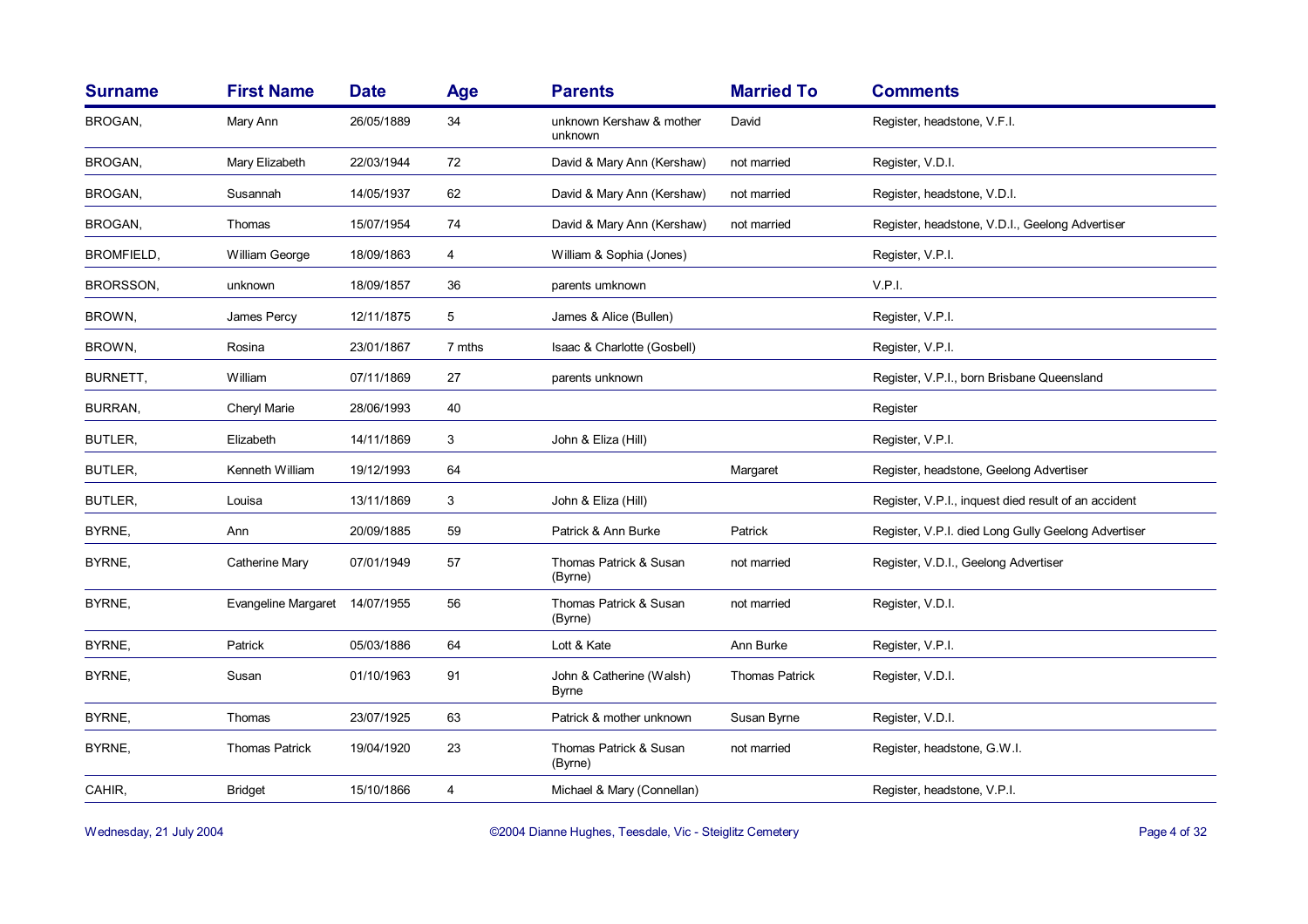| <b>Surname</b> | <b>First Name</b> | <b>Date</b> | <b>Age</b>     | <b>Parents</b>                       | <b>Married To</b>          | <b>Comments</b>                      |
|----------------|-------------------|-------------|----------------|--------------------------------------|----------------------------|--------------------------------------|
| CAHIR,         | John James        | 13/10/1894  | 6 wks          | Thomas William & Margaret<br>(Cleary |                            | Register, V.F.I.                     |
| CAHIR,         | Mary              | 29/03/1869  | 37             | Patrick & Bridget Connellan          | Michael                    | Register, headstone, V.P.I.          |
| CAHIR,         | Mary              | 21/02/1899  | 40             | Robert & Sarah (Jaques)<br>Boardman  | John                       | Register, headstone, V.F.I.          |
| CAHIR,         | Michael           | 15/02/1894  | 73             | Patrick & Honorah (Fitzgerald)       | Mary Connellan             | Register, headstone, V.F.I.          |
| CAHIR,         | Michael Andrew    | 01/07/1904  | 44             | Michael & Mary (Connelon)            | Mary Anne                  | Register, headstone, V.E.I.          |
| CAHIR,         | Patrick           | 04/04/1898  | 45             | Michael & Mary (Ryan)                | <b>Bridget</b>             | Register, Headstone, V.F.I.          |
| CAMERON,       | Alexander         | 26/10/1899  | 87             | James & Jessie (Nicholson)           | Ann Fuller                 | Register, Headstone, V.F.I.          |
| CAMERON,       | Ann               | 09/07/1923  | 70             | Alexander & Annie (Fuller)           | not married                | Register, headstone, V.D.I.          |
| CAMERON,       | Anne              | 21/02/1900  | 75             | parents unknown                      | Alexander                  | Register, headstone, V.F.I.          |
| CAMERON,       | Annie Carvie      | 06/07/1923  | 71             | Alexander & Anne (Fuller)            | not married                | Register, headstone, V.D.I.          |
| CAMERON,       | Donald            | 19/05/1860  | 13             | Donald & Susan (McLeod)              |                            | V.P.I., born Stirlingshire, Scotland |
| CAMERON,       | Donald            | 07/05/1881  | 57             | unknown & Susan McLeod               | Susanna McLaren            | Register, headstone, inquest, V.P.I. |
| CAMERON,       | Duncan            | 01/04/1867  | 71             | Donald & Susan (McLeod)              |                            | Register, V.P.I.                     |
| CAMERON,       | Duncan            | 01/01/1881  | 49             | Donald & Ann (Cameron)               | <b>Elizabeth Griffiths</b> | Register, V.P.I.                     |
| CAMERON,       | Elizabeth         | 18/08/1881  | 44             | unknown Griffiths & unknown          | Duncan                     | Register, V.P.I.                     |
| CAMERON,       | James             | 03/07/1884  | 26             | Donald & Susan (McLeod)              |                            | Register, V.P.I.                     |
| CAMERON,       | Jessie            | 22/12/1866  | 4              | Duncan & Elizabeth (Griffiths)       |                            | Register, V.P.I.                     |
| CAMERON,       | Jessie            | 01/05/1876  | 54             | Donald & Ann (Cameron)               | not married                | Register, V.P.I.                     |
| CAMERON,       | Susanna           | 30/07/1862  | 43             | Donald & Mary McLaren                | Donald                     | Headstone, V.P.I.                    |
| CAMPBELL,      | Charles           | 06/06/1862  | 8 wks          | John & Jane (Stone)                  |                            | V.P.I.                               |
| CAMPBELL,      | Samuel            | 13/03/1866  | 10 min         | John & Jane (Stone)                  |                            | Register, V.P.I.                     |
| CARROLL,       | Patrick           | 27/09/1862  | $\overline{2}$ | James & Elizabeth (Bennett)          |                            | V.P.I.                               |
|                |                   |             |                |                                      |                            |                                      |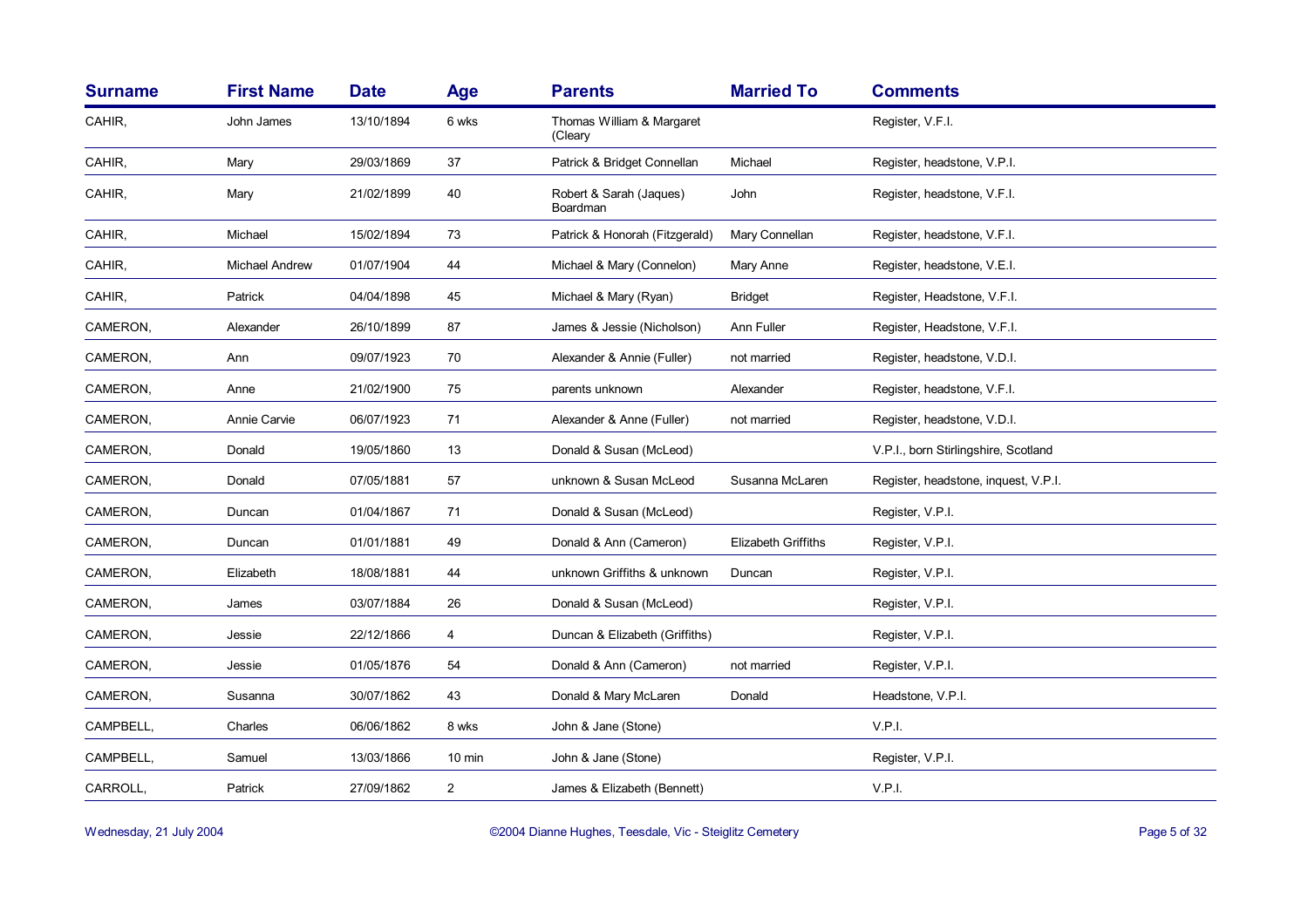| <b>Surname</b> | <b>First Name</b> | <b>Date</b> | Age          | <b>Parents</b>                          | <b>Married To</b> | <b>Comments</b>                                                                  |
|----------------|-------------------|-------------|--------------|-----------------------------------------|-------------------|----------------------------------------------------------------------------------|
| CHATTERTON,    | William           | 05/10/1854  | 47           | parents unknown                         | not married       | V.P.I.                                                                           |
| CHEVALIER,     | Robert Julian     | 10/05/1897  | 29           | Franciso & Ellen (Griffiths)            | not married       | Register, V.F.I., inquest, Steiglitz Miner 15/5/1897                             |
| CLARK,         | Frances Ann       | 31/08/1904  | 79           | parents unknown                         | James George      | Register, headstone, V.E.I.                                                      |
| CLARK,         | James George      | 23/03/1897  | 82           | Thomas & Elizabeth<br>(Thomson)         | Frances Ann       | Register, headstone, V.F.I.                                                      |
| COCHAND,       | Henri             | 16/10/1896  | 64           | Henry & Charlotte (Hay)                 | Mary Hanenstein   | Register, headstone, V.F.I., inquest shot himself, Steiglitz<br>Miner 17/10/1896 |
| COCHAND,       | Mary              | 04/10/1908  | 67           | unknown Hanenstein &<br>mother unknown  | Henri             | Register, headstone, V.E.I.                                                      |
| COCK,          | Unnamed male      | 10/09/1863  | 6 hrs        | Richard & Mary Finder<br>(Butcher)      |                   | Register, V.P.I.                                                                 |
| COLE,          | Alexander         | 14/09/1869  | 8 mths       | William & Margaret<br>(McGregor)        |                   | Register, V.P.I.                                                                 |
| COLE,          | Margaret          | 12/07/1873  | 15 days      | William & Margaret<br>(McGregor)        |                   | Register, V.P.I.                                                                 |
| COLE,          | Margaret          | 28/07/1873  | 36           | Robert & Ellen McGregor                 | William           | Register, V.P.I., died in childbirth                                             |
| COLE,          | William           | 07/05/1878  | 25 days      | William & Margaret<br>(McGregor)        |                   | Register, V.P.I.                                                                 |
| COLE,          | William W.        | 01/07/1887  | 65           | William & unknown                       | Margaret McGregor | Register, V.P.I.                                                                 |
| COLEMAN,       | Mary Anne         | 01/01/1880  | 49           | Thomas & Ann (Grey)<br>Chapman          |                   | Register, V.P.I. born Durham, England                                            |
| COLLINGWOOD,   | George            | 04/03/1870  | 45           | parents unknown                         | unknown           | Register, V.P.I., inquest died in a mine accident                                |
| COLLINS,       | Elizabeth         | 28/11/1864  | $\mathbf{1}$ | Henry & Mary (McPherson)                |                   | Register, V.P.I.                                                                 |
| CONDER,        | Annie             | 17/02/1945  | 83           | John & Elizabeth (Robers)<br>Richardson | Arthur John       | Register, headstone, V.D.I.                                                      |
| CONDER,        | Arthur John       | 09/07/1946  | 76           | Samuel & Anne (King)                    | Annie Richardson  | Register, headstone, V.D.I.                                                      |
| CONDIE,        | David             | 21/05/1868  | 4 mths       | David & Ann (Paterson)                  |                   | Register, V.P.I.                                                                 |
| CONLEY,        | Albert George     | 15/02/1868  | 3 mths       | James & Jane (Geddes)                   |                   | Register, V.P.I.                                                                 |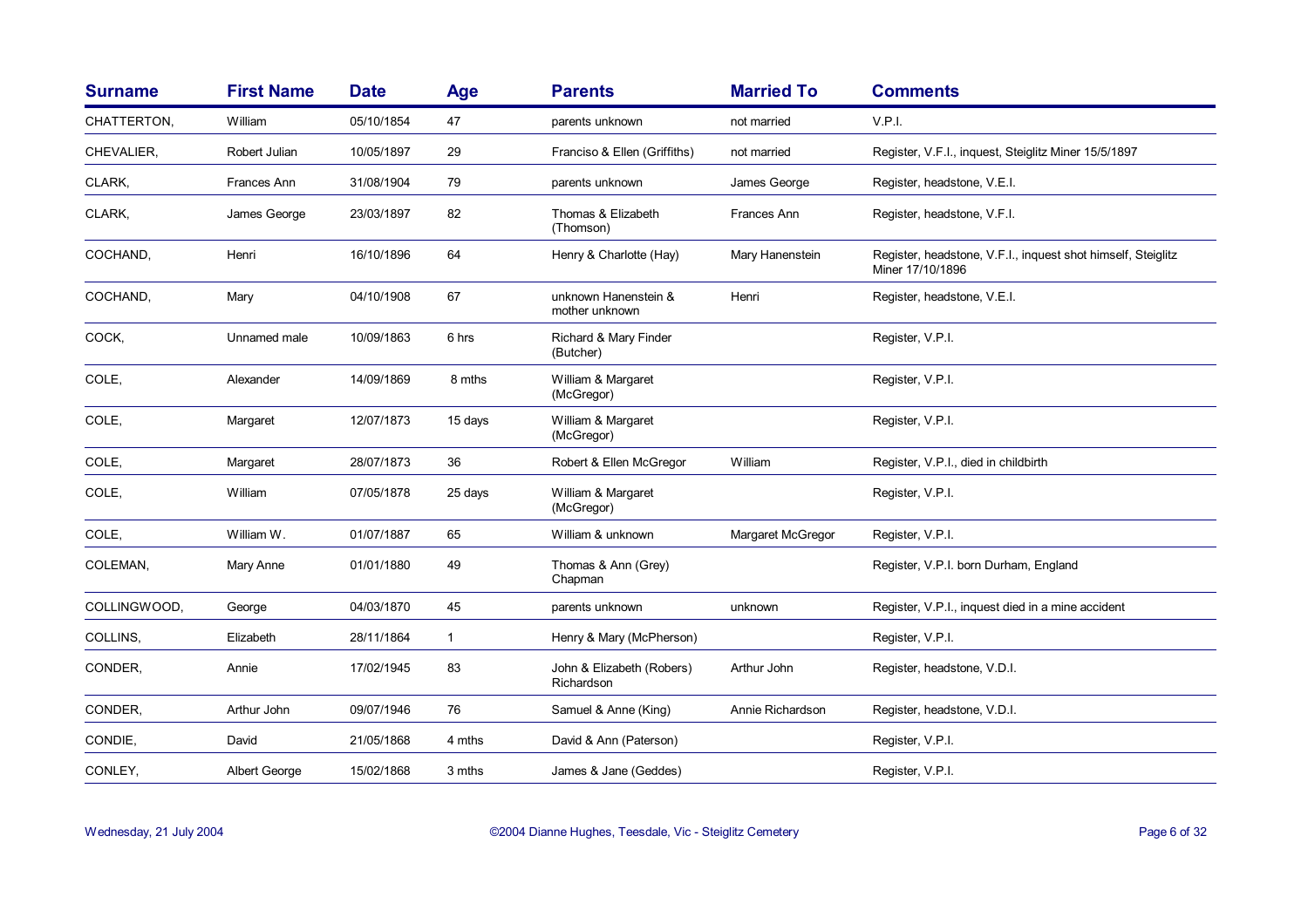| <b>Surname</b> | <b>First Name</b>        | <b>Date</b> | <b>Age</b> | <b>Parents</b>                         | <b>Married To</b> | <b>Comments</b>                                         |
|----------------|--------------------------|-------------|------------|----------------------------------------|-------------------|---------------------------------------------------------|
| CONLEY,        | James Henry<br>William   | 16/02/1868  | 3 mths     | James & Jane (Geddes)                  |                   | Register, V.P.I.                                        |
| COOKE,         | Ann                      | 29/09/1964  | 80         | John & Louisa (Heron) Friday           | Samuel David      | Register, headstone, V.D.I.                             |
| COOKE,         | Charles James<br>Richard | 28/11/1987  | 81         | Samuel David & Ann (Friday)            | not married       | Register, headstone, Geelong Advertiser                 |
| COOKE.         | George Charles           | 03/01/1873  | 2 mths     | William & Mary (Short)                 |                   | Register, V.P.I.                                        |
| COOKE.         | John                     | 07/02/1855  | 50         | Joseph & Ann (Sanderson)               | not married       | V.P.I.                                                  |
| COOKE,         | Mary                     | 27/08/1918  | 78         | Edward & Catherine<br>(Loughran) Short | William           | Register, headstone, G.W.I.                             |
| COOKE,         | Samuel David             | 20/01/1942  | 68         | William & Mary (Short)                 | Ann Friday        | Register, headstone, V.D.I.                             |
| COOKE,         | Sarah Harriet            | 27/01/1872  | 2 mths     | William & Mary (Short)                 |                   | Register, V.P.I.                                        |
| COOKE,         | unnamed                  | 05/05/1900  | s/born     | James & Mary (Bradman)                 |                   | Register                                                |
| COOKE,         | William                  | 14/01/1902  | 71         | John & Catherine (Wakefield)           | Mary Short        | Register, headstone, V.E.I.                             |
| COOKE,         | William Edward           | 06/12/1881  | 15         | William & Mary (Short)                 |                   | Register, V.P.I.                                        |
| COOPER.        | Arthur                   | 01/05/1934  | 59         | James & Mary (Bradman)                 |                   | Register, V.D.I.                                        |
| COOPER,        | Emma                     | 01/08/1909  | 69         | James & Emma Bradman                   | James             | Register, V.E.I.                                        |
| COOPER,        | <b>Ernest Astley</b>     | 26/02/1870  | 4 mths     | James & Emma (Bradman)                 |                   | Register, V.P.I.                                        |
| COOPER,        | James                    | 21/01/1872  | 6 hrs      | James & Emma (Bradman)                 |                   | Register, V.P.I.                                        |
| COOPER,        | James                    | 29/03/1895  | 70         | William & mother unknown               | Mary White        | Register, V.F.I.                                        |
| COOPER,        | Mary Ann                 | 11/03/1861  | 34         | George & Charlotte (Pout)<br>White     | James             | Headstone, V.P.I., born Arble Down, Canterbury, England |
| COOPER,        | <b>Sidney Stuart</b>     | 29/10/1869  | 3          | William & Elizabeth (Harry)            |                   | Register, V.P.I., Geelong Advertiser                    |
| COOPER,        | unnamed                  | 19/04/1872  | s/born     | James & Emma (Bradman)                 |                   | Register                                                |
| COOPER,        | unnamed                  | 17/01/1874  | s/born     | James & Emma (Bradman)                 |                   | Register                                                |
| COOPER,        | unnamed female           | 21/03/1867  | 3 hrs      | James & Emma (Bradman)                 |                   | Register, V.P.I.                                        |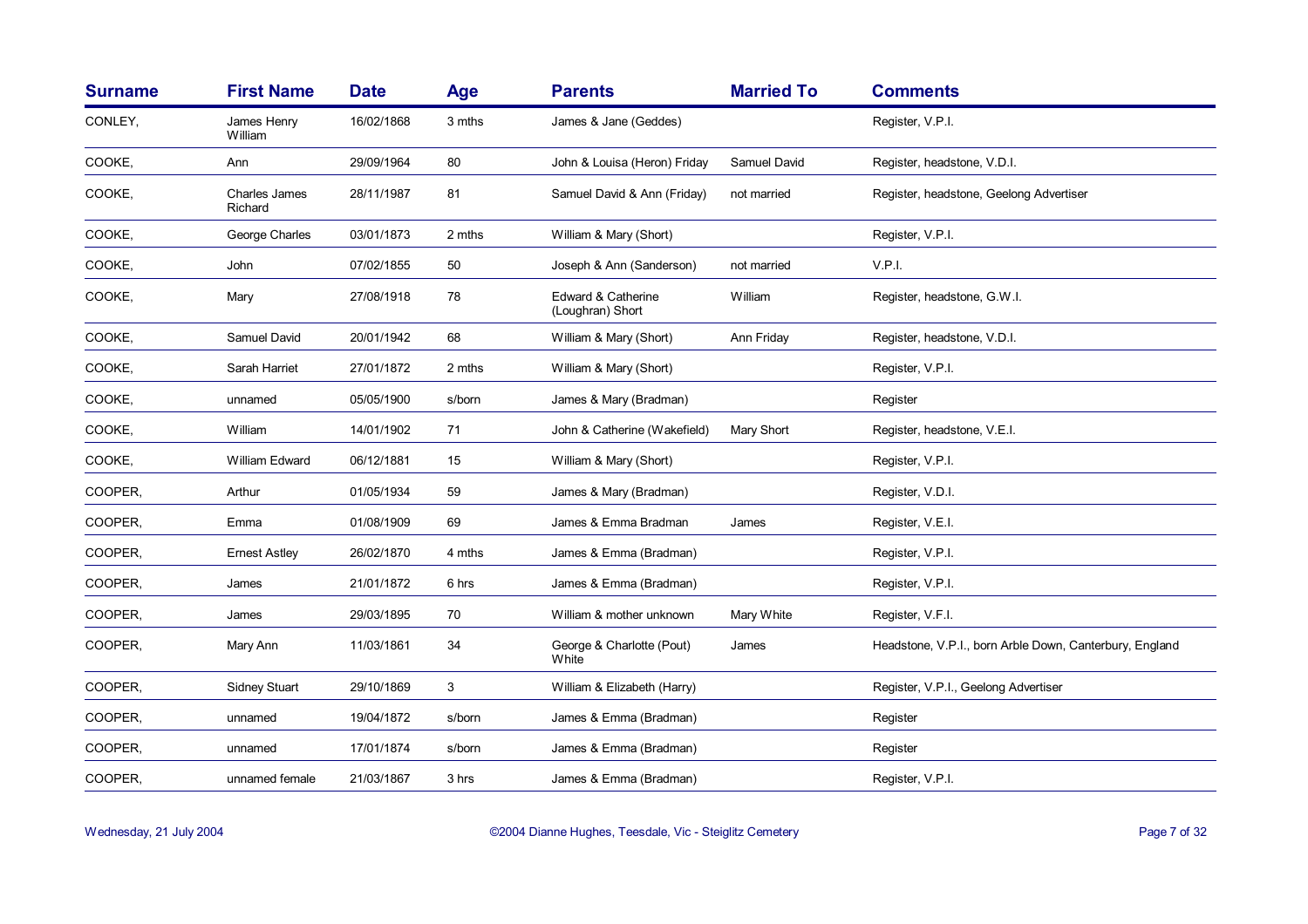| <b>Surname</b> | <b>First Name</b>             | <b>Date</b> | Age        | <b>Parents</b>                         | <b>Married To</b>    | <b>Comments</b>                                                                       |
|----------------|-------------------------------|-------------|------------|----------------------------------------|----------------------|---------------------------------------------------------------------------------------|
| COOTS,         | unnamed female                | 28/06/1891  | 2 dys      | John & Mary (David)                    |                      | Register, V.F.I.                                                                      |
| CORBAN,        | Esther                        | 24/11/1894  | 78         | William & Ann (Turner)<br>Woodroe      |                      | Register, V.F.I.                                                                      |
| CORR.          | John                          | 14/11/1900  | 77         | parents unknown                        | Rose Ann             | Register, V.F.I., born County Armagh Ireland                                          |
| CORR,          | Rose Ann                      | 21/08/1910  | 82         | parents unknown                        | John                 | Register, V.E.I., born County Armagh, Ireland                                         |
| COUPER,        | Thomas                        | 22/12/1907  | 42         |                                        | Elizabeth            | Headstone, inquest died in a mining accident at the Duke of<br><b>Wellington Mine</b> |
| COX,           | <b>Ethel Mary</b>             | 01/03/1896  | 8 wks      | Harry & Clara (Shell)                  |                      | Register, V.F.I.                                                                      |
| COYNE,         | Margaret                      | 20/04/1875  | 48         | James & Margaret (Berry)<br>Cole       | Michael John         | Register, headstone, V.P.I.                                                           |
| COYNE,         | Michael                       | 04/07/1894  |            | John & Margaret (Cole)                 |                      | Register, V.F.I.                                                                      |
| COYNE,         | Michael John                  | 04/09/1911  | 80         | Christopher & Ann (Keenan)             | Margaret Cole        | Register, headstone, V.E.I.                                                           |
| CRAIG,         | Agnes                         | 14/06/1889  | 75         | Peter & Isabella Brown                 | James                | Register, V.F.I.                                                                      |
| CRAIG,         | <b>Edward William</b><br>John | 01/06/1915  | 3          | Walter James & Jane (Smith)            |                      | Register, G.W.I.                                                                      |
| CRAIG.         | James                         | 10/09/1889  | 76         | David & mother unknown                 | Agnes Brown          | Register, V.F.I.                                                                      |
| CRAIG.         | unnamed male                  | 06/03/1887  | 12 hours   | William Gibson & Martha<br>(Steers)    |                      | V.P.I.                                                                                |
| CREE,          | Michael                       | 21/01/1875  | 52         | James & Christina                      | Catherine Meldrum    | Register, V.P.I., in Register as William                                              |
| CUMMING,       | James William                 | 16/04/1864  | 1 yr 8 mth | John & Margaret (Cameron)              |                      | Register, V.P.I.                                                                      |
| DANIEL,        | <b>Bran</b>                   | 25/01/1875  | 60         | Patrick & Mary (Delhunty)              | <b>Bridget Bohen</b> | V.P.I.                                                                                |
| DAVIS,         | Elizabeth                     | 29/08/1869  | 27         | Patrick & Margaret (Smith)<br>O'Connor | Francis              | Register, V.P.I., born Wicklow Ireland                                                |
| DAVIS,         | unnamed                       | 22/02/1873  | s/born     | Francis & Elizabeth<br>(O'Connor)      |                      | Register                                                                              |
| DAVIS,         | William John                  | 08/05/1869  | 9 mths     | Francis & Elizabeth<br>(O'Connor)      |                      | Register, V.P.I.                                                                      |
| DAWS,          | Edward                        | 20/03/1867  | 6          | Abraham & Susannah (Barley)            |                      | Register, V.P.I.                                                                      |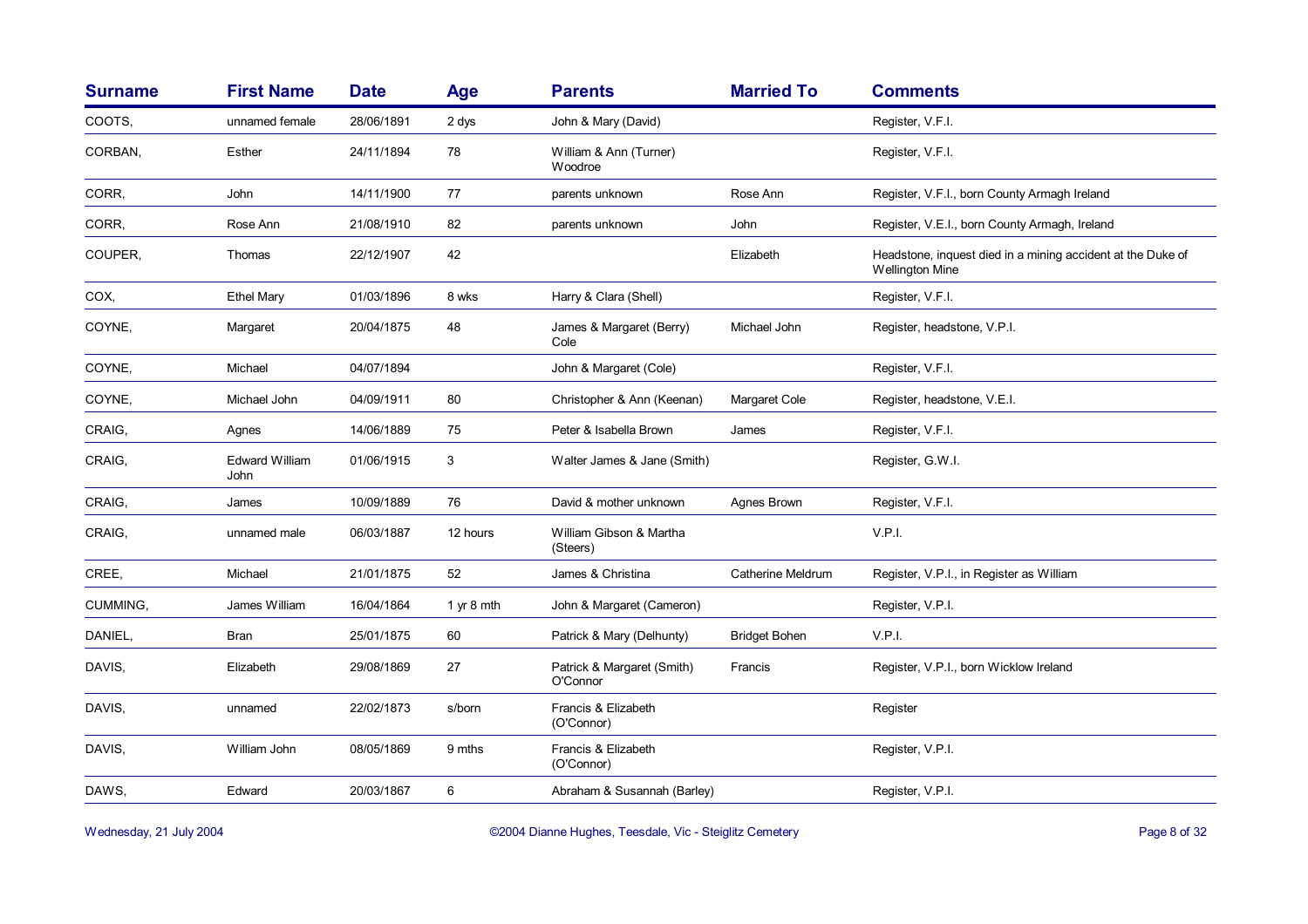| <b>Surname</b> | <b>First Name</b>       | <b>Date</b> | Age            | <b>Parents</b>                    | <b>Married To</b>    | <b>Comments</b>                                                                     |
|----------------|-------------------------|-------------|----------------|-----------------------------------|----------------------|-------------------------------------------------------------------------------------|
| DEAN,          | Elizabeth               | 31/03/1869  | 30             | John & Rachel Simmons             | John                 | Register, V.P.I.                                                                    |
| DEAN,          | Emily                   | 21/01/1867  | 6 mths         | John & Elizabeth (Simmons)        |                      | Register, V.P.I.                                                                    |
| DECKER,        | <b>Edward George</b>    | 29/03/1875  | 5              | Thomas & Emma (Barnes)            |                      | V.P.I.                                                                              |
| DENNIS,        | Sarah                   | 21/12/1874  | 43             | Thomas & Sarah (Dutton)<br>Albert | William Henry        | Register, V.P.I., born Cheshire, England                                            |
| DENNIS,        | William Henry           | 20/06/1884  | 44             | Stephen & Marjory (Lonogan)       | Sarah Albert         | Register, V.P.I.Geelong Advertiser                                                  |
| DIXON,         | Joseph                  | 28/05/1854  | 25             | parents unknown                   | not married          | V.P.I.                                                                              |
| DONALDSON,     |                         |             |                |                                   |                      | Register                                                                            |
| DONOGHUE,      | Stephen                 | 13/01/1869  | 2 days         | James & Sarah (O'Donohue)         |                      | Register, V.P.I.                                                                    |
| DORAN,         | Esther                  | 07/05/1867  | 31             | John & Elizabeth (Bald) Dwyer     | Joseph Henry         | Register, V.P.I.                                                                    |
| DOULL,         | Molly Elizabeth         | 29/09/1999  | stillborn      | Fred & Fiona (Tucker)             |                      | Register, headstone                                                                 |
| DOYLE,         | Julia                   | 02/01/1862  | 8              | Paul & Ann (Harry)                |                      | V.P.I.                                                                              |
| DUNCANSON,     | Robert                  | 18/05/1857  | 27             | parents unknown                   | not married          | V.P.I., headstone, only memaining headstone in the Old<br><b>Steiglitz Cemetery</b> |
| DUNSTAN,       | William                 | 13/06/1871  | 37             | Henry & Pricilla (Rowe)           | Priscilla Bowden     | Register, V.P.I.                                                                    |
| DURRAN,        | Cheryl Marie            | 24/06/1993  | 40             | Hardy & Ruth Hayes                | Ted                  | Register, headstone, died Yorktown, South Australia<br>Geelong Advertiser           |
| EAGLE,         | Charles George          | 22/09/1874  | $\mathbf{1}$   | Chester & Emily (Jones)           |                      | Register, V.P.I., died Durdidwarrah                                                 |
| EDWARDS,       | Samuel Henry            | 07/03/1866  | 7 days         | Samuel & Mary Ann (Hughes)        |                      | Register, V.P.I.                                                                    |
| EGAN,          | Andrew                  | 26/10/1873  | 96             | Andrew & Sarah (Loughname)        | <b>Bridget Foley</b> | Register, V.P.I.                                                                    |
| EGAN,          | Ann                     | 17/06/1876  | 4              | Andrew & Mary Ann (Hosken)        |                      | Register, V.P.I.                                                                    |
| ELDEN,         | John                    | 08/11/1880  | 79             | Thomas & Sarah                    | Agnes Anderson       | Register, V.P.I., died Beremboke                                                    |
| ELDERFIELD,    | John Henry              | 15/04/1869  | 25             | Thomas & mother unknown           |                      | Register, V.P.I., inquest died in mine accident                                     |
| ELLET,         | <b>Charlotte Phoebe</b> | 04/02/1858  | $\overline{2}$ | Henry & Mary (McDonald)           |                      | V.P.I.                                                                              |
| ELSTEAD,       | Allan                   | 27/04/1875  | 24 hours       | William & Ann (Neville)           |                      | Register, V.P.I.                                                                    |
|                |                         |             |                |                                   |                      |                                                                                     |

Wednesday, 21 July 2004 **Dianne Hughes, Teesdale, Vic - Steiglitz Cemetery** Page 9 of 32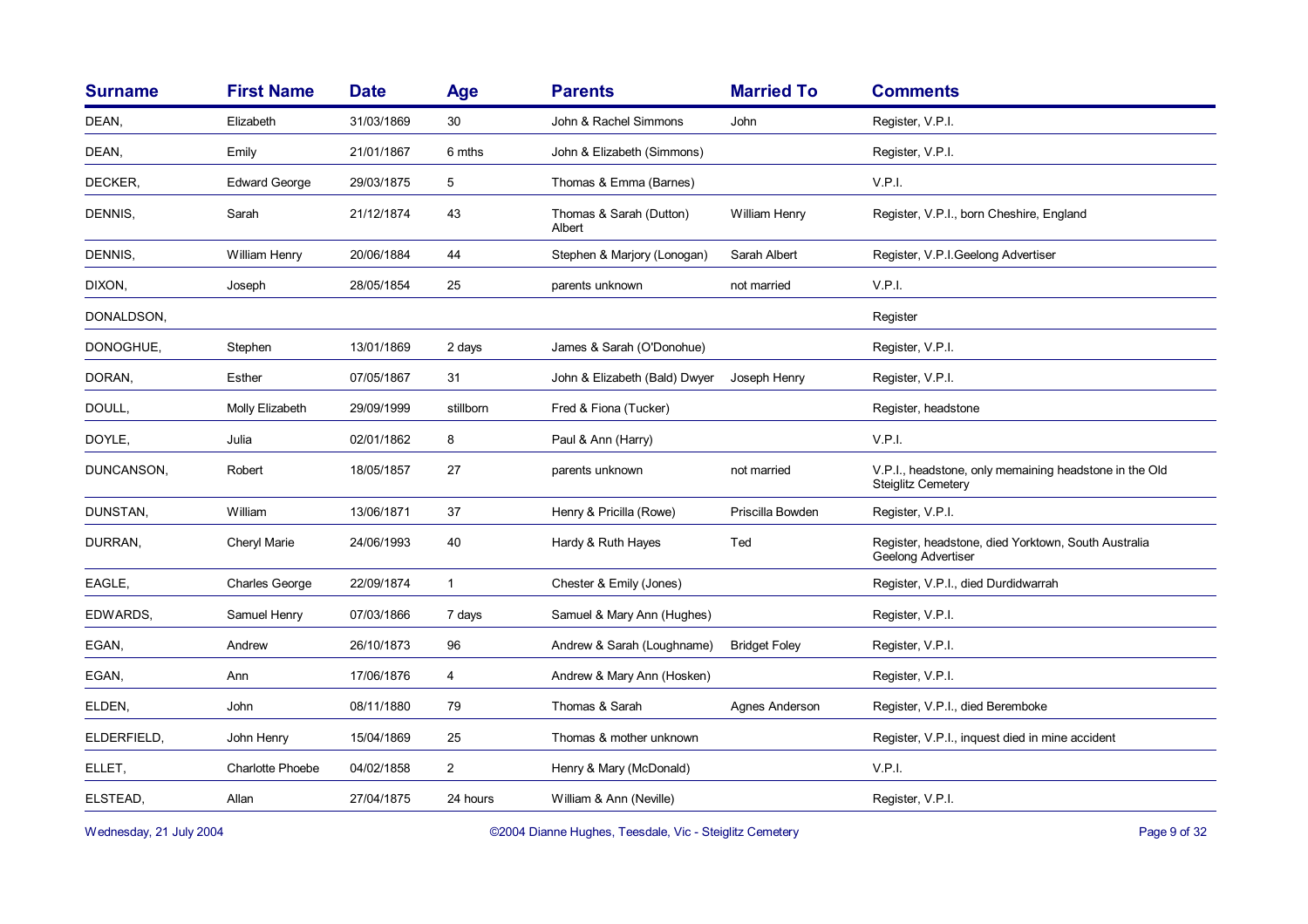| <b>Surname</b> | <b>First Name</b>   | <b>Date</b> | Age         | <b>Parents</b>                         | <b>Married To</b>     | <b>Comments</b>                                                         |
|----------------|---------------------|-------------|-------------|----------------------------------------|-----------------------|-------------------------------------------------------------------------|
| ENGLE,         | James               | 24/09/1879  | 76          | parents unknown                        | unknown               | Register, V.P.I.                                                        |
| ETHERIDGE,     | Alice               | 06/05/1858  | 6 mths      | John & Harriet (Ashley)                |                       | V.P.I.                                                                  |
| ETHERIDGE,     | John Charles        | 18/10/1859  | 33          | James & May (Banks)                    | <b>Harriet Ashley</b> | V.P.I.                                                                  |
| FARMER,        | Joseph              | 25/05/1857  | 53          | parents unknown                        |                       | V.P.I., alias Joseph JAY, two daughters in England,<br>supposed widower |
| <b>FARRELL</b> | Dorothy C.          | 01/01/1998  | 96          |                                        |                       | Register, headstone                                                     |
| FERGUSON,      | Rodia               | 07/04/1857  | 8 mths      | John & Julia                           |                       | V.P.I.                                                                  |
| FIELDING,      | Ann                 | 17/02/1875  | 38          | James & Harriet (Proudly)<br>Moore     | William               | Register, V.P.I.                                                        |
| FIELDING,      | Jane Ann            | 20/03/1874  | 15          | William & Ann (Moore)                  |                       | Register, V.P.I.                                                        |
| FIELDING,      | William             | 26/09/1881  | 49          | Joseph & mother unknown                | Ann Moore             | Register, V.P.I.                                                        |
| FLAHIVE,       | Catherine           | 14/08/1876  | 6           | Patrick & Mary Ann (Dolan)             |                       | Register, V.P.I.                                                        |
| FLAHIVE,       | Elizabeth Jane      | 02/06/1867  | 1 yr 8 mths | Patrick & Mary Ann (Dolan)             |                       | Register, V.P.I.                                                        |
| FLAHIVE,       | Frederick James     | 18/04/1898  | 34          | Patrick & Mary Ann (Dolan)             | Mary Doyle            | Register, V.F.I.                                                        |
| FLANAGAN,      | Elizabeth           | 24/10/1924  | 62          | William & Mary (Gavin) Ward            | John Joseph           | Register, headstone, V.D.I.                                             |
| FLANAGAN,      | Johanna May         | 22/08/1911  | 23          | John Joseph & Elizabeth<br>Mary (Ward) | not married           | Register, V.E.I.                                                        |
| FLANAGAN,      | John                | 03/03/1866  | 56          | Edward & Bridget                       | not married           | V.P.I.                                                                  |
| FLANAGAN,      | John Joseph         | 04/07/1916  | 63          | John & Ellen (Hurley)                  | Elizabeth Mary Ward   | Register, headstone, G.W.I. Geelong Advertiser                          |
| FLANAGAN,      | Mary Ellen          | 13/07/1882  | 7 wks       | John Joseph & Elizabeth<br>(Ward)      |                       | Register, headstone, V.P.I.                                             |
| FLANAGAN,      | William             | 10/02/1883  | 1 day       | Joseph & Elizabeth (Ward)              |                       | Register, V.P.I.                                                        |
| FOLEY,         | Mary Ann            | 15/01/1875  | 19          | Patrick & Ann Doolan                   | Michael James         | Register, V.P.I., died in childbirth                                    |
| FOLEY,         | Patrick             | 26/03/1876  | 1 yr 2 mths | Michael & Margaret Ann<br>(Flaharie)   |                       | Register, V.P.I.                                                        |
| FOOT,          | <b>Albert Henry</b> | 29/04/1896  | 1 yr 1 mth  | John & Emma (Wright)                   |                       | Register, headstone, V.F.I.                                             |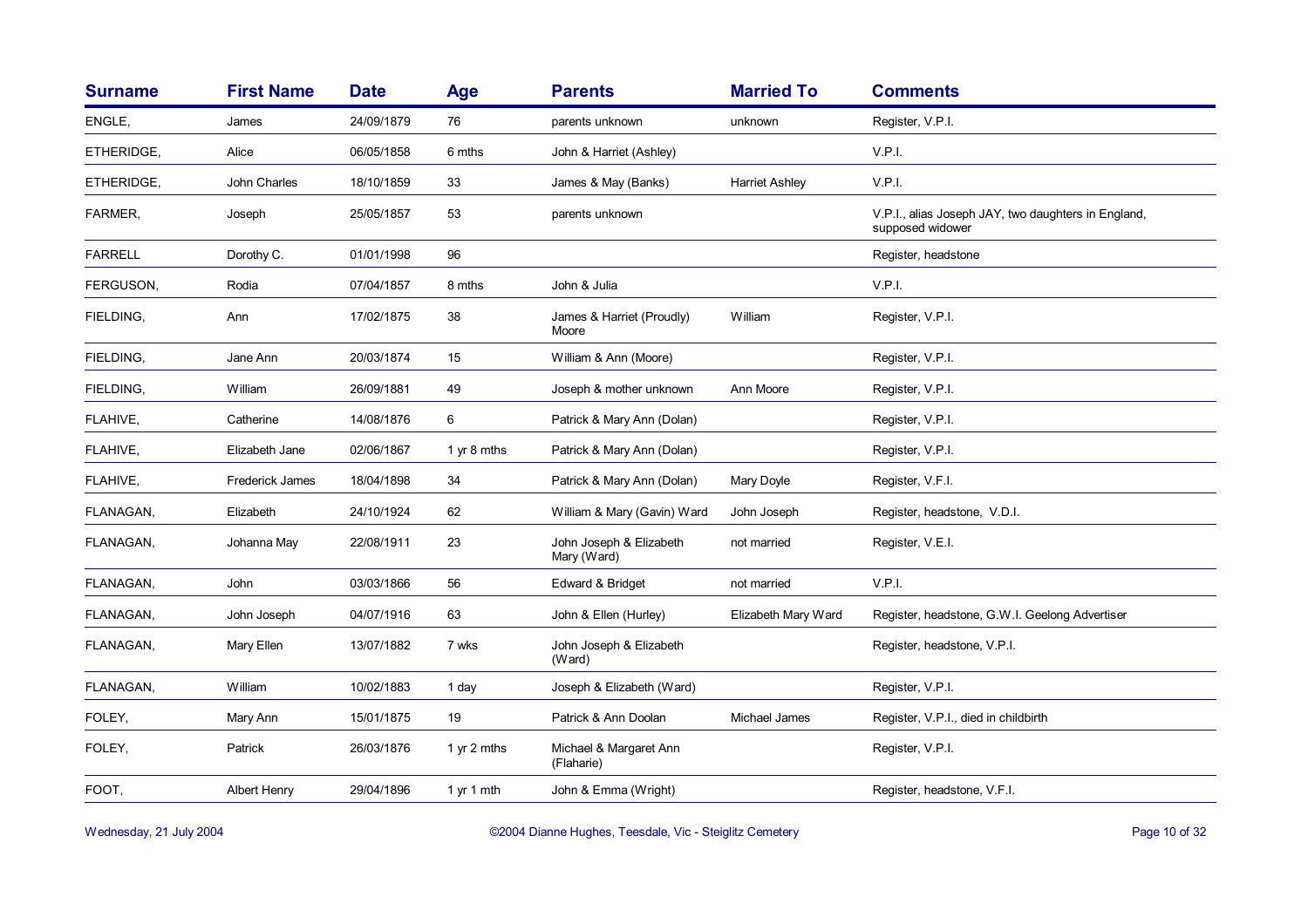| <b>Surname</b> | <b>First Name</b> | <b>Date</b> | <b>Age</b>     | <b>Parents</b>                             | <b>Married To</b>       | <b>Comments</b>                                                                                   |
|----------------|-------------------|-------------|----------------|--------------------------------------------|-------------------------|---------------------------------------------------------------------------------------------------|
| FOOT,          | unnamed           | 11/03/1903  | s/born         | John & Emma (Wright)                       |                         | Register                                                                                          |
| FORD,          | Charles           | 10/02/1885  | $\overline{2}$ | Charles & Bridget (Quigley)                |                         | Register, V.P.I.                                                                                  |
| FORD,          | Charles           | 21/09/1903  | 84             | parents unknown                            | Margaret Clare          | Register, V.E.I.                                                                                  |
| FORD,          | George            | 24/05/1877  | 13             | Charles & Margaret (Clarke)                |                         | Register, V.P.I., died Beremboke                                                                  |
| FORD,          | George Thomas     | 20/05/1896  | 6 mths         | Charles & Bridget (Quigley)                |                         | V.F.I.                                                                                            |
| FORD,          | Margaret          | 15/07/1914  | 84             | Charles & Margaret Clarke                  | Charles                 | Register, G.W.I.                                                                                  |
| FORD,          | William           | 03/08/1888  | 4              | Charles & Bridget (Quigley)                |                         | Register, V.P.I.                                                                                  |
| FOSTER.        | Ann               | 13/05/1892  | 76             | Stephen & Ann Sykes                        | Jeremiah                | Register, V.F.I.                                                                                  |
| FOSTER,        | David             | 07/03/1895  | 39             | Jeremiah & Ann (Sykes)                     | <b>Harriett Nurrall</b> | Register, V.F.I.                                                                                  |
| FOSTER,        | Jeremiah          | 22/10/1899  | 82             | Stephen & mother unknown                   | Ann Sykes               | Register, V.F.I.                                                                                  |
| FOSTER,        | Joshua            | 29/05/1870  | 25             | Jeremiah & Ann (Sykes)                     | not married             | Register, V.P.I., died from a fall of earth, inquest, Steiglitz<br>Miner 30/5/1870                |
| FRASER,        | John Herbert      | 26/09/1895  | 8 mths         | John & Emma (Ribbons)                      |                         | Register, V.F.I.                                                                                  |
| FRAULING,      | John Frederick    | 03/08/1869  | 33             | parents unknown                            | Elizabeth               | Register, headstone, V.P.I., found in V.P.I., as FRUGHTING                                        |
| FRAULING.      | William           | 19/08/1857  | 5 mths         | John Frederick & Elizabeth                 |                         | Headstone, V.P.I.                                                                                 |
| FREEMAN.       | Robert            | 16/01/1877  | 4              | Thomas & Mary (Wishart)                    |                         | Register, V.P.I.                                                                                  |
| FREEMAN,       | Thomas            | 21/09/1876  | 45             | John & Mary Ann                            | Mary Wishart            | Register, V.P.I.                                                                                  |
| FREY,          | Amelia            | 09/08/1860  | 15             | George & Adelaide (Brisacher)              |                         | V.P.I., died at Lethbridge, born Berne Switzerland, father's<br>name could be COLESTEIN           |
| FREY,          | Robert            | 04/03/1867  | 19             | Colesteir & Adelaide<br>(Busacher)         |                         | Register, V.P.I., on the death of Amelia father's name given<br>as GEORGE, born Berne Switzerland |
| FRIDAY,        | Alice             | 11/07/1905  | 4 mths         | William John & Alice (Smith)               |                         | Register, V.E.I.                                                                                  |
| FRIDAY,        | Alice             | 12/02/1941  | 60             | John Edward & Elizabeth<br>(Barrett) Smith | William John            | Register, headstone, V.D.I.                                                                       |
| FRIDAY,        | James Ferger      | 20/09/1897  | 1 $yr$ 11 mths | John & Louisa (Betts)                      |                         | Register, V.F.I.                                                                                  |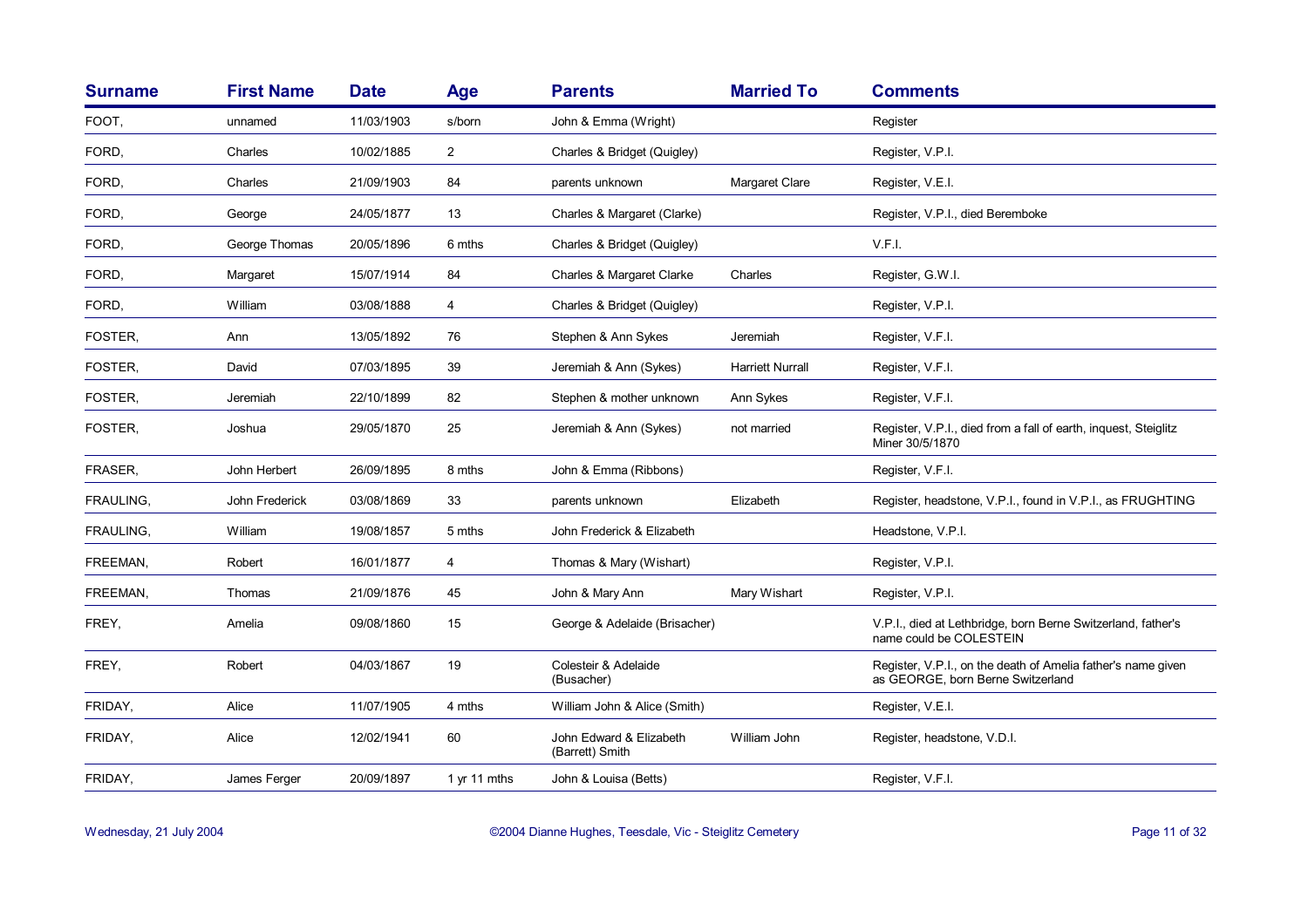| <b>Surname</b> | <b>First Name</b>     | <b>Date</b> | <b>Age</b>     | <b>Parents</b>                      | <b>Married To</b>                        | <b>Comments</b>                                    |
|----------------|-----------------------|-------------|----------------|-------------------------------------|------------------------------------------|----------------------------------------------------|
| FRIDAY,        | John                  | 29/11/1915  | 70             | William & Mary (Stevens)            | not married                              | Register, headstone, G.W.I.                        |
| FRIDAY,        | John Claude           | 01/01/1936  | $\overline{2}$ | John Edward &Dorrie<br>(Richardson) |                                          | Register, V.D.I.                                   |
| FRIDAY,        | Robert William        | 30/04/1981  | 67             | William John & Alice (Smith)        |                                          | Register, V.D.I.                                   |
| FRIDAY,        | William John          | 14/05/1948  | 72             | William John & Louisa (Betts)       | Alice Smith                              | Register, headstone, V.D.I., Geelong Advertiser    |
| GAINEY,        | James                 | 23/12/1861  | 1 yr 8 mths    | Richard & Sarah (Fairchild)         |                                          | V.P.I.                                             |
| GAINEY,        | Mary Ann              | 26/05/1867  | 7 mths         | Richard & Sarah (Fairchild)         |                                          | Register, V.P.I.                                   |
| GARTNER,       | Mary Ann              | 18/05/1863  | $\overline{2}$ | Mathias & Sarah (Webster)           |                                          | V.P.I.                                             |
| GARTNER,       | Sarah                 | 20/02/1862  | 22             | John & Mary Webster                 | <b>Matthias</b>                          | V.P.I., inquest                                    |
| GAVIN,         | Coral Vivian          | 30/12/1897  | 1 yr 3 mths    | Edith Emily                         |                                          | Register, V.F.I.                                   |
| GEDDIS,        | James                 | 31/08/1872  | 51             | parents unknown                     | Elizabeth Black                          | Register, V.P.I.                                   |
| GENT,          | John                  | 06/11/1880  | 57             | Edward & Sarah (Fletcher)           | 1. Charlotte Ward,<br>2. Hannah Lockwood | Register, V.P.I., m.3. Ann Henderson nee Callaghan |
| GILBERT,       | Kathleen Emma         | 28/05/1911  | 32             | Alfred & Emma (Hague) Nye           | <b>William Francis</b>                   | Register, V.E.I.                                   |
| GILES,         | James                 | 21/02/1875  | 36             | Charles & Elizabeth (Skinner)       | not married                              | V.P.I.                                             |
| GILES,         | <b>Robert Desmond</b> | 21/02/1993  | 69             |                                     | Beryl Enid                               | Register, Geelong Advertiser                       |
| GOODING,       | Ellen                 | 27/04/1866  | 9              | James & Mary (Gooding)              |                                          | Register, V.P.I.                                   |
| GOULDEN,       | Benjamin              | 27/08/1900  | 83             | Thomas & Esther                     | Charlotte                                | Register, V.F.I., born Manchester England          |
| GOULDEN,       | Charlotte             | 08/07/1902  | 83             | parents unknown                     | Benjamin                                 | Register, headstone, V.E.I.                        |
| GRANT,         | Charles               | 16/07/1897  | 5 wks          | John & Jane (Brown)                 |                                          | Register, V.F.I.                                   |
| GREAVES,       | Claude William        | 27/01/1969  | 81             | William & Emily (Herring)           | Ethel May Friday                         | Register, headstone, V.D.I.                        |
| GREAVES,       | <b>Ethel May</b>      | 15/08/1989  | 83             | William & Alice (Smith) Friday      | Claude William                           | Register, headstone,                               |
| GREAVES,       | Ethel Ray             | 13/03/1940  | 9              | William & Ethel May (Friday)        |                                          | Register, headstone, V.D.I.                        |
| GREIVE,        | unnamed female        | 08/08/1858  | 1 yr 3 mths    | John & Catherine (Cleary)           |                                          | V.P.I.                                             |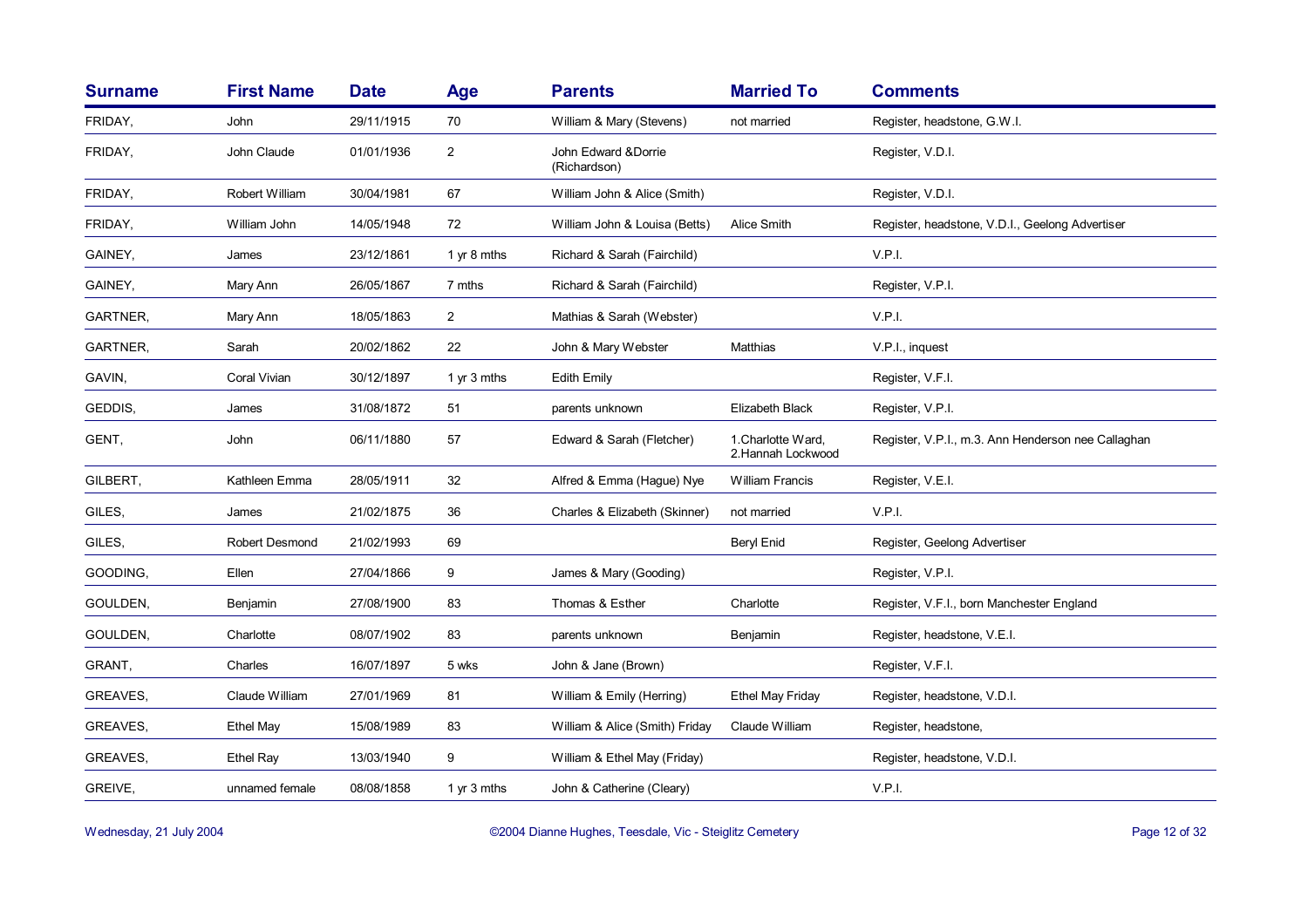| <b>Surname</b> | <b>First Name</b>   | <b>Date</b> | <b>Age</b>  | <b>Parents</b>                            | <b>Married To</b> | <b>Comments</b>                                       |
|----------------|---------------------|-------------|-------------|-------------------------------------------|-------------------|-------------------------------------------------------|
| GRIFFIN,       | James William       | 21/12/1859  | 10 wks      | Thomas & Alice (Houghton)                 |                   | V.P.I.                                                |
| GRINDY,        | Thomas              | 05/12/1873  | 57          | William & Elizabeth (Trim)                | Fanny White       | V.P.I.                                                |
| GROVES,        | George              | 26/08/1870  | 1 yr 2 mths | George & Martha (Foster)                  |                   | Register, V.P.I.                                      |
| GROVES,        | Martha              | 10/05/1871  | 24          | Jeremiah & Ann (Sykes)<br>Foster          | George            | Register, V.P.I.                                      |
| HALL,          | John Frederick      | 08/04/1862  | 27          | William & Lucy (Merchant)                 | not married       | V.P.I., died Darriwill.                               |
| HALL,          | John Quibel         | 09/11/1899  | 77          | parents unknown                           |                   | Register, V.F.I.                                      |
| HAMILTON,      | Norman James        | 20/09/1991  | 72          |                                           | <b>Beverley</b>   | Register, headstone, Geelong Advertiser               |
| HANSEN,        | Berlia Maria        | 03/11/1876  | 5           | Hans & Margaret (Coodey)                  |                   | Register, V.P.I.                                      |
| HANSEN,        | Catherine           | 18/01/1865  | 18 days     | Hans & Margaret (Coodey)                  |                   | Register, V.P.I.                                      |
| HANSEN,        | John                | 02/06/1874  | 5           | Hans & Margaret (Coodey)                  |                   | Register, V.P.I.                                      |
| HARMER,        | John Joseph William | 06/11/1900  | 5 mths      | William & Sarah Ann (Mullane)             |                   | Register, V.F.I.                                      |
| HARRIS,        | Jane                | 01/03/1870  | 72          | John & Mary (Chalmers)<br>Rentoul         | John Mark         | Register, headstone, V.P.I.                           |
| HARRIS,        | John Mark           | 12/04/1864  | 67          | Thomas Stewart & mother<br>unkown         | Jane Rentoul      | Register, headstone, V.P.I.                           |
| HARRIS,        | Mary Ann            | 19/12/1897  | 37          | Richard & Elizabeth (Nichols)<br>Wratnall | Frederick         | Register, V.F.I., Steiglitz Miner 23/12/1897          |
| HARTSHORN,     | John                | 11/01/1882  | 57          | John & Sarah (Ludlow)                     | Eliza Guildford   | Register, V.P.I.                                      |
| HASHIE,        | William Smith       | 25/02/1855  | 11          | Thomas & Jane (Smith)                     |                   | V.P.I.                                                |
| HATCH,         | Thomas              | 05/10/1864  | 27          | John & mother unknown                     |                   | Register, V.P.I., born Cornwall, England              |
| HAVELL,        | James               | 01/12/1865  | 10          | Jestion & Elizabeth (Jones)               |                   | Register, V.P.I., inquest drowned with brother Thomas |
| HAVELL,        | Thomas              | 01/12/1865  | 8           | Jestion & Elizabeth (Jones)               |                   | Register, V.P.I., inquest drowned with brother James  |
| HEARTY,        | Eleanor             | 28/07/1896  | 12 hours    | John & Mary (Behner)                      |                   | Register, V.F.I., twin of Mary                        |
| HEARTY,        | Mary                | 15/08/1896  | 16 days     | John & Mary (Behner)                      |                   | V.F.I., twin of Eleanor                               |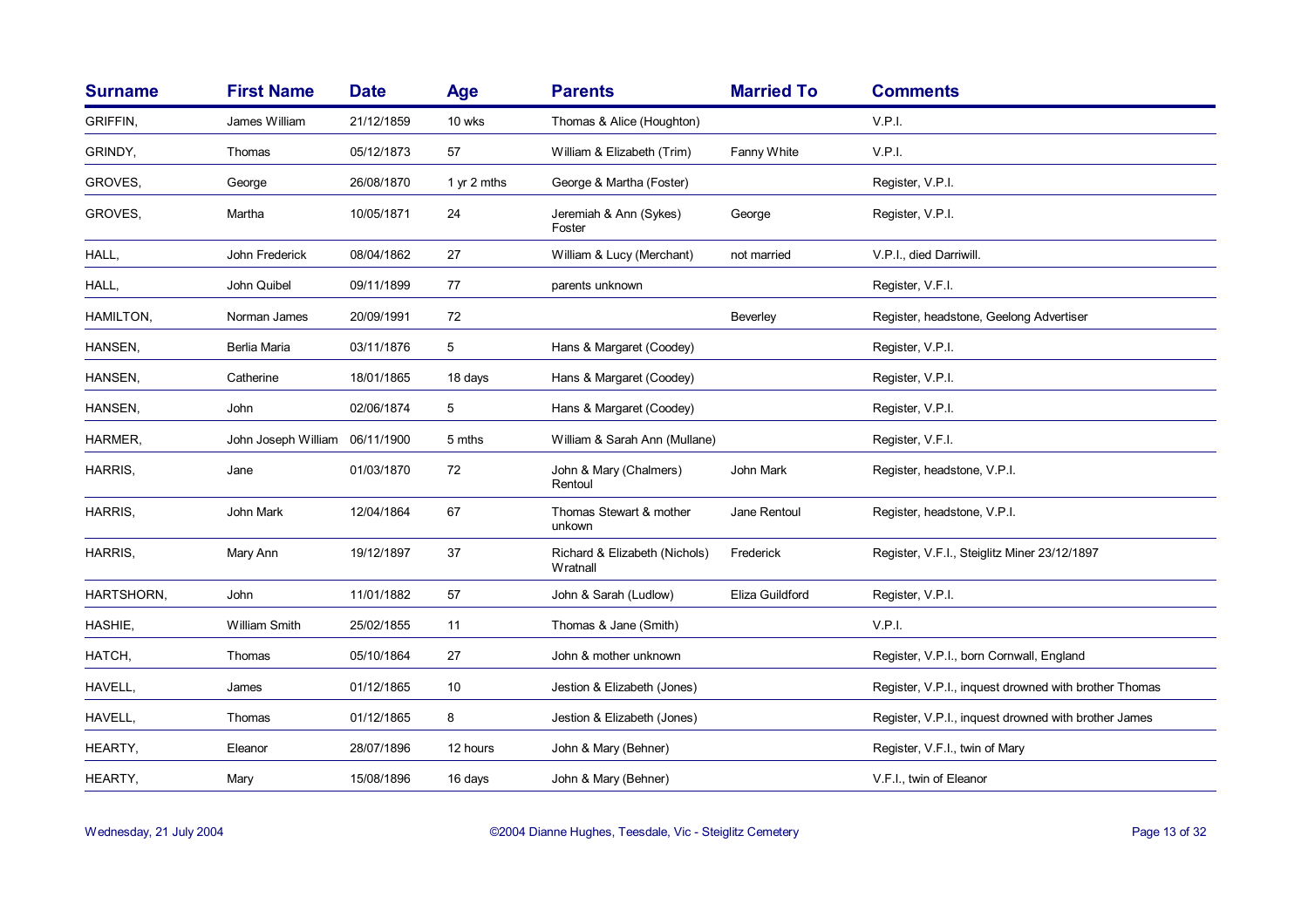|                 |                         |            | Age            | <b>Parents</b>                                    | <b>Married To</b>     | <b>Comments</b>                             |
|-----------------|-------------------------|------------|----------------|---------------------------------------------------|-----------------------|---------------------------------------------|
| HELLIER,        | <b>Walter Edward</b>    | 19/03/1874 | 10 mths        | Walter & Mary Ann (Mashan)                        |                       | Register, V.P.I.                            |
| HENDERSON,      | Elizabeth               | 17/05/1899 | 79             | Thomas Brodey & mother<br>unknown                 | James                 | Register, V.F.I.                            |
| HENDERSON,      | James                   | 23/04/1908 | 88             | James & Margaret                                  | Elizabeth Brodey      | Register, V.E.I.                            |
| HERRING,        | Charlotte               | 07/04/1879 | 11 mths        | Thomas & Sophia (Friday)                          |                       | Register, V.P.I.                            |
| HERRING,        | Lilly Mary Louisa       | 01/10/1880 | 6 wks          | Thomas & Maria (Friday)                           |                       | Register, V.P.I., twin to Margaret Ann May  |
| <b>HERRING,</b> | Margaret Ann May        | 01/10/1880 | 6 wks          | Thomas & Maria (Friday)                           |                       | Register, V.P.I., twin to Lily Maria Louisa |
| HERRING,        | Mary Jane               | 02/05/1864 | 11 mths        | Thomas & Sophia (Friday)                          |                       | Register, V.P.I.                            |
| HERRING,        | Richard                 | 04/11/1870 | 66             | Robert & mother unknown                           | <b>Eleanor Tracey</b> | Register, V.P.I.                            |
| HERRING,        | Robert William          | 14/02/1874 | 5              | Thomas & Sophia (Friday)                          |                       | Register, V.P.I.                            |
| HILL,           | unnamed                 | 21/04/1888 | s/born         |                                                   |                       | Register                                    |
| HITCHENS,       | unnamed                 | 08/05/1874 | s/born         | William & Frances (Barrett)                       |                       | Register, twin of William                   |
| HITCHENS,       | William                 | 16/05/1874 | 10 days        | William & Frances (Barrett)                       |                       | Register, V.P.I., still born twin           |
| HODGE,          | Thomas                  | 04/07/1866 | 38             | parents unknown                                   | not married           | Register, V.P.I., born Antigua, West Indies |
| HOGGARTH,       | Mary                    | 14/04/1870 | 5 days         | James & Anna (Collins)                            |                       | Register, V.P.I.                            |
| HONOUR,         | Elizabeth               | 19/08/1881 | 65             | William & Ann (King) Gonne                        | William Henry         | Register, headstone, V.P.I.                 |
| HONOUR,         | William Henry           | 08/02/1895 | 79             | Thomas & Ann                                      | Elizabeth Gonne       | Register, headstone, V.F.I.                 |
| HOOD,           | Christina               | 11/08/1872 | 7 mths         | David & Elizabeth<br>(Brocklehurst)               |                       | Register, V.P.I.                            |
| HOOD,           | Elizabeth               | 09/02/1869 | 33             | William Willis & Elizabeth<br><b>Brocklehurst</b> | David                 | Register, V.P.I.                            |
| HOWARD,         | <b>Ethel Mary Edith</b> | 24/01/1896 | 11 wks         | James & Harriet (Mathey)                          |                       | Register, V.F.I.                            |
| HOWNAM,         | Thomas                  | 20/03/1863 | 22             | William & Maria (Gardner)                         |                       | Register, V.P.I.                            |
| HUGHES,         | James                   | 23/02/1875 | $\overline{7}$ | William & Harriet (England)                       |                       | Register, V.P.I.                            |
| HUGHES,         | John                    | 02/03/1875 | 1 yr 5 mths    | William & Sarah (England)                         |                       | Register, V.P.I.                            |

Wednesday, 21 July 2004 **Dianne Hughes, Teesdale, Vic - Steiglitz Cemetery** Page 14 of 32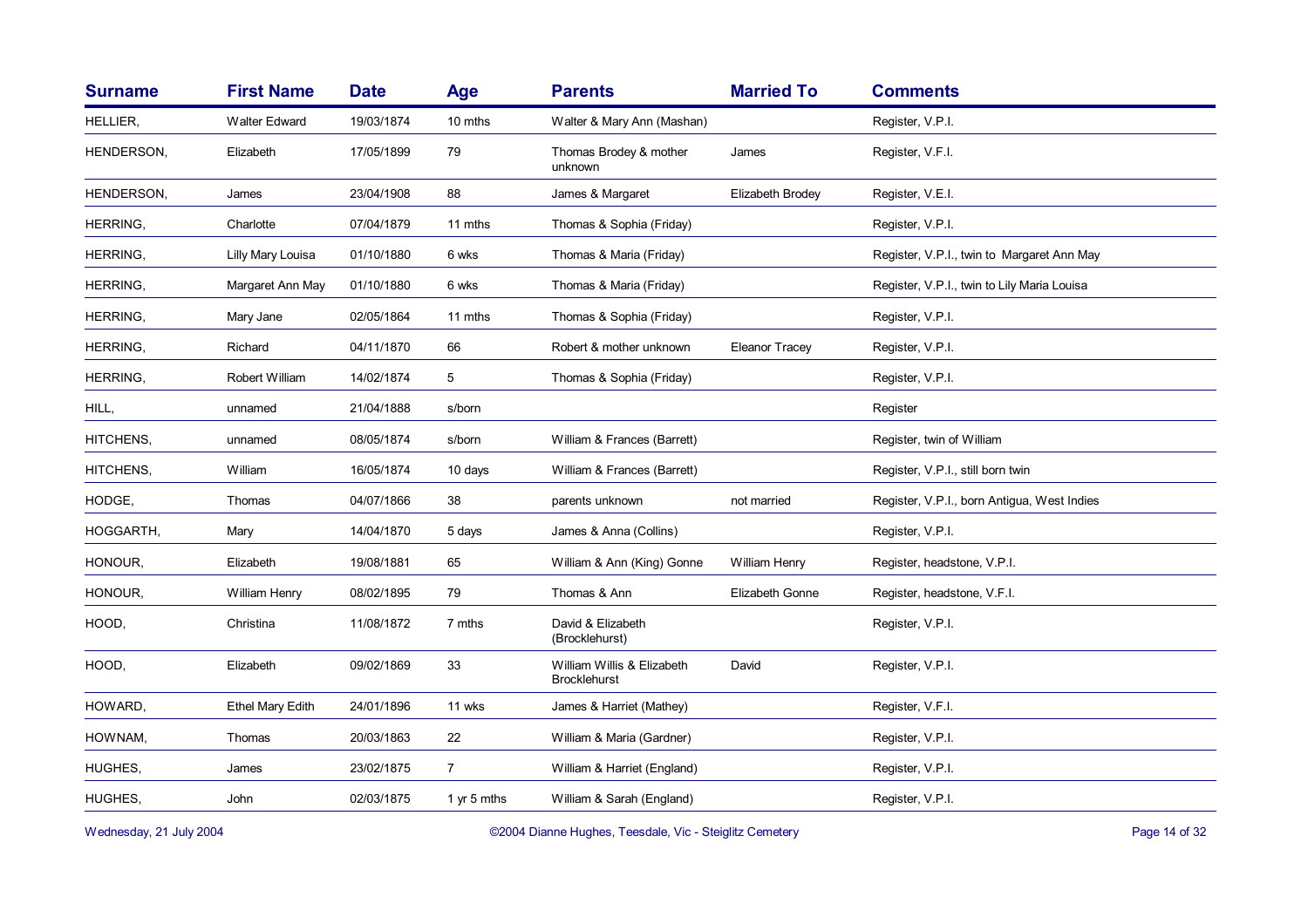| <b>Surname</b>    | <b>First Name</b>    | <b>Date</b> | Age          | <b>Parents</b>                     | <b>Married To</b> | <b>Comments</b>                                          |
|-------------------|----------------------|-------------|--------------|------------------------------------|-------------------|----------------------------------------------------------|
| <b>HUMPHRIES.</b> | <b>Albert Edward</b> | 02/06/1866  | $\mathbf{1}$ | Henry & Elinor (Meredith)          |                   | Register, V.P.I.                                         |
| <b>HUMPHRIES,</b> | <b>Alfred Ernest</b> | 20/01/1870  | 9 mths       | Henry & Eleanor (Meredith)         |                   | Register, V.P.I.                                         |
| HUMPHRIES,        | Henry                | 01/12/1868  | 10           | Henry & Elinor (Meredith)          |                   | Register, V.P.I.                                         |
| HUMPHRIES,        | John                 | 06/05/1872  | 71           | parents unknown                    | unknown           | Register, V.P.I.                                         |
| HUMPHRIES,        | Simeon               | 24/02/1858  | 5 mths       | Henry & Ellen (Meredith)           |                   | V.P.I.                                                   |
| INGLE,            | Joseph               | 01/09/1880  | 78           | parents unknown                    |                   | Register, V.P.I., born Cambridgeshire England            |
| IUNK,             | Ann                  | 15/02/1855  | 57           | Charles & Anna                     | Charles           | V.P.I.                                                   |
| JACK,             | Donald               | 19/08/1858  | 40           | William & Margaret (Corner)        | Margaret Howe     | V.P.I.                                                   |
| JACK,             | John Christie        | 22/04/1857  | 9 mths       | Donald & Margaret (Howe)           |                   | V.P.I.                                                   |
| JACK,             | Margaret How         | 29/06/1905  | 78           | unknown Corner & mother<br>unknown | William           | Register, headstone, V.E.I.                              |
| JAMES,            | Hannah               | 14/02/1857  | 44           | parents unknown                    | Thomas            | V.P.I., born Cardiff Wales                               |
| JOHNSON,          | Anthony              | 25/04/1895  | 43           | Patrick & Ellen (Cahill)           | not married       | Not in register, headstone, V.F.I. died Geelong Hospital |
| JOHNSON,          | Henry                | 26/06/1864  | 4            | Peter & Ellen (Tol)                |                   | Register, V.P.I.                                         |
| JOHNSON,          | Patrick              | 29/03/1870  | 76           | Robert & Catherine (Comfort)       | Ellen Cahill      | Register, headstone, V.P.I.                              |
| JOHNSON,          | William James        | 28/06/1875  | 3            | Michael & Joanna (Ryan)            |                   | Register, headstone, V.P.I.                              |
| JONES,            | Alfred               | 16/04/1878  | 22 days      | Richard & Sarah (Prince)           |                   | Register, V.P.I.                                         |
| JONES,            | Ann                  | 02/03/1857  | 1 mth        | Thomas & Hannah (Davis)            |                   | V.P.I.                                                   |
| JONES,            | Sarah Jane           | 20/04/1878  | 35           | James Prince & mother<br>unknown   | Richard           | Register, V.P.I.                                         |
| JOPLAN,           | Thomas Frenalla      | 12/07/1874  | 11 mths      | William & Jane (Speckman)          |                   | Register, V.P.I.                                         |
| JOPLIN,           | Thirza               | 05/12/1869  | 24           | John & Maria (Jessup)<br>Leverett  | William           | Register, V.P.I., born Norfolk, England                  |
| JOPLIN,           | Thomas Tremelling    | 14/07/1874  | 11 mths      | William & Jane (Speckman)          |                   | Register, V.P.I.                                         |
| JOPLIN.           | William              | 18/10/1874  | 45           | Thomas & mother unknown            | Jane Speckman     | Register, V.P.I.                                         |
|                   |                      |             |              |                                    |                   |                                                          |

Wednesday, 21 July 2004 **Dianne Hughes, Teesdale, Vic - Steiglitz Cemetery** Page 15 of 32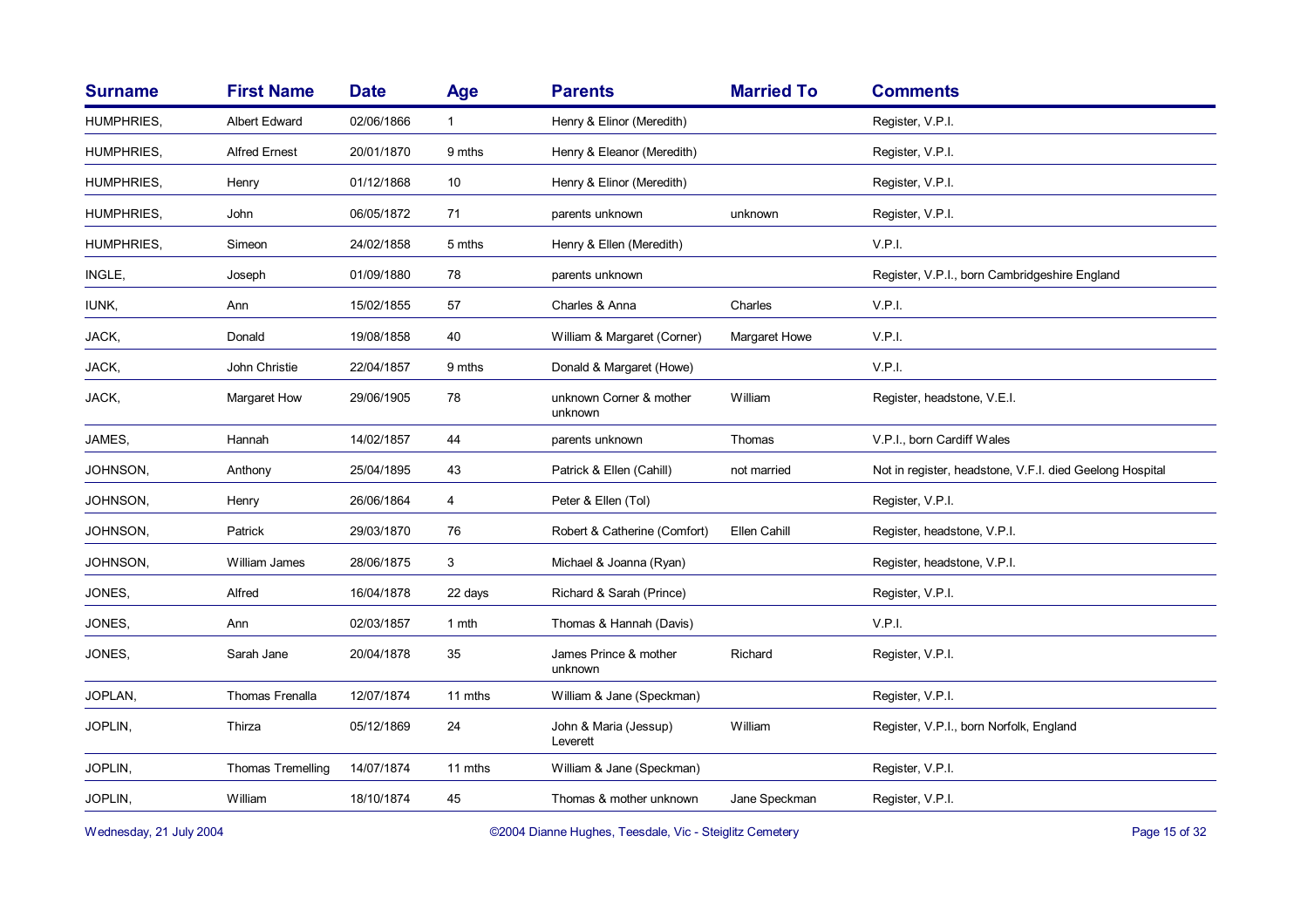| <b>Surname</b>   | <b>First Name</b>            | <b>Date</b> | Age        | <b>Parents</b>                      | <b>Married To</b>  | <b>Comments</b>                                                                                          |
|------------------|------------------------------|-------------|------------|-------------------------------------|--------------------|----------------------------------------------------------------------------------------------------------|
| JUDD,            | Thomas                       | 26/04/1862  | 28         | parents unknown                     | not married        | Headstone, V.P.I.inquest killed in the shaft of the Gilbraltar<br>Quartz Mining Co., born Hackney London |
| KEATING,         | Richard                      | 12/03/1863  | 7 wks      | Daniel & Bridget (Waller)           |                    | V.P.I.                                                                                                   |
| KELLY,           | Annie Louisa                 | 04/06/1894  | 29         | William & Jane (Webb) Brown         | Robert             | Register, V.F.I.                                                                                         |
| <b>KELYNACK,</b> | Ann                          | 15/10/1888  | 78         | unknown Birbank & mother<br>unknown | Frances Love       | Register, V.P.I.                                                                                         |
| KELYNACK,        | <b>Francis Love</b>          | 23/12/1869  | 63         | John & Alice (Love)                 | Ann Birbank        | Register, V.P.I.                                                                                         |
| KENNEDY,         | Leonie Lee                   | 08/08/1996  | 11         | Thomas & Jennifer (Rule)            |                    | Register, headstone, Geelong Advertiser                                                                  |
| KIMM,            | Abraham                      | 14/05/1862  | 82         | Abraham & Jane                      | unknown            | V.P.I.                                                                                                   |
| KIRK,            | Henry Christopher            | 31/01/1855  | 1 yr 1 mth | Thomas & Ellen (Lowther)            |                    | V.P.I.                                                                                                   |
| KIRWAN,          | Stephen Patrick<br>Silvester | 20/05/1884  | 3          | Henry & Sarah (Crowe)               |                    | Register, V.P.I. Inquest died Steiglitz Police Station                                                   |
| KITTO,           | Henry                        | 01/06/1871  | 28         | William & Pricilla (rowe)           | Rebecca Henry      | Register, V.P.I.                                                                                         |
| KNIGHT,          | Elizabeth                    | 28/06/1862  | 28         | parents unknown                     | Christopher Nathan | V.P.I.                                                                                                   |
| KNIGHT,          | Emily                        | 06/03/1876  | 9 mths     | Eli & Maria (Heck)                  |                    | V.P.I.                                                                                                   |
| KNOTT,           | John Osborne                 | 23/01/1873  | 34         | John & Sophia (Hely)                | Fanny Atkins       | Register, V.P.I.                                                                                         |
| LAMB,            | William                      | 19/08/1862  | 54         | William & Marion (Smith)            | Janet Craig        | Headstone, V.P.I., born Balkieth, Scotland                                                               |
| LANGHORN,        | James                        | 10/11/1858  | 25         | parents unknown                     |                    | V.P.I.                                                                                                   |
| LARMOUR,         | Alice                        | 05/07/1871  | 4 days     | William & Alice (Morrow)            |                    | Register, V.P.I.                                                                                         |
| LAWRENCE,        | Elizabeth                    | 24/09/1877  | 70         | William & Elizabeth Leininton       | James              | Register, headstone, V.P.I.                                                                              |
| LAWRENCE,        | unnamed                      | 22/12/1871  | s/born     | Thomas & Catherine<br>(Stevenson)   |                    | Register                                                                                                 |
| LAWSON,          | Peter                        | 14/07/1870  | 35         | parents unknown                     | unknown            | Register, V.P.I., born Sweden, inquest cut his throat while<br>suffering temporary insanity died Anakies |
| Le GRAND,        | unnamed                      | 08/12/1869  | s/born     | Peter & Catherine (Maher)           |                    | Register, V.P.I.                                                                                         |
| LEVERETT,        | John                         | 13/05/1880  | 11         | Joseph & Mary (Flanagan)            |                    | Register, V.P.I.                                                                                         |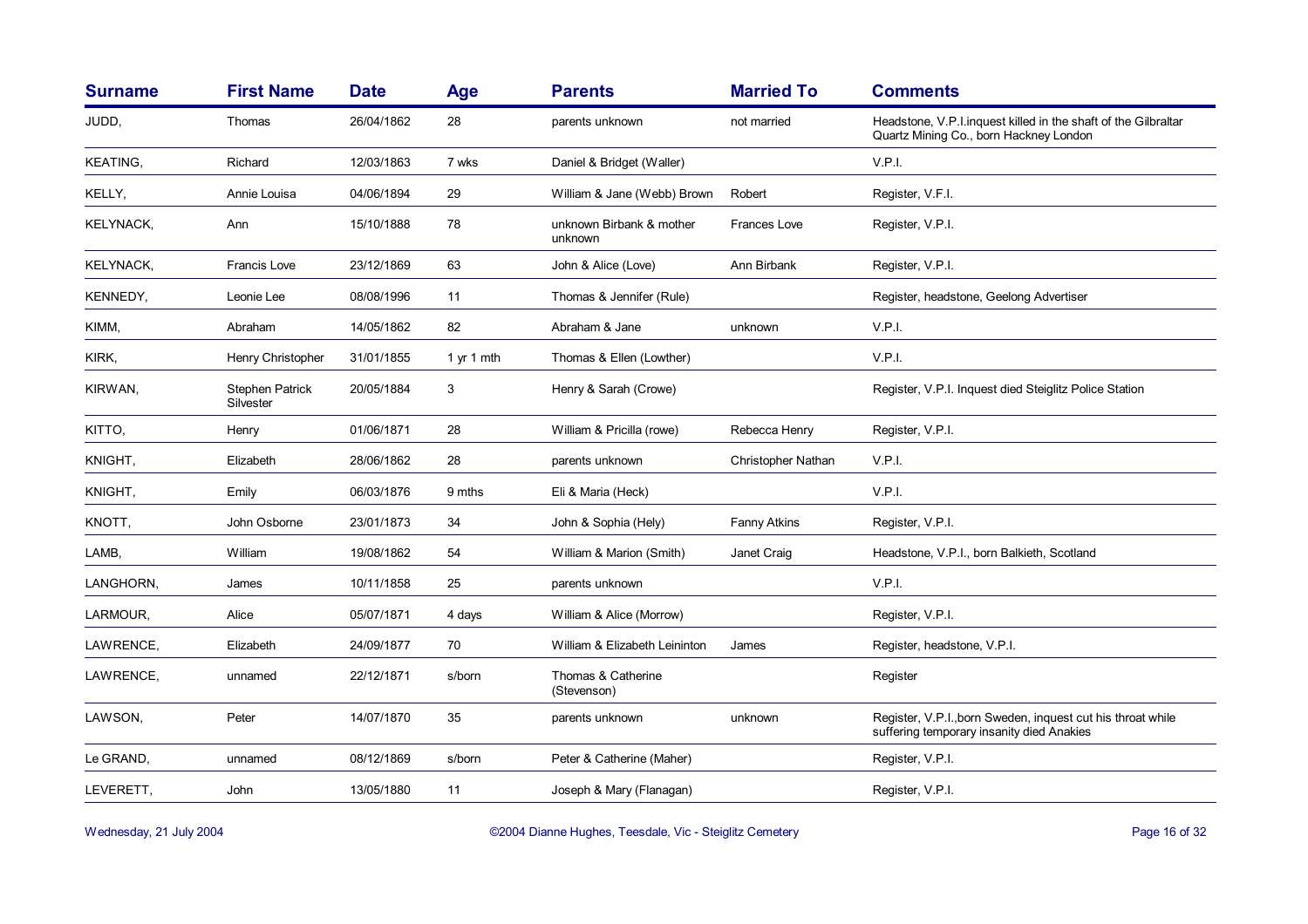| <b>Surname</b> | <b>First Name</b>      | <b>Date</b> | Age          | <b>Parents</b>                              | <b>Married To</b>        | <b>Comments</b>                                                      |
|----------------|------------------------|-------------|--------------|---------------------------------------------|--------------------------|----------------------------------------------------------------------|
| LEVERETT,      | Joseph                 | 20/06/1884  | $\mathbf{1}$ | James & Jessie (McCrimmon)                  |                          | Register, V.P.I.                                                     |
| LEVERICK,      | Richard                | 04/12/1863  | 19 days      | Theodore Washington &<br>Sarah (Coombs)     |                          | Register, headstone, V.P.I.                                          |
| LISTON,        | Richard                | 27/04/1887  | 1 day        | John & Sabina (Miller)                      |                          | Register, V.P.I.                                                     |
| LORD,          | William                | 19/01/1875  | 38           | parents unknown                             | <b>Catherine Stewart</b> | Register, V.P.I.                                                     |
| LOVE,          | John Henry             | 31/01/1899  | 2 mths       | James & Mary Margaret<br>(Mitchell)         |                          | Register, V.F.I.                                                     |
| LYNCH,         | Daniel                 | 04/06/1929  | 95           | Robert & Mary (Costello)                    | Sarah Ann Gooding        | Register, headstone, V.D.I., born County Meath Ireland               |
| LYNCH,         | Daniel James           | 04/07/1879  | 10 mths      | Daniel & Sarah (Gooding)                    |                          | Register, V.P.I.                                                     |
| LYNCH,         | <b>Edward James</b>    | 17/07/1959  | 77           | parents unknown                             |                          | Register, V.D.I.                                                     |
| LYNCH,         | James                  | 02/07/1877  | 10 mths      | Daniel & Sarah (Gooding)                    |                          | Register, V.P.I., died Darriwill                                     |
| LYNCH,         | James                  | 26/12/1898  | 60           | Robert & Ann                                |                          | Register, V.F.I.                                                     |
| LYNCH,         | Kathleen Margaret      | 01/06/1984  | 59           | Thomas & Lucy Considine                     | <b>Thomas Daniel</b>     | Register, headstone, V.D.I., Geelong Advertiser                      |
| LYNCH,         | Margaret               | 29/07/1912  | 64           | Patrick O'Brady & mother<br>unknown         |                          | Register, V.E.I.                                                     |
| LYNCH,         | Mary Ann               | 07/02/1986  | 93           | Thomas & Mary Agnes<br>(O'Keefe)            | Robert Edgar             | Register, headstone, Geelong Advertiser                              |
| LYNCH,         | Mary Margaret          | 26/05/1940  | 43           | William & Mary (Maurice)<br>Stanley         | <b>William Patrick</b>   | Register, headstone, V.D.I.                                          |
| LYNCH,         | Michael                | 01/01/1882  | 1 yr 7 mths  | Daniel & Sarah (Gooding)                    |                          | Register, not on V.P.I.                                              |
| LYNCH,         | <b>Noel Daniel</b>     | 01/09/1937  | 1 yr 8 mths  | William Patrick & Mary<br>Margaret (Cahill) |                          | Register, headstone, V.D.I.                                          |
| LYNCH,         | Robert Edgar           | 14/06/1952  | 77           | Daniel & Sarah (Gooding)                    | Mary Ann Redden          | Register, headstone, V.D.I.                                          |
| LYNCH,         | Sarah Ellen            | 04/06/1937  | 84           | John Gooding & mother<br>unknown            | Daniel                   | Register, headstone, V.D.I. Mar. Daniel 29.5.1874 born<br>Camperdown |
| LYNCH,         | <b>William Patrick</b> | 11/04/1978  | 93           | Daniel & Sarah (Gooding)                    | Mary Margaret Stanley    | Register, headstone, V.D.I.                                          |
| MARSHALL,      | Andrew Young           | 24/12/1897  | 3 wks        | Andrew Jesse & Mary (Young)                 |                          | Register, V.F.I.                                                     |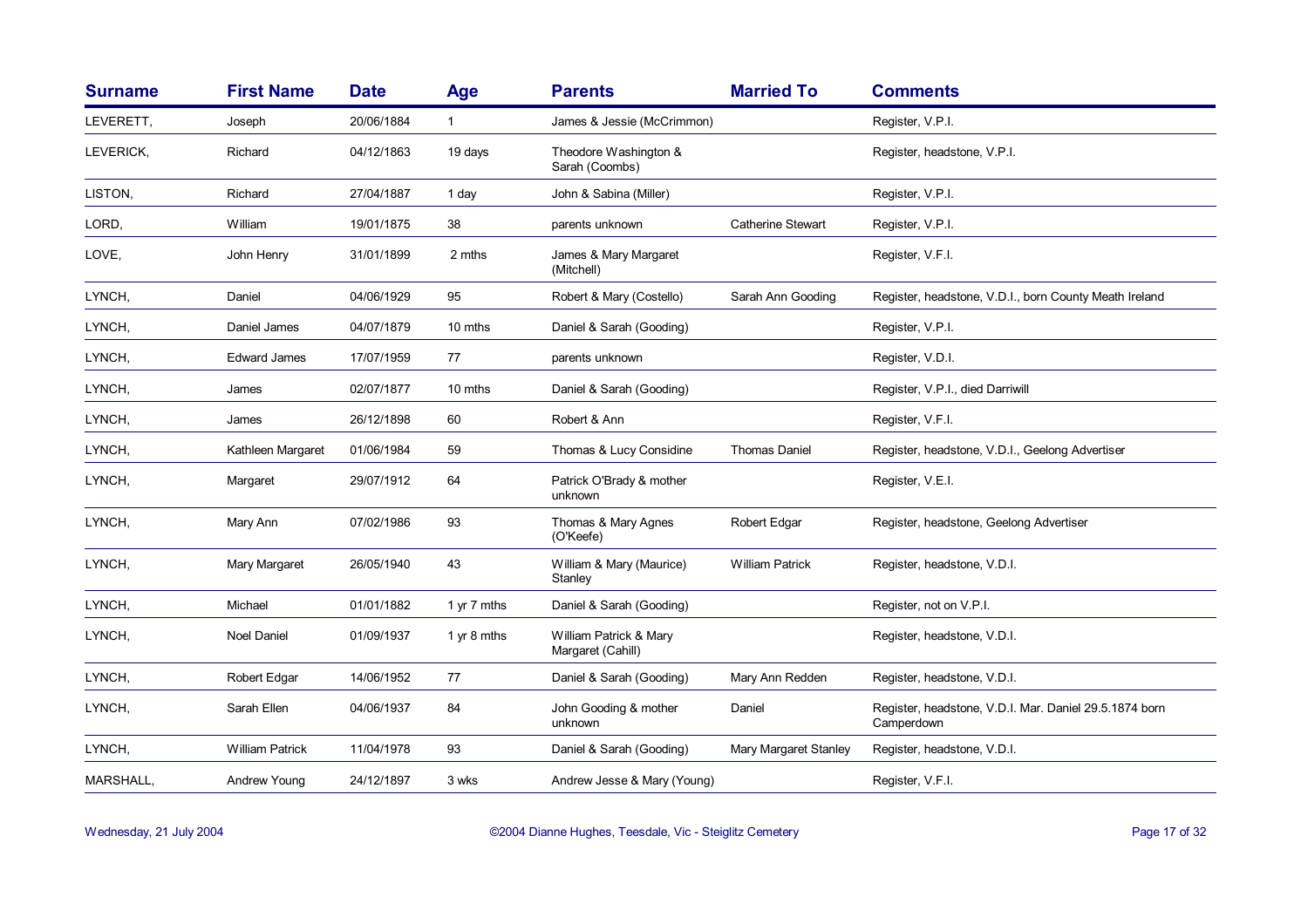| <b>Surname</b> | <b>First Name</b>       | <b>Date</b> | <b>Age</b>  | <b>Parents</b>                       | <b>Married To</b> | <b>Comments</b>                                                     |
|----------------|-------------------------|-------------|-------------|--------------------------------------|-------------------|---------------------------------------------------------------------|
| MARSHALL,      | Donald Keith            | 28/06/1983  | 58          | William & Helen                      |                   | Register, headstone, V.D.I.                                         |
| MARTIN,        | George                  | 20/11/1856  | 45 days     | James Anderson & Mary<br>(Corcoran)  |                   | V.P.I.                                                              |
| MARTIN,        | John Henry              | 28/03/1950  | 84          | James Anderson & Mary<br>(Corcoran)  | not married       | Register, V.D.I.                                                    |
| MATTHEWS,      | Michael                 | 17/02/1857  | 19          | parents unknown                      |                   | V.P.I., born Tasmania                                               |
| McCALLUM,      | Gertrude Florence       | 30/08/1898  | 4           | James Edward & Catherine<br>(Hanson) |                   | Register, V.F.I.                                                    |
| McCALLUM,      | <b>Gladys Catherine</b> | 29/09/1905  | 5 days      | James Edward & Catherine<br>(Hanson) |                   | Register, V.E.I.                                                    |
| McCALLUM,      | Rupert                  | 07/09/1904  | 5 days      | James Edward & Catherine<br>(Hanson) |                   | Register, V.E.I.                                                    |
| McCONVILLE,    | Elizabeth               | 14/02/1897  | 6 wks       | Francis & Maria (Dunne)              |                   | Register, V.F.I., twin to Helene                                    |
| McCONVILLE,    | Helene                  | 26/01/1897  | 3 wks       | Francis & Maria (Dunne)              |                   | Register, V.F.I., twin to Elizabeth                                 |
| McDONALD,      | Isabella                | 02/05/1897  | 12 days     | James & Margaret (Chird)             |                   | Register, V.F.I.                                                    |
| McGRANE,       | Mary Jane               | 16/08/1870  | 3 days      | John & Catherine (Fitzgerald)        |                   | Register, V.P.I.                                                    |
| McGRATH,       | John                    | 25/04/1870  | 11 mths     | Patrick & Ellen (Mackay)             |                   | Register, V.P.I.                                                    |
| McGRATH,       | John                    | 01/01/1895  | 60          | parents unknown                      | unknown           | V.F.I., Steiglitz Miner 29/6/1895 inquest found dead in the<br>bush |
| McGRATH,       | Mary                    | 03/06/1876  | 64          | unknown McDonald, mother<br>unknown  | Timothy           | Register, V.P.I., Geelong Advertiser                                |
| McGUINESS,     | Margaret                | 08/09/1872  | 1 yr 7 mths | Michael & Mary Ann (Peel)            |                   | Register, V.P.I.                                                    |
| McKENZIE,      | John                    | 28/01/1875  | 9           | Alexander & Elizabeth<br>(Morgan)    |                   | V.P.I.                                                              |
| McKENZIE,      | Morgan                  | 28/06/1872  | 1 yr 3 mths | Alexander & Elizabeth<br>(Morgan)    |                   | Register, V.P.I., died Eclipse Diggings                             |
| McKENZIE,      | Richard                 | 11/02/1866  | 3           | Alexander & Elizabeth<br>(Morgan)    |                   | V.P.I.                                                              |
| McLENNAN,      | Mary Ellen              | 09/11/1874  | infant      | David & Mary (Coady)                 |                   | Register, V.P.I.                                                    |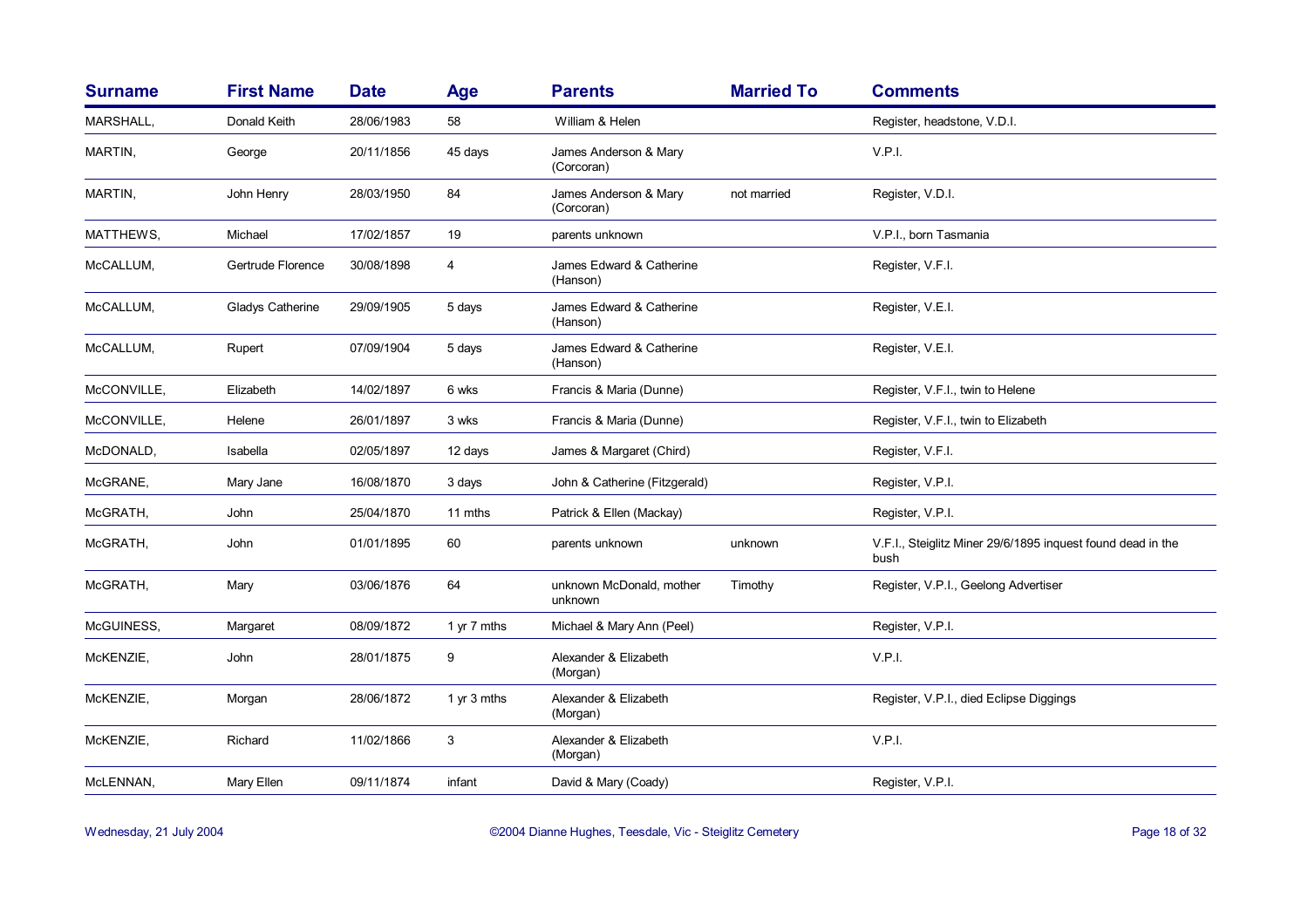| <b>Surname</b> | <b>First Name</b>     | <b>Date</b> | Age     | <b>Parents</b>                       | <b>Married To</b>                   | <b>Comments</b>                                     |
|----------------|-----------------------|-------------|---------|--------------------------------------|-------------------------------------|-----------------------------------------------------|
| McLENNAN,      | William               | 05/06/1912  | 91      | John & Euphemia (Niven)              |                                     | Register, V.E.I.                                    |
| McLEOD,        | William Allen         | 21/08/1894  | 6       | Sydney & Mary Jane (Morris)          |                                     | Register, V.F.I.                                    |
| McMAHON,       | James                 | 29/09/1908  | 24      | Thomas & Margaret (Webb)             | not married                         | Register, V.E.I.                                    |
| McMAHON,       | Margaret              | 08/05/1896  | 67      | unknown Webb, mother<br>unknown      | Thomas                              | Register, V.F.I.                                    |
| McMAHON,       | Mary                  | 26/11/1904  | 46      | Thomas & Margaret (Webb)             | not married                         | Register, V.E.I.                                    |
| McMAHON,       | Thomas                | 18/06/1876  | 54      | Michael & Mary (Rourke)              | Margaret Webb                       | Register, V.P.I., died Anakie                       |
| McMURRITT,     | John                  | 10/10/1891  | 76      | James & Catherine (Plain)            | 1. Catherine Elder 2.<br>Jane Scott | Register, V.F.I.                                    |
| McPATH,        | unnamed               | 27/08/1867  | s/born  | Michael & Jane (Crossey)             |                                     | Register                                            |
| McPHERSON,     | Thomas                | 25/12/1897  | 33      | Thomas & Mary (Catanach)             |                                     | Register, V.F.I., inguest died in a mining accident |
| McPHERSON,     | Winnifred             | 11/04/1908  | 11      | Thomas & Florence Lily<br>(Sinclair) |                                     | Register, V.E.I.                                    |
| MEASIE,        | Johanna               | 26/07/1870  | 65      | Patrick & Bridget (Duggan)           |                                     | Register, V.P.I., spelt in Cemetery Register MEARIE |
| MERITON,       | Elizabeth             | 04/04/1859  | 6 hours | Walter & Mary Ann (Finlay)           |                                     | V.P.I.                                              |
| MILLER,        | Mary                  | 17/12/1906  | 85      | unknown Lindon & mother<br>unknown   | John Frederick                      | Register, headstone, V.E.I.                         |
| MILLIGAN,      | James John            | 28/11/1857  | 13      | James (dec) & Caroline               |                                     | V.P.I., Caroline remarried Jeremy DRISCOLL          |
| MINCHINGTON,   | Edward                | 07/02/1881  | 3 wks   | Sarah                                |                                     | Register, V.P.I.                                    |
| MINOGUE,       | Margaret              | 25/04/1873  | 6 days  | Thomas & Mary (Dawson)               |                                     | Register, headstone, V.P.I., died Darriwil          |
| MINOGUE,       | Mary                  | 08/05/1865  | 8 mths  | Thomas & Mary (Dawson)               |                                     | Register, V.P.I.                                    |
| MINOGUE,       | Mary Jane             | 28/02/1870  | 11 mths | Thomas & Mary (Dawson)               |                                     | Register, headstone, V.P.I.                         |
| MINOGUE,       | Michael Thomas        | 12/05/1871  | 9 mths  | Thomas & Mary (Dawson)               |                                     | Register, headstone, V.P.I.                         |
| MINOGUE,       | <b>Thomas Patrick</b> | 17/06/1923  | 87      | parents unknown                      | Mary Dawson                         | Register, headstone, V.D.I.                         |
| MITCHELL,      | Maria                 | 10/01/1883  | 82      | unknown Wilson & unknown             | Robert                              | Register, V.P.I.Geelong Advertiser                  |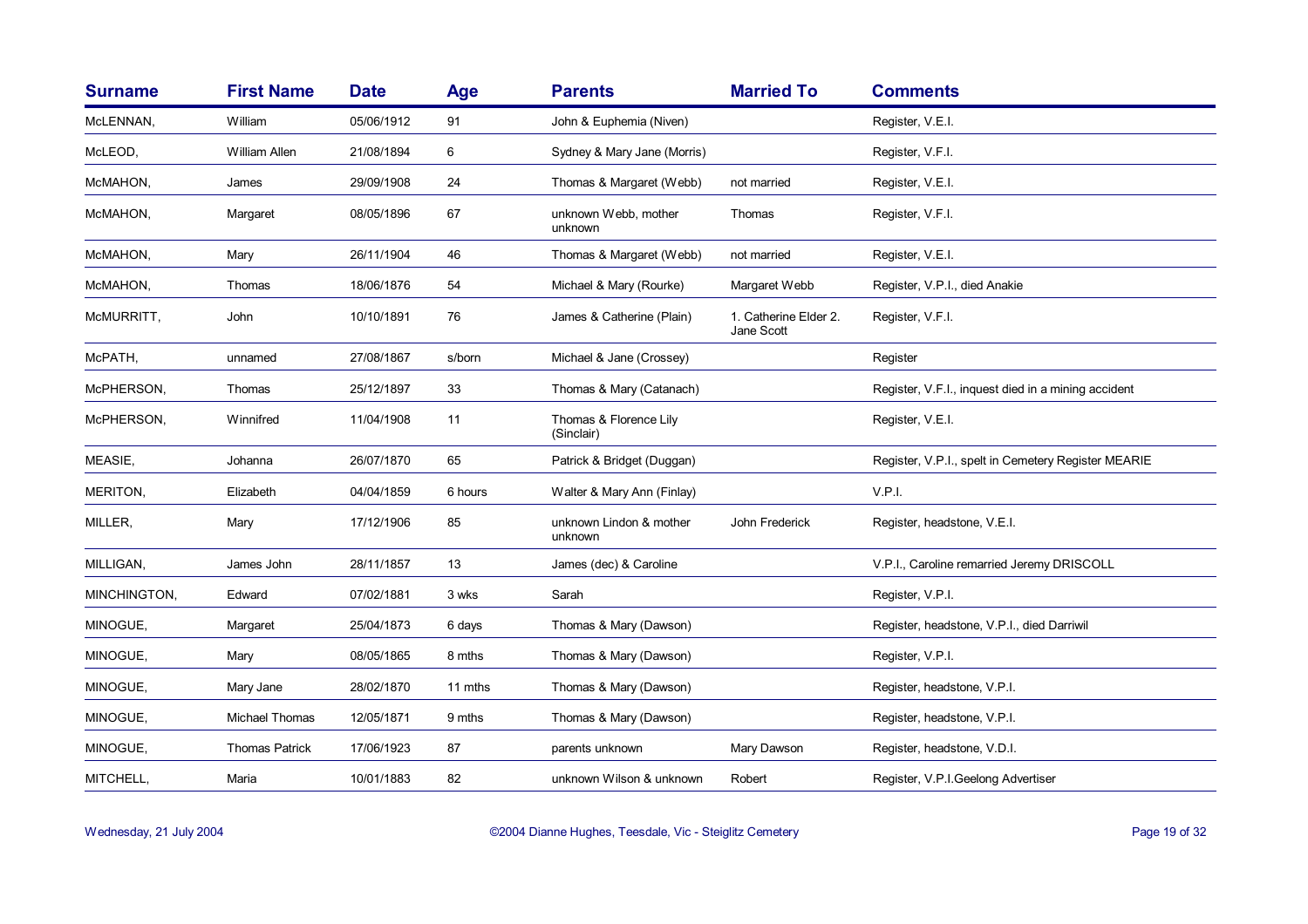| <b>Surname</b> | <b>First Name</b>                       | <b>Date</b> | Age         | <b>Parents</b>                       | <b>Married To</b> | <b>Comments</b>                                                               |
|----------------|-----------------------------------------|-------------|-------------|--------------------------------------|-------------------|-------------------------------------------------------------------------------|
| MITCHELL,      | Robert                                  | 25/03/1880  | 79          | Robert & Eliza (Prichard)            | Maria Wilson      | Register, V.P.I. Geelong Advertiser                                           |
| MITCHELL,      | William                                 | 09/01/1871  | 41          | William & mother unknown             | Elizabeth White   | Register, headstone, V.P.I.                                                   |
| MODEN,         | Mary                                    | 20/06/1873  | 38          | Joseph & Charlotte Ingle             | William           | Register, V.P.I.                                                              |
| MODEN,         | Sarah Ann                               | 27/05/1873  | 18 hours    | William & Mary (Ingle)               |                   | Register, V.P.I.                                                              |
| MOFFITT,       | Catherine                               | 19/07/1868  | 43          | parents unknown                      | Edward            | Register, V.P.I.                                                              |
| MOFFITT,       | Edward                                  | 14/12/1861  | 35          | Robert & Elizabeth (Laidlaw)         | Catherine Forsyth | V.P.I.                                                                        |
| MOLLOY,        | John (alias<br>LIVERPOOL)               | 08/10/1856  | 40          | parents unknown                      | unknown           | V.P.I.                                                                        |
| MOLONEY,       | Maria E.                                | 27/03/1903  | 50          | James Ellabourne & mother<br>unknown |                   | Register, V.E.I., inquest fell down a mine shaft Steiglitz<br>Miner 29/3/1903 |
| MOON,          | George                                  | 27/12/1893  | 1 day       | Thomas & Eliza (Torode)              |                   | Register, V.F.I.                                                              |
| MOON,          | William                                 | 22/06/1875  | 61          | parents unknown                      | unknown           | Register, V.P.I.                                                              |
| MORAN,         | Thomas                                  | 25/09/1868  | 6 wks       | John & Catherine (O'Keefe)           |                   | Register, V.P.I.                                                              |
| MORGAN,        | Alice Elizabeth                         | 17/01/1876  | 5           | William & Elizabeth (Raynor)         |                   | Register, V.P.I.                                                              |
| MORGAN,        | John Thomas                             | 21/08/1880  | 10 wks      | William & Elizabeth (Raynor)         |                   | Register, V.P.I., died Sheoaks                                                |
| MORRIS,        | Catherine                               | 31/12/1872  | 6 mths      | Andrew & Esther (Beasten)            |                   | Register, V.P.I.                                                              |
| MORRIS,        | Edith                                   | 26/01/1872  | 1 yr 5 mths | John & Charlotte (Cooper)            |                   | Register, V.P.I., died Green Hills                                            |
| MORRIS,        | George                                  | 18/08/1870  | 1 yr 6 mths | John & Mary Ann (Elliott)            |                   | Register, V.P.I.                                                              |
| MORRIS,        | George Elder                            | 01/01/1873  | 6 mths      | George & Eliza (Dyer)                |                   | Register, not on V.P.I.                                                       |
| MORRIS,        | George William                          | 17/08/1870  | 1 yr 6 mths | George & Eliza (Dyer)                |                   | Register, V.P.I.                                                              |
| MORRIS,        | William John                            | 08/08/1866  | 9 mths      | Andrew & Hester (Bestor)             |                   | Register, V.P.I.                                                              |
| MUHLHAN,       | <b>Percival Albert</b><br><b>Butler</b> | 11/07/1897  | 11mths      | Elizabeth Huhlhan                    |                   | Register, V.F.I.                                                              |
| MULROONEY,     | Henry                                   | 02/10/1878  | 1 hour      | Michael & Margaret (O'Shea)          |                   | V.P.I.                                                                        |
| MULROONEY,     | James                                   | 08/11/1858  | infant      | Michael & Margaret (O'Shea)          |                   | V.P.I.                                                                        |
|                |                                         |             |             |                                      |                   |                                                                               |

Wednesday, 21 July 2004 **Dianne Hughes, Teesdale, Vic - Steiglitz Cemetery** Page 20 of 32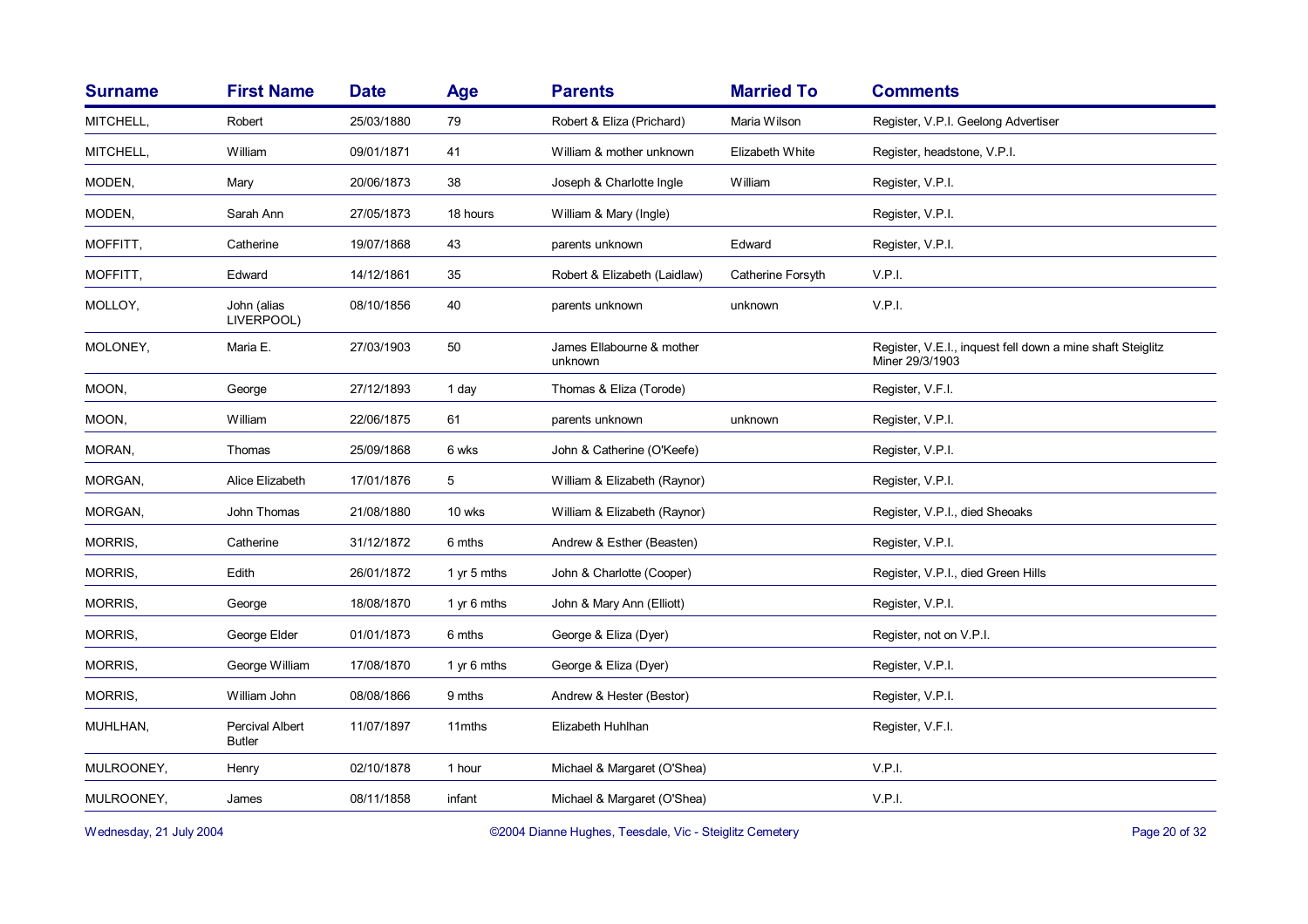| <b>Surname</b>          | <b>First Name</b>     | <b>Date</b> | Age            | <b>Parents</b>                                          | <b>Married To</b> | <b>Comments</b>                                                                                              |
|-------------------------|-----------------------|-------------|----------------|---------------------------------------------------------|-------------------|--------------------------------------------------------------------------------------------------------------|
| MULROONEY,              | Margaret              | 26/07/1904  | 73             | parents unknown                                         | Michael           | Register, headstone, V.E.I.                                                                                  |
| MULROONEY,              | Michael               | 02/08/1887  | 56             | Mathew & Mary (Shearman)                                | Margaret O'Shea   | Register, headstone, V.P.I.                                                                                  |
| MURPHY,                 | Lilah Kathleen        | 24/10/1905  | 1 yr 2 mths    | John & Margaret (Duggan)                                |                   | Register, V.E.I.                                                                                             |
| MUSTAFFA,               | Habib Bin Gulam       | 21/11/1985  | 28             |                                                         |                   | Register, headstone, Geelong Advertiser killed in a car<br>accident at Anakie                                |
| MYERS,                  | Frederick             | 11/05/1866  | 31             | Wilhelm & Claudine                                      | Isabella Hutt     | Register, V.P.I., inquest died Maude Village drowned, born<br>Denmark                                        |
| NASH,                   | John Edward           | 03/09/1986  | 63             |                                                         | Amy               | Register, headstone, Geelong Advertiser                                                                      |
| NETTLE,                 | Albert                | 10/03/1874  | $\mathbf{1}$   | Edward & Martha (Rosenwall)                             |                   | Register, V.P.I.                                                                                             |
| NETTLE,                 | Frederick             | 19/05/1876  | 8              | Edward & Martha (Rosenwall)                             |                   | Register, V.P.I.                                                                                             |
| NOLAN,                  | Alice                 | 29/01/1898  | 32             |                                                         |                   | Register, not on V.F.I.                                                                                      |
| NORTH,                  | Elizabeth             | 24/08/1857  | 3              | John & Catherine                                        |                   | V.P.I.                                                                                                       |
| NORTON,                 | George                | 07/03/1858  | 55             | parents unknown                                         |                   | V.P.I.                                                                                                       |
| NORTON,                 | William Henry         | 27/05/1870  | 39             | parents unknown                                         | not married       | Register, V.P.I. inquest found dead in the bush at<br>Beremboke, born St. Johns New Brunswick                |
| NYE,                    | <b>William Alfred</b> | 07/08/1895  | 24             | Alfred & Emma (Hague)                                   | not married       | Register, headstone, V.F.I. inquest accidently killed at<br>alluvial mining Moorabool River at Little Forest |
| OGDEN,                  | Laura Jane            | 12/02/1872  | $\overline{2}$ | Robert & Hannah Fenby (Rust)                            |                   | Register, V.P.I., died Durdidwarrah                                                                          |
| OGDEN,                  | Robert                | 06/09/1885  | 49             | Paul & Ann                                              | Hannah Fenby Rust | Register, V.P.I. died Maude Geelong Advertiser                                                               |
| O'GRADY,                | Patrick               | 15/05/1887  | 58             | parents unknown                                         | Catherine Moore   | Register, V.P.I., died Lethbridge                                                                            |
| OLIVER.                 | Doris Annie           | 15/10/1895  | 1 yr 2 mths    | Samuel & Anna (Ballantine)                              |                   | Register, V.F.I.                                                                                             |
| OLSON,                  | Antonio               | 06/01/1870  | 23             | parents unknown                                         | not married       | Register, V.P.I. Killed in a mining accident at Barrys Reef,<br>Blackwood                                    |
| O'NEILL,                | Patrick               | 17/02/1895  | 33             | Francis & Catherine (Donnelly)                          | not married       | Register, V.F.I., fell in the river & drowned while being<br>chased by the Police, Steiglitz Miner 16/2/1895 |
| O'REILLY,               | Ellen Margaret        | 27/07/1867  | $\overline{2}$ | Edward & Mary (Sullivan)                                |                   | Register, V.P.I., in Register as RILEY                                                                       |
| OSBORNE,                | William               | 19/03/1900  | 3 mths         | Jane                                                    |                   | Register, V.F.I.                                                                                             |
| Wednesday, 21 July 2004 |                       |             |                | ©2004 Dianne Hughes, Teesdale, Vic - Steiglitz Cemetery |                   | Page 21 of 32                                                                                                |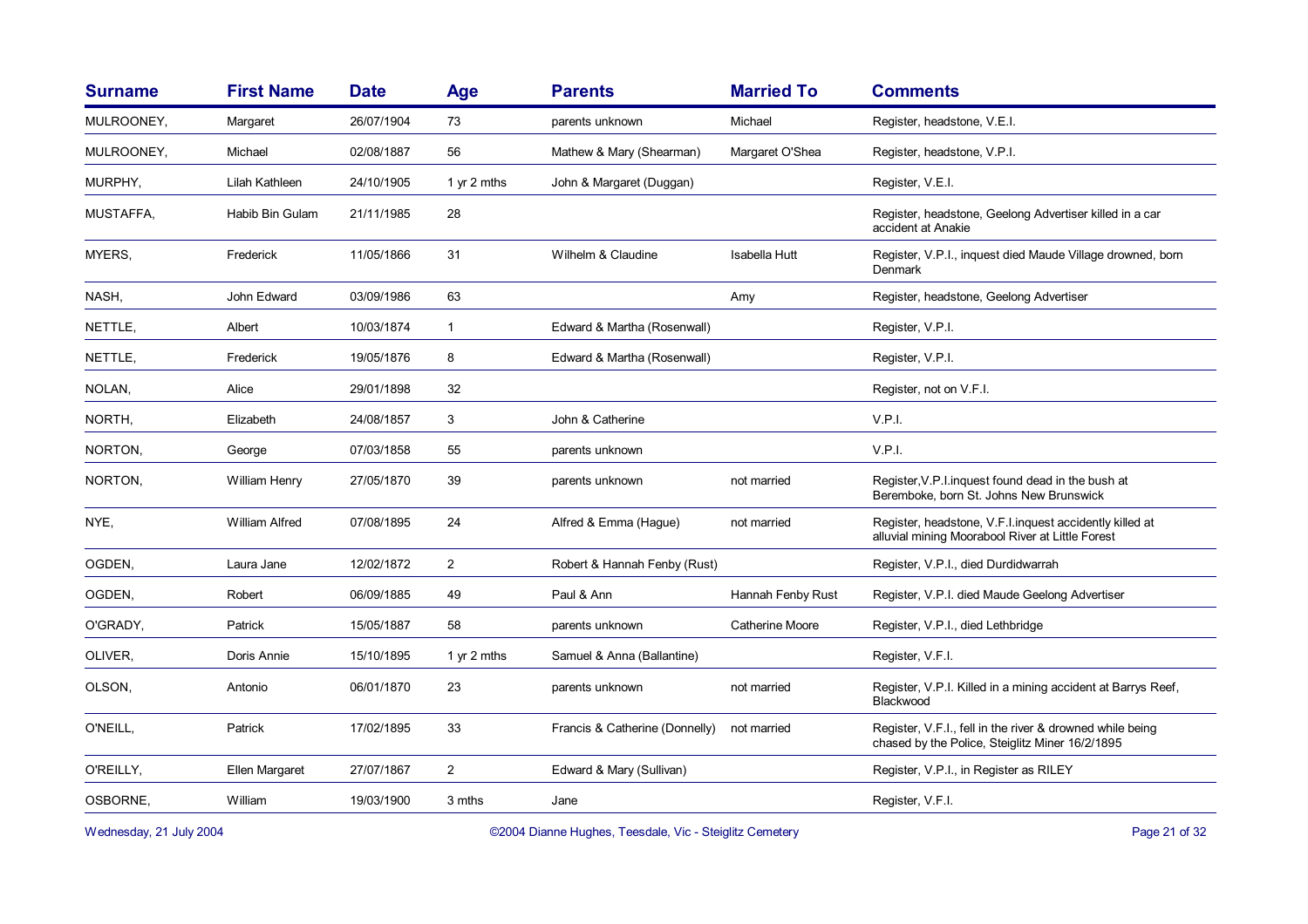| <b>Surname</b> | <b>First Name</b>                   | <b>Date</b> | Age         | <b>Parents</b>                             | <b>Married To</b>        | <b>Comments</b>                                       |
|----------------|-------------------------------------|-------------|-------------|--------------------------------------------|--------------------------|-------------------------------------------------------|
| PALMER,        | Elizabeth                           | 15/06/1895  | 76          | John & Mary (Goodman)<br>Tonkin            | John                     | Register, V.F.I., Steiglitz Miner 16/11/1895          |
| PALMER,        | John                                | 04/01/1883  | 62          | John & Mary (Holloran)                     | <b>Elizabeth Tonkins</b> | Register, headstone (broken) V.P.I.Geelong Advertiser |
| PARKES,        | James Felix                         | 22/07/1873  | $\mathbf 1$ | Charles & Ellen (Kelly)                    |                          | Register, V.P.I.                                      |
| PATERSON,      | Alexander                           | 21/04/1866  | 1 yr 8 mths | Alexander & Jessie                         |                          | Register, V.P.I.                                      |
| PATERSON,      | Helen                               | 15/10/1952  | 97          | Robert & Ann (Robertson)<br><b>Nichols</b> | John                     | Register, headstone, V.D.I.                           |
| PATERSON,      | John                                | 26/01/1915  | 61          | John & Elizabeth (Bell)                    | Helen                    | Register, headstone, G.W.I.                           |
| PATERSON,      | Robert John                         | 15/01/1994  | 97          | John & Helen (Nicol)                       | Alice Mary Elbourne      | Register, headstone, Geelong Advertiser               |
| PAULING,       | <b>Charles Frederick</b><br>William | 13/02/1896  | 9 mths      | Charles & Honora<br>(Richardson)           |                          | V.F.I.                                                |
| PAWLEY,        | John                                | 01/04/1869  | 30          | Samuel & Lydia                             | Sarah McLean             | Register, V.P.I.                                      |
| PECK,          | Edward                              | 29/12/1865  | 31          | Edward & Jane (Pattinson)                  | Henrietta Bradshaw       | V.P.I., inquest born Huntingtonshire England          |
| PHILLIPS,      | Ann                                 | 08/07/1918  | 83          | Edmund & Mary Ann (Garner)<br>Draper       | John                     | Register, headstone, G.W.I.                           |
| PHILLIPS,      | John                                | 08/02/1911  | 78          | James & mother unknown                     | Ann                      | Register, headstone, V.E.I.                           |
| PHILLIPS,      | Richard                             | 08/04/1880  | 64          | parents unknown                            |                          | Register, V.P.I.                                      |
| POULSON,       | Thomas                              | 27/12/1866  | 40          | parents unknown                            | Mary Eastwood            | Register, V.P.I.                                      |
| PROSSER,       | Thomas                              | 28/02/1858  | 60          | parents unknown                            |                          | V.P.I.                                                |
| PURCELL,       | <b>Bridget</b>                      | 24/03/1911  | 78          | Matthew Ryan & mother<br>unknown           | William                  | Register, headstone, V.E.I.                           |
| PURCELL,       | William                             | 17/10/1890  | 63          | Walter & Bridget                           | <b>Bridget Ryan</b>      | Register, headstone, V.F.I.                           |
| QUAY,          | Robert                              | 07/08/1874  | 42          | parents unknown                            | not married              | Register, V.P.I., inquest, Geelong Advertiser         |
| QUIGLEY,       | unnamed                             | 01/09/1876  | s/born      | John & Bridget (Maher)                     |                          | Register                                              |
| RAYNOR,        | Ann                                 | 18/11/1872  | 56          | parents unknown                            | James                    | Register, V.P.I., born Bridgewater Somerset           |
| REALE,         | <b>Bridget</b>                      | 29/10/1910  | 1 day       | James & Bridget (Kelly)                    |                          | Register, V.E.I.                                      |

Wednesday, 21 July 2004 **Dianne Hughes, Teesdale, Vic - Steiglitz Cemetery** Page 22 of 32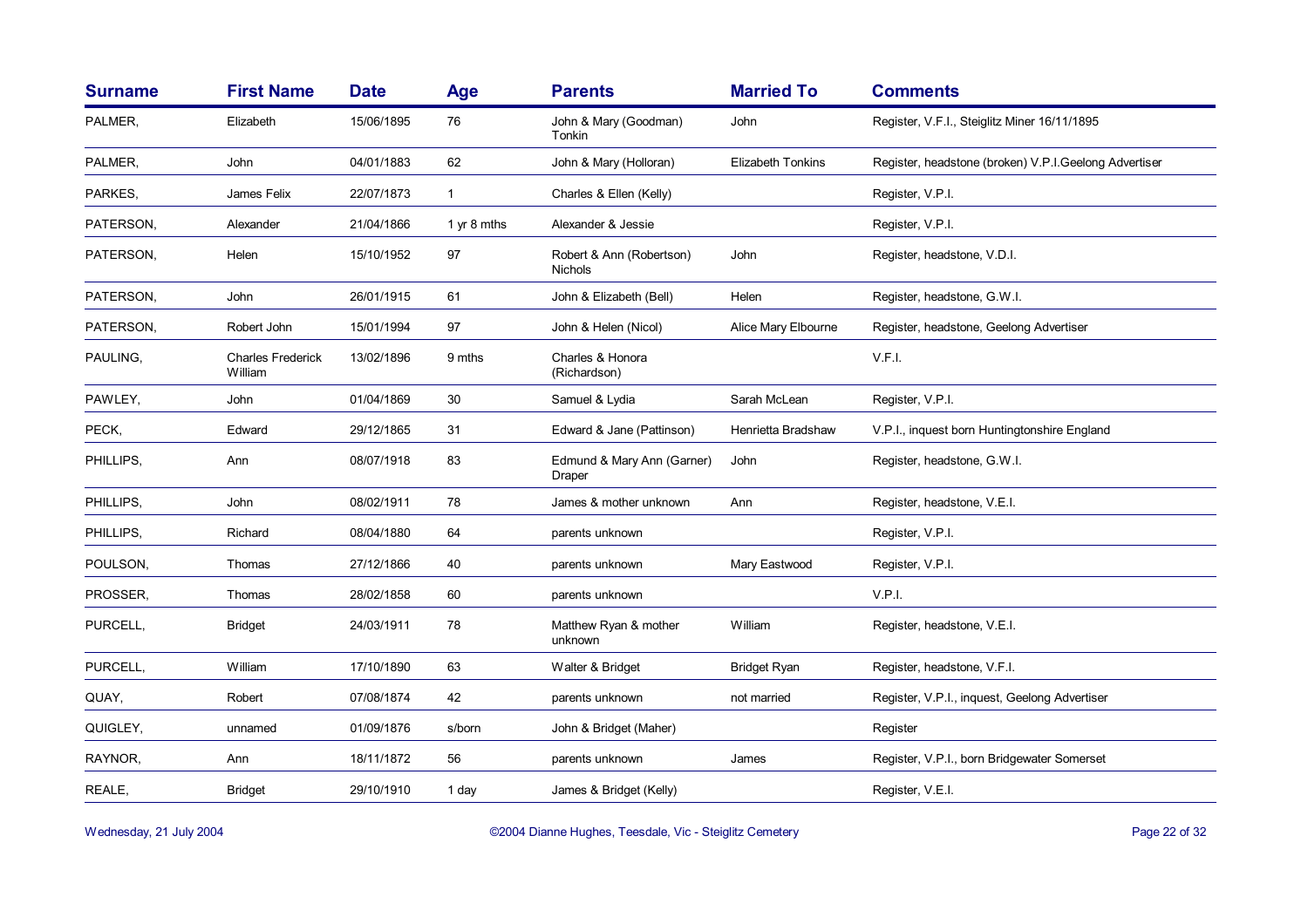| <b>Surname</b> | <b>First Name</b>     | <b>Date</b> | Age               | <b>Parents</b>                    | <b>Married To</b>    | <b>Comments</b>                                                                                        |
|----------------|-----------------------|-------------|-------------------|-----------------------------------|----------------------|--------------------------------------------------------------------------------------------------------|
| REALE,         | James                 | 15/12/1877  | 1 day             | James & Bridget (Kelly)           |                      | Register, V.P.I.                                                                                       |
| REALE,         | James                 | 21/06/1906  | 74                | James & Ann (McAbe)               | <b>Bridget Kelly</b> | Register, V.E.I.                                                                                       |
| REALE,         | John Thomas           | 10/01/1881  | 4 days            | James & Bridget (Kelly)           |                      | Register, V.P.I.                                                                                       |
| REALE,         | Margaret              | 15/12/1877  | 12 hours          | James & Bridget (Kelly)           |                      | Register, V.P.I., in Cemetery Register as James REALE 1<br>day                                         |
| REDGEN,        | unnamed               | 12/06/1868  | s/born            | William & Anne (Goode)            |                      | Register                                                                                               |
| REED,          | <b>Charlotte Emma</b> | 05/07/1863  | 11 mths           | John & Jane (Nicholls)            |                      | Register, V.P.I.                                                                                       |
| REED,          | Ellen                 | 15/07/1883  | 9                 | John & Jane (Nicholls)            |                      | Register, V.P.I.                                                                                       |
| REED,          | George                | 01/01/1892  | 54                | John & Ellen (Livingstone)        | Elizabeth Steer      | Register, V.F.I.                                                                                       |
| REED,          | Helen                 | 04/08/1894  | 88                | parents unknown                   | John                 | Register, headstone, V.F.I.                                                                            |
| REED,          | Mary Lowton           | 04/07/1891  | 66                | John & Ellen (Ashton)             | not married          | Register, V.F.I.                                                                                       |
| REED,          | Richard               | 09/09/1867  | 43                | Joseph & Elizabeth                | Emma Hoskin          | Register, V.P.I., born Cornwall England in Register as READ                                            |
| REED,          | <b>Robert Brice</b>   | 25/03/1893  |                   | John & Ellen (Livingstone)        |                      | Register, headstone                                                                                    |
| REED,          | Thomas                | 01/05/1876  | 10 mths           | Robert & Alice Jane<br>(Kelynack) |                      | Register, V.P.I., in Cemetery Register as READ                                                         |
| REID,          | Janet                 | 11/10/1863  | 40                | Peter & Janet Conville            | Thomas               | Register, V.P.I.                                                                                       |
| REID,          | unnamed               | 10/10/1857  | s/born            | Lawrence & Janet (Petrie)         |                      | V.P.I.                                                                                                 |
| REID,          | William               | 10/05/1875  | 1 yr 10 mths      | Alexander & Isabella (Craig)      |                      | Register, V.P.I., in Cemetery Register as READ                                                         |
| RICHARDS.      | Alick James           | 30/11/1999  | 93                | Daniel & Mary Jane (McAdam)       |                      | Register                                                                                               |
| RICHARDS,      | Annie Florence        | 09/12/1914  | 15                | William & Emma (Mills)            |                      | Register, G.W.I.                                                                                       |
| RICHARDS,      | Charles Henry         | 23/12/1869  | 11                | John & Eliza (Rogers)             |                      | Register, V.P.I.                                                                                       |
| RICHARDS,      | William               | 17/09/1905  | 53                | John & Eliza (Rogers)             | Emma Mills           | Register, V.E.I.                                                                                       |
| RICHARDSON,    | Edgar Alfred          | 12/01/1870  | 1 $\vee$ r 8 mths | Peter & Ellen (Barrett)           |                      | Register, V.P.I., inquest poisoned from the effect of a<br>vegetable narcotic poison placed on a plate |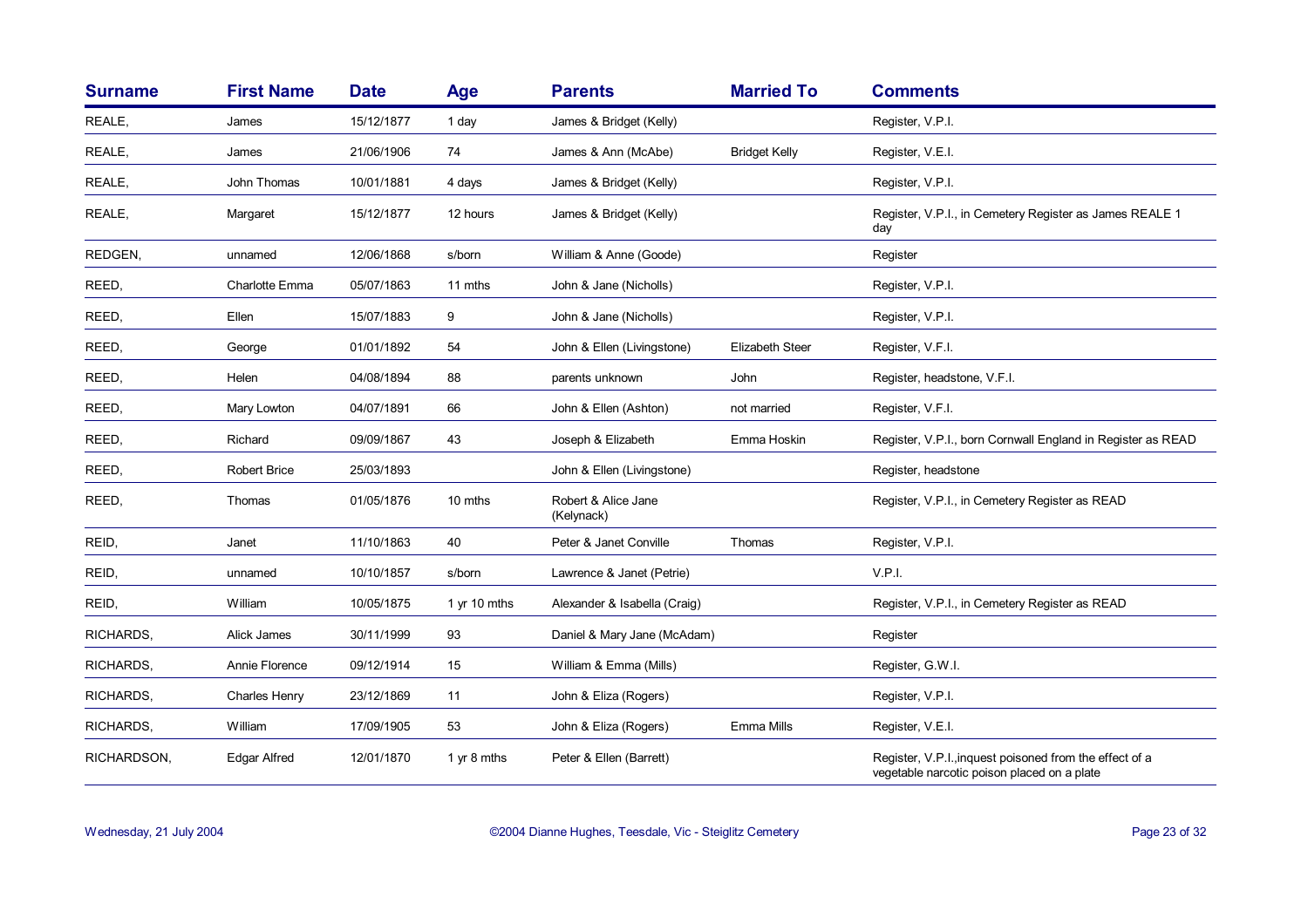| <b>Surname</b> | <b>First Name</b>       | <b>Date</b> | <b>Age</b>     | <b>Parents</b>                         | <b>Married To</b> | <b>Comments</b>                                                  |
|----------------|-------------------------|-------------|----------------|----------------------------------------|-------------------|------------------------------------------------------------------|
| RICHARDSON,    | Ellen                   | 19/07/1895  | 80             | William Barrett & mother<br>unknown    | Peter             | Register, V.F.I.                                                 |
| RICHARDSON,    | Emma                    | 08/12/1867  | 5              | James & Harriet (Meredith)             |                   | Register, V.P.I.                                                 |
| RICHARDSON,    | Joseph                  | 04/01/1873  | 45             | parents unknown                        | unknown           | Register, not on V.P.I., inquest died in an accident             |
| ROBERTSON,     | <b>Ernest Alexander</b> | 18/12/1867  | 5 mths         | Roderick & Catherine<br>(McPherson)    |                   | Register, V.P.I.                                                 |
| ROBERTSON,     | Harriet                 | 05/06/1857  | 33             | father unknown, mother Jane<br>unknown | John              | V.P.I.                                                           |
| ROBERTSON,     | <b>Henry Ernest</b>     | 15/02/1868  | 3 mths         | Roderick & Catherine<br>(McPherson)    |                   | Register, V.P.I.                                                 |
| ROBERTSON,     | Mary                    | 20/05/1894  | 31             | William & Ann (Goddard)<br>Wheeler     | Thomas Hector     | Register, headstone, V.F.I.                                      |
| ROBERTSON,     | Mary Jane               | 08/02/1858  | 1 yr 5 mths    | William & Harriet                      |                   | V.P.I.                                                           |
| ROBERTSON,     | <b>Thomas Hector</b>    | 16/02/1919  | 37             | Thomas & Mary (Wheeler)                | not married       | Register, headstone, G.W.I., Geelong Advertiser                  |
| ROBERTSON,     | William                 | 06/12/1854  | $\overline{2}$ | William & Mary                         |                   | V.P.I.                                                           |
| ROBINSON,      | Allen Benjamin          | 30/07/1864  | 1 yr 2 mths    | Thomas & Charlotte<br>(Standring)      |                   | Register, V.P.I.                                                 |
| ROBINSON,      | <b>Charlotte Maria</b>  | 27/04/1872  | 40             | Benjamin & Martha Standring            | Thomas            | Register, V.P.I                                                  |
| ROBINSON,      | Robert                  | 14/09/1878  |                | Thomas & Martha (Standring)            |                   | Register, V.P.I.                                                 |
| ROBINSON,      | unnamed                 | 30/07/1870  | s/born         | Thomas & Martha (Standring)            |                   | Register                                                         |
| ROBINSON,      | unnamed                 | 29/04/1872  | s/born         | Thomas & Charlotte<br>(Sandring)       |                   | Register                                                         |
| ROSE,          | <b>Emily Mary</b>       | 04/09/1877  | 7 mths         | Henry & Jane (Brock)                   |                   | Register, V.P.I.                                                 |
| ROSE,          | Henry Nathaniel         | 02/09/1871  | 15             | Henry & Jane (Brock)                   |                   | Register, V.P.I., inquest drowned Borlyamby? Brisbane<br>Rangers |
| ROWLAND,       | Thomas                  | 05/08/1858  | 46             | Abel & Ann (Carpenter)                 | Sophia (Cook)     | V.P.I.                                                           |
| RUST,          | Harriet                 | 09/08/1872  | 21             | William & Ellen (Mancey)               | not married       | Register, headstone, V.P.I., died Darriwil                       |
| RUST,          | Henry Walker            | 10/06/1866  | $\overline{2}$ | William & Ellen (Mancey)               |                   | Register, headstone, V.P.I.                                      |

Wednesday, 21 July 2004 **Dianne Hughes, Teesdale, Vic - Steiglitz Cemetery** Page 24 of 32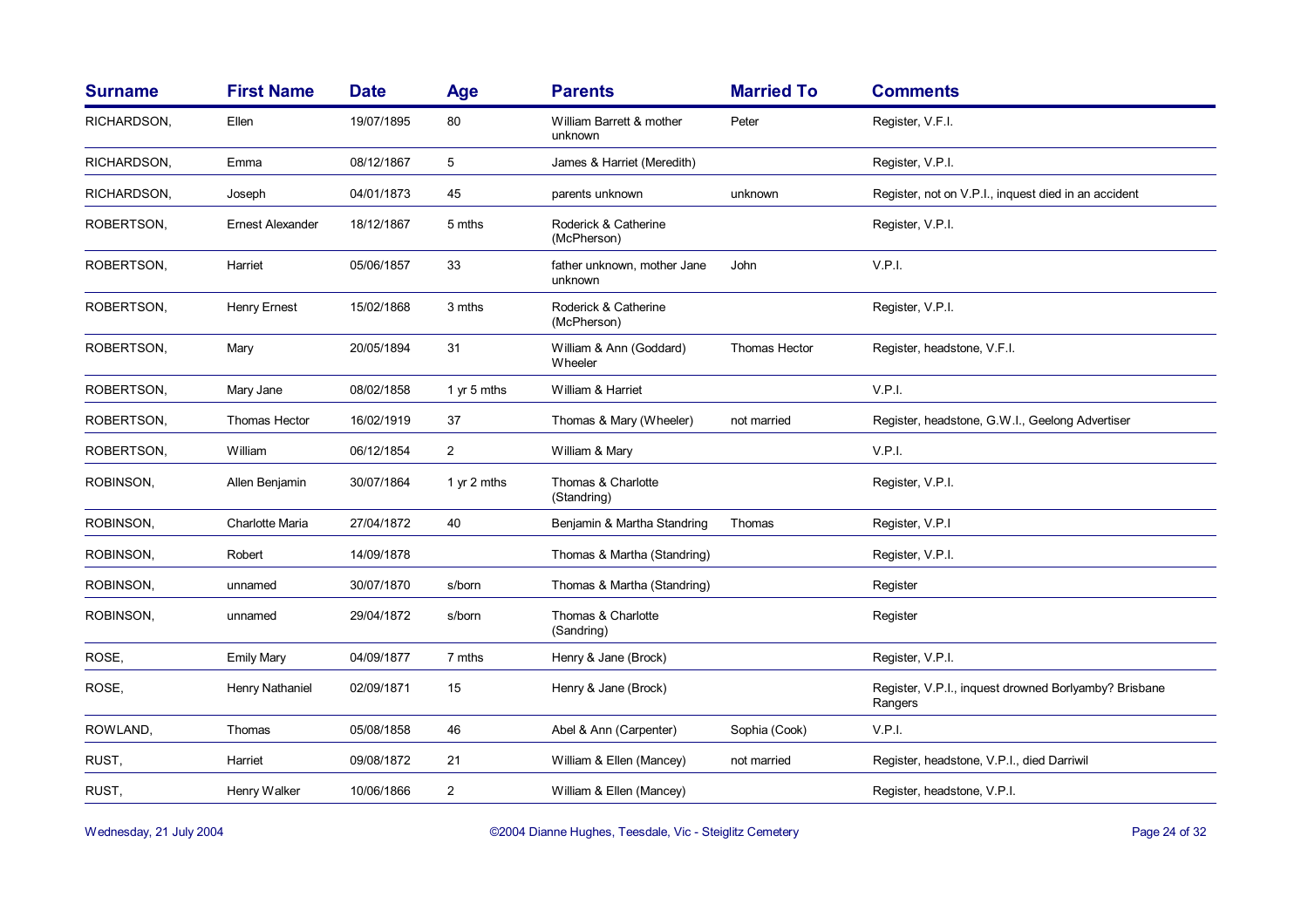| <b>Surname</b> | <b>First Name</b>                 | <b>Date</b> | <b>Age</b>   | <b>Parents</b>                       | <b>Married To</b>                 | <b>Comments</b>                                                    |
|----------------|-----------------------------------|-------------|--------------|--------------------------------------|-----------------------------------|--------------------------------------------------------------------|
| RUST,          | Johanna                           | 02/05/1869  | 3 days       | Thomas & Ellen (Brown)               |                                   | Register, V.P.I.                                                   |
| RUST,          | William Thomas                    | 09/12/1869  | $\mathbf{1}$ | Thomas & Ellen (Brown)               |                                   | Register, V.P.I.                                                   |
| SANDS,         | Hannah                            | 10/01/1904  | s/born       | John & Hannah (McIntyre)             |                                   | Register, V.E.I.                                                   |
| SANDS,         | unnamed                           | 29/09/1900  | s/born       | John & Hannah (McIntyre)             |                                   | Register                                                           |
| SANPHEE,       | James                             | 10/01/1872  | 4 mths       | Bridget O'Loughlin                   |                                   | Register, V.P.I., died Green Hills                                 |
| SAWLEY,        | Mary Ann                          | 31/03/1870  | $\mathbf{1}$ | John & Sarah (McLean)                |                                   | Register, V.P.I.                                                   |
| SCHINKEL,      | Andreas Rudolph<br><b>Richers</b> | 28/05/1865  | 49           | parents unknown                      | Annia Katerina Bentina            | V.P.I., born Copenhagen                                            |
| SCHINKEL,      | Annia Katerina<br>(Hannah)        | 10/07/1886  | 64           | Henry Bentina & mother<br>unknown    | Andreas Redolph<br><b>Rickers</b> | Register, V.P.I.                                                   |
| SCHINKEL,      | Louis                             | 08/01/1870  | 20           | Richard & Anna Katerina<br>(Bentina) | not married                       | Register, killed in a mining accident at Barrys Reef,<br>Blackwood |
| SCOTT,         | Andrew                            | 21/04/1869  | 38           | Thomas & Agnes (Miller)              | Margaret McLean                   | Register, V.P.I.                                                   |
| SCOTT.         | Christiana                        | 05/05/1918  | 87           | John & Sarah (Tewdell) Dean          | James                             | Register, headstone, G.W.I., Geelong Advertiser                    |
| SCOTT.         | Edward                            | 19/01/1896  | 33           | James & Christiana (Dean)            | not married                       | Register, headstone, V.F.I.                                        |
| SCOTT,         | James                             | 06/09/1875  | 45           | James & Mary (Waldbank)              | Christina Dean                    | Register, headstone, V.P.I., Geelong Advertiser,<br>Hotelkeeper    |
| SCOTT.         | James                             | 14/09/1875  | 44           | James & Alice (Yates)                | Mary Jane Moody                   | Register, V.P.I.                                                   |
| SHELDON,       | William                           | 13/12/1873  | 73           | parents unknown                      | Susan Wright                      | Register, V.P.I.                                                   |
| SIBLEY,        | Louisa                            | 15/02/1869  | 3 mths       | Simeon & Mary (Taylor)               |                                   | Register, not on V.P.I.                                            |
| SIBLEY,        | Robert                            | 15/02/1869  | 3 mths       | Simeon & Mary (Taylor)               |                                   | V.P.I., not in Register                                            |
| SIMPSON,       | Alice Joanna                      | 20/07/1896  | 11 mths      | William & Joanna (Turner)            |                                   | Register, V.F.I., Steiglitz Miner 1/8/1896                         |
| SIMPSON,       | Annie                             | 06/02/1865  | 6            | William & Joanna (Turner)            |                                   | Register, V.P.I.                                                   |
| SIMPSON,       | Joanne                            | 28/12/1891  | 68           | James & Harriet                      | William                           | Register, V.F.I.                                                   |
| SIMPSON,       | William                           | 07/12/1879  | 76           | William & Margaret (Quinn)           | Joanna Turner                     | Register, V.P.I.                                                   |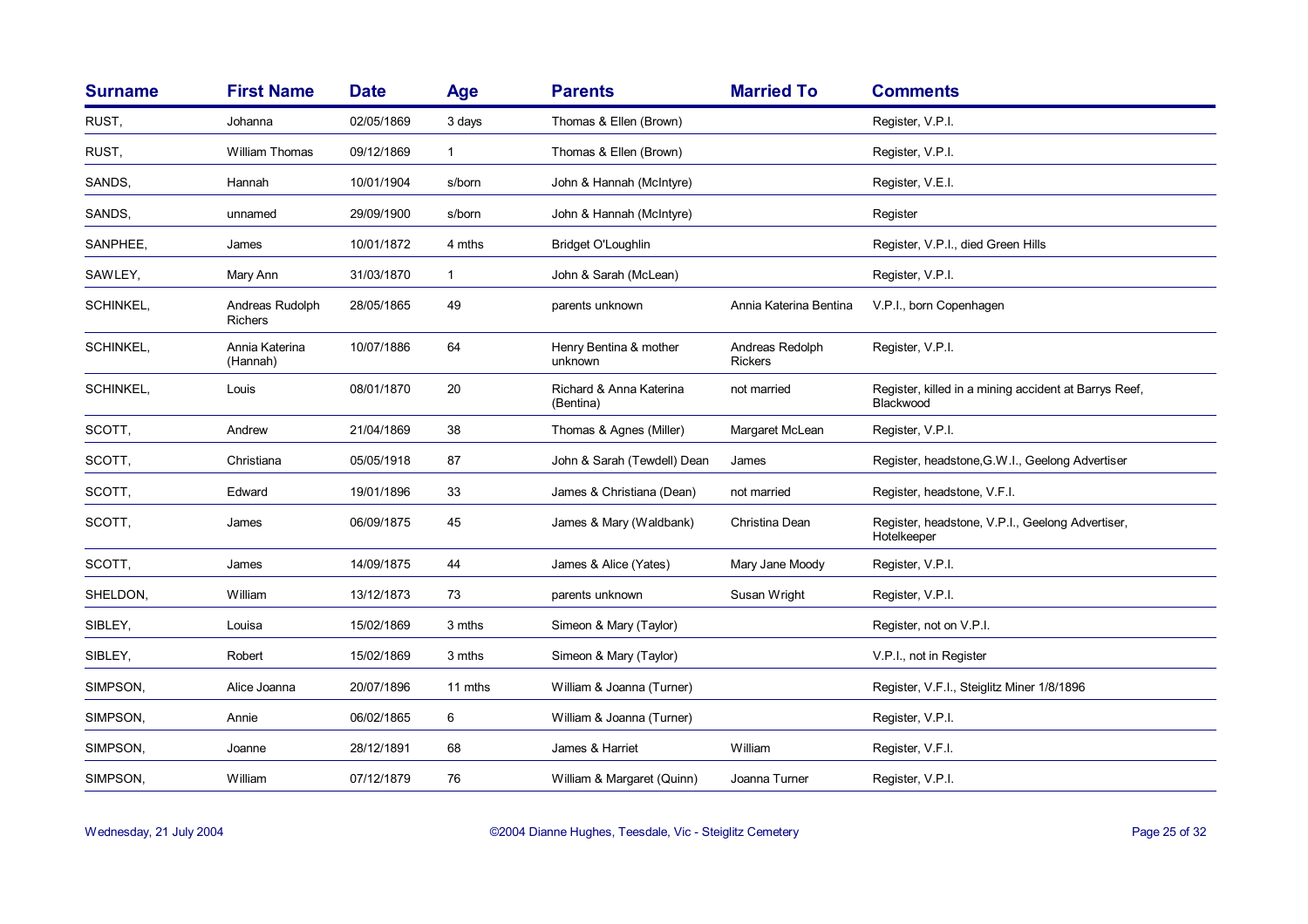| <b>First Name</b> | <b>Date</b> | <b>Age</b>   | <b>Parents</b>                      | <b>Married To</b>                            | <b>Comments</b>                                                           |
|-------------------|-------------|--------------|-------------------------------------|----------------------------------------------|---------------------------------------------------------------------------|
| William           | 22/10/1858  | 22 days      | John & Catherine (Pearce)           |                                              | V.P.I.                                                                    |
| Edward            | 18/04/1883  | 19           | John & Caroline (Tuck)              |                                              | V.P.I., Geelong Advertiser                                                |
| Catherine         | 09/06/1927  | 92           | parents unknown                     | 1. Timothy Scannell 2.<br>Joseph             | Register, headstone, V.D.I.                                               |
| Elizabeth         | 08/09/1924  | $\mathbf{1}$ | Ernest & Margaret Jane<br>(Davies)  |                                              | Register, V.D.I.                                                          |
| Jane              | 29/04/1873  | 3            | John & Caroline (Tuck)              |                                              | Register, V.P.I.                                                          |
| John Edward       | 01/09/1897  | 72           | John & Ann (Tonk)                   | 1. Ann Friday 2.<br><b>Elizabeth Barrett</b> | Register, V.F.I., Steiglitz Miner 4/9/1897                                |
| Joseph            | 09/07/1890  | 66           | William & Olive (Gorman)            | 1. Sarah Phillips 2.<br>Catherine Colahan    | Register, V.F.I.                                                          |
| Mary              | 27/02/1855  | 6 mths       | Thomas & Jane Eliza (West)          |                                              | V.P.I.                                                                    |
| Nellie Fenn       | 08/08/1873  | 4            | Thomas Henry & Minnie<br>(Wilson)   |                                              | Register, V.P.I., Geelong Advertiser                                      |
| Sarah Ann         | 31/01/1862  | 2 days       | John & Ann (Friday)                 |                                              | Headstone, V.P.I.                                                         |
| Sidney            | 04/03/1903  | 25           | parents unknown                     | not married                                  | Register, stabbed himself in the thigh V.E.I. Steiglitz Miner<br>7/3/1903 |
| Thomas Henry      | 05/09/1875  | 38           | Thomas Henry & mother<br>unknown    | not married                                  | Register, V.P.I., born Weymouth, Dorset England                           |
| unnamed           | 13/11/1871  | s/born       |                                     |                                              | Register                                                                  |
| unnamed           | 07/02/1876  | s/born       |                                     |                                              | Register                                                                  |
| William Stephen   | 27/10/1864  | 1 yr 5 mths  | John & Ann (Friday)                 |                                              | Register, headstone, V.P.I.                                               |
| George            | 09/06/1897  | 26           | Edward & Carol (Holland)            | not married                                  | Register, V.F.I.                                                          |
| Ellie             | 21/07/1910  | 6 wks        | Aldolphus & Annie (Walsh)           |                                              | Register, headstone, V.E.I.                                               |
| Alice             | 10/08/1920  | 68           | Robert & Sarah (Jaques)<br>Boardman | John                                         | Register, headstone, G.W.I.                                               |
| Edith             | 08/11/1903  | 32           | Jesse & Mary (Goode)                | not married                                  | Register, V.E.I.                                                          |
| George            | 16/03/1905  | 51           | Jesse & Mary (Reid)                 | not married                                  | Register, V.E.I., inquest fell down an unused mine shaft                  |
|                   |             |              |                                     |                                              |                                                                           |

Wednesday, 21 July 2004 **Dianne Hughes, Teesdale, Vic - Steiglitz Cemetery** Page 26 of 32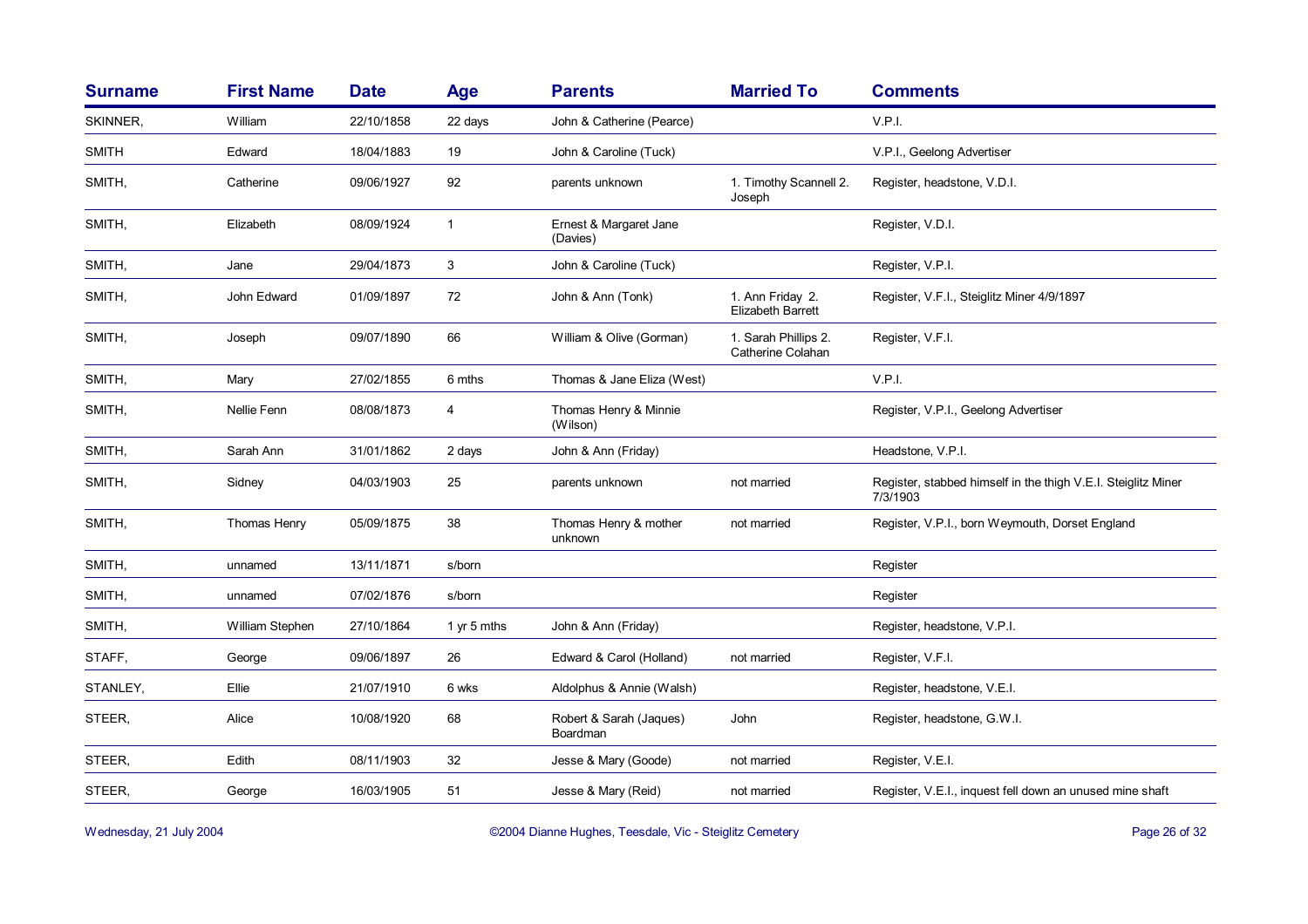| <b>Surname</b> | <b>First Name</b> | <b>Date</b> | Age            | <b>Parents</b>                            | <b>Married To</b> | <b>Comments</b>                                                             |
|----------------|-------------------|-------------|----------------|-------------------------------------------|-------------------|-----------------------------------------------------------------------------|
| STEER.         | Jesse             | 26/01/1881  | 17             | Jesse & Mary (Goode)                      |                   | Register, V.P.I.                                                            |
| STEER.         | Jesse             | 21/06/1912  | 81             | James & Martha (Mann)                     | Mary Goode        | Register, V.E.I.                                                            |
| STEER,         | John              | 20/09/1920  | 53             | Jesse & Mary (Goode)                      | Alice Boardman    | Register, headstone, G.W.I.                                                 |
| STEER,         | Mary              | 20/09/1912  | 80             | Mary & John Goode                         | Jesse             | Register, V.E.I.                                                            |
| STEPHENS,      | Eliza             | 16/12/1856  | 28             | William & Sarah Mells                     | Matthew           | V.P.I.                                                                      |
| STEPHENS,      | Matthew           | 22/02/1885  | 55             | parents unknown                           | Eliza Mells       | Register, V.P.I.                                                            |
| STEWART,       | James Cameron     | 11/06/1874  | 39             | Duncan & Catherine<br>(Cameron)           | Mary Ann Palmer   | Register, V.P.I.                                                            |
| STONE,         | <b>Bernice</b>    | 28/09/1877  | 6 wks          | Thomas & Matilda (Johnson)                |                   | Register, V.P.I.                                                            |
| STRACHAN,      | Doris Ann         | 05/04/1895  | 4 mths         | George Alfred & Clarinda<br>(Nankervis)   |                   | Register, V.F.I.                                                            |
| SWAIN,         | William           | 26/01/1899  | 79             | parents unknown                           | unknown           | Register, V.F.I., inquest died of old age and exposure at<br><b>Ballark</b> |
| SWANSON,       | Margaret Hodge    | 28/07/1895  | 18             | Jonathan & Marion<br>(Williamson) Vickers | William Hodge     | Register, headstone, V.F.I. Steiglitz Miner 27/7/1895                       |
| SWANSON,       | Stella Margaret   | 15/11/1895  | 4 mths         | William Hodge & Margaret<br>(Vickers)     |                   | Register, headstone, V.F.I.                                                 |
| SYMONDS,       | William           | 16/03/1866  | 38             | John & Susannah                           | Wilmot Newton     | Register, V.P.I., born Cornwall England                                     |
| TAIT,          | John              | 28/05/1899  | s/born         |                                           |                   | Register.                                                                   |
| THOMAS,        | Albert            | 11/05/1894  | $\mathbf{1}$   | William & Ellen (Dowsing)                 |                   | Register, V.F.I.                                                            |
| THOMAS,        | Alfred            | 15/12/1896  | $\overline{7}$ | William & Ellen (Dowsing)                 |                   | Register, V.F.I.                                                            |
| THOMAS,        | Amy Elizabeth     | 02/11/1905  |                | Thomas & Elizabeth (Allen)                |                   | Register, V.E.I.                                                            |
| THOMAS,        | Thomas            | 22/12/1907  | 42             | James & Susan (Cooper)                    | Elizabeth Allen   | Register, V.E.I.                                                            |
| THOMAS,        | Unknown           | 18/09/1907  | s/born         | Thomas & Elizabeth (Allen)                |                   | Register                                                                    |
| THOMSON,       | Douglas           | 19/10/1962  | 76             | parents unknown                           |                   | Register, V.D.I.                                                            |
| THORNLEY,      | James Ernest      | 09/04/1875  | 1 yr 11 mths   | John & Ann (Holden)                       |                   | Register, V.P.I.                                                            |

Wednesday, 21 July 2004 **Dianne Hughes, Teesdale, Vic - Steiglitz Cemetery** Page 27 of 32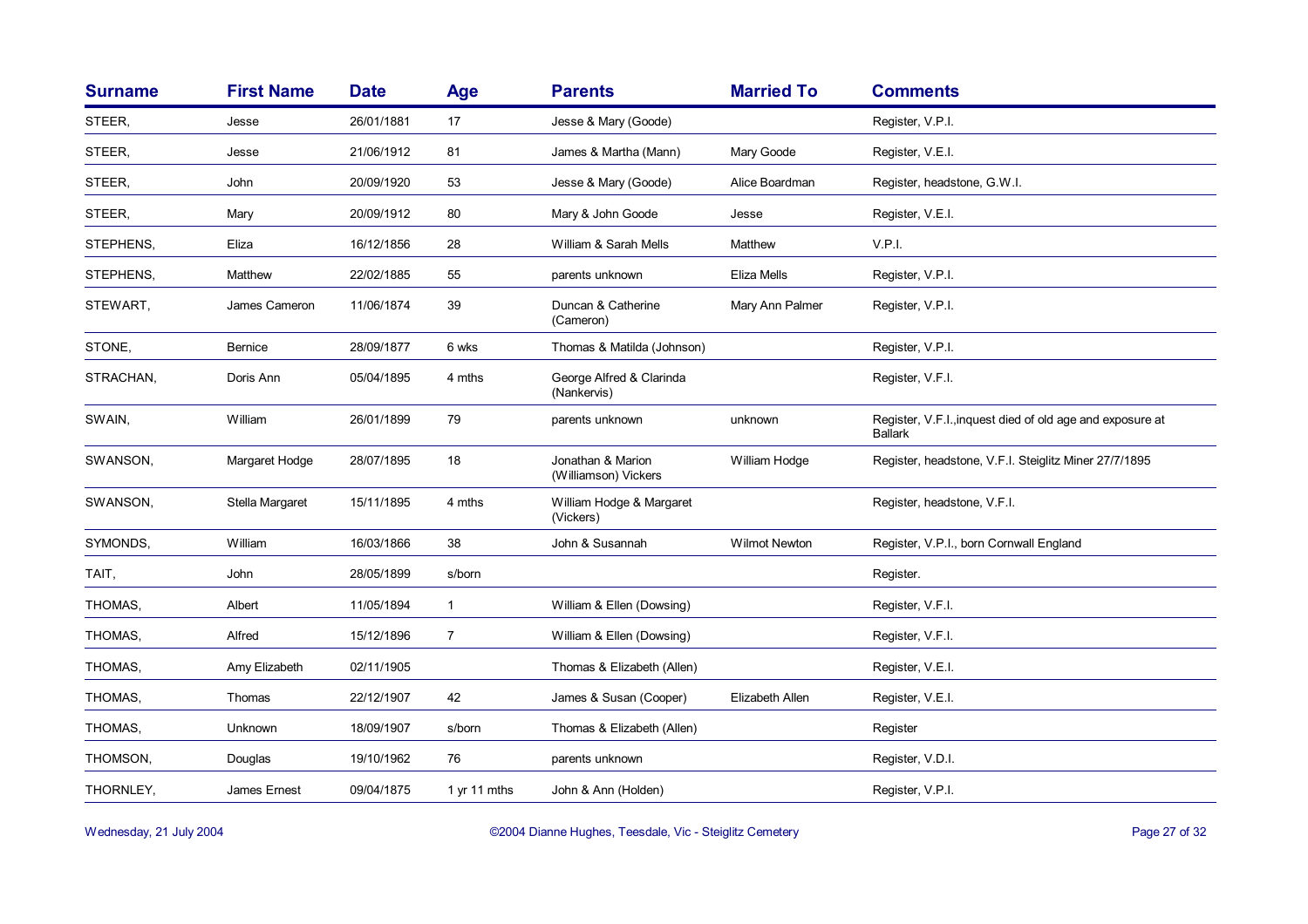| <b>Surname</b> | <b>First Name</b>       | <b>Date</b> | Age            | <b>Parents</b>                             | <b>Married To</b>           | <b>Comments</b>                                 |
|----------------|-------------------------|-------------|----------------|--------------------------------------------|-----------------------------|-------------------------------------------------|
| THORNLEY,      | John                    | 15/08/1877  | 46             | John & Hannah (Hilton)                     | Ann Holden                  | Register, V.P.I.                                |
| THORNLEY,      | Samuel                  | 08/06/1877  | 1 month        | John & Ann (Holden)                        |                             | Register, V.P.I.                                |
| THORNLEY,      | Thomas                  | 04/12/1871  | 15             | John & Ann (Holden)                        |                             | Register, V.P.I., inquest drowned Eastern Creek |
| TRANTOR,       | Stephen                 | 22/01/1878  | 4 hours        | Joseph & Ellen (Blakely)                   |                             | V.D.I.                                          |
| TROTTER,       | Alfred Ebenezer         | 04/07/1860  | $\overline{c}$ | Ebenezer & Mary Elizabeth<br>(Dear)        |                             | V.P.I.                                          |
| TROTTER,       | David Alexander         | 25/01/1873  | 1 yr 7 mths    | Ebenezer & Mary Elizabeth<br>(Dean)        |                             | Register, V.P.I.                                |
| TROTTER,       | <b>Ernest Frederick</b> | 03/05/1984  | 69             | Henry Wright & Margaret<br>(Beckman)       | not married                 | Register, headstone, G.W.I.Geelong Advertiser   |
| TROTTER,       | Henry Wright            | 09/11/1932  | 59             | Ebenezer & Mary Elizabeth<br>(Dean)        | Margaret Beckman            | Register, headstone, V.D.I.                     |
| TROTTER,       | Joseph                  | 23/08/1928  | 68             | Ebenezer & Mary Elizabeth<br>(Dean)        |                             | Register, V.D.I.                                |
| TROTTER,       | Margaret                | 21/12/1966  | 84             | John Henry & Catherine<br>(Wilson) Beckman | Henry Wright                | Register, headstone, V.D.I.                     |
| TROTTER,       | Mary Elizabeth          | 13/10/1904  | 71             | John & Mary (Dean)                         | Ebenezer                    | Register, V.E.I.                                |
| TRUSCOTT,      | William                 | 01/01/1876  | 51             | William & Mary Ann (Rowe)                  |                             | Register, V.P.I.                                |
| TUCKER,        | Ada                     | 28/03/1960  | 92             | Edmund & Martha (Corben)<br>Young          | Henry James                 | Register, headstone, V.D.I.                     |
| TUCKER,        | Ann Denscombe           | 29/01/1899  | 75             | John & Mary (Dunscombe)<br>Quarterley      | Charles                     | Register, headstone, V.F.I.                     |
| TUCKER,        | Charles                 | 18/01/1902  | 79             | Robert & Dinah                             | Ann Denscombe<br>Quarterley | Register, headstone, V.E.I.                     |
| TUCKER,        | Charlotte               | 03/07/1894  | 20             | Matthew & Jane (McMurtie)<br>Foote         | Henry James                 | Register, headstone, V.F.I.                     |
| TUCKER,        | David                   | 07/06/1903  | 6 days         | John & Janet (Condie)                      |                             | Register, V.E.I.                                |
| TUCKER,        | Desmond John            | 18/09/1997  | 67             |                                            | Ellen Isobel                | Register, headstone                             |
| TUCKER,        | Eileen Mary             | 13/05/1993  | 91             | James & Margaret (Moylan)<br>Taylor        | <b>Henry Matthew</b>        | Register, Geelong Advertiser                    |

Wednesday, 21 July 2004 **Dianne Hughes, Teesdale, Vic - Steiglitz Cemetery** Page 28 of 32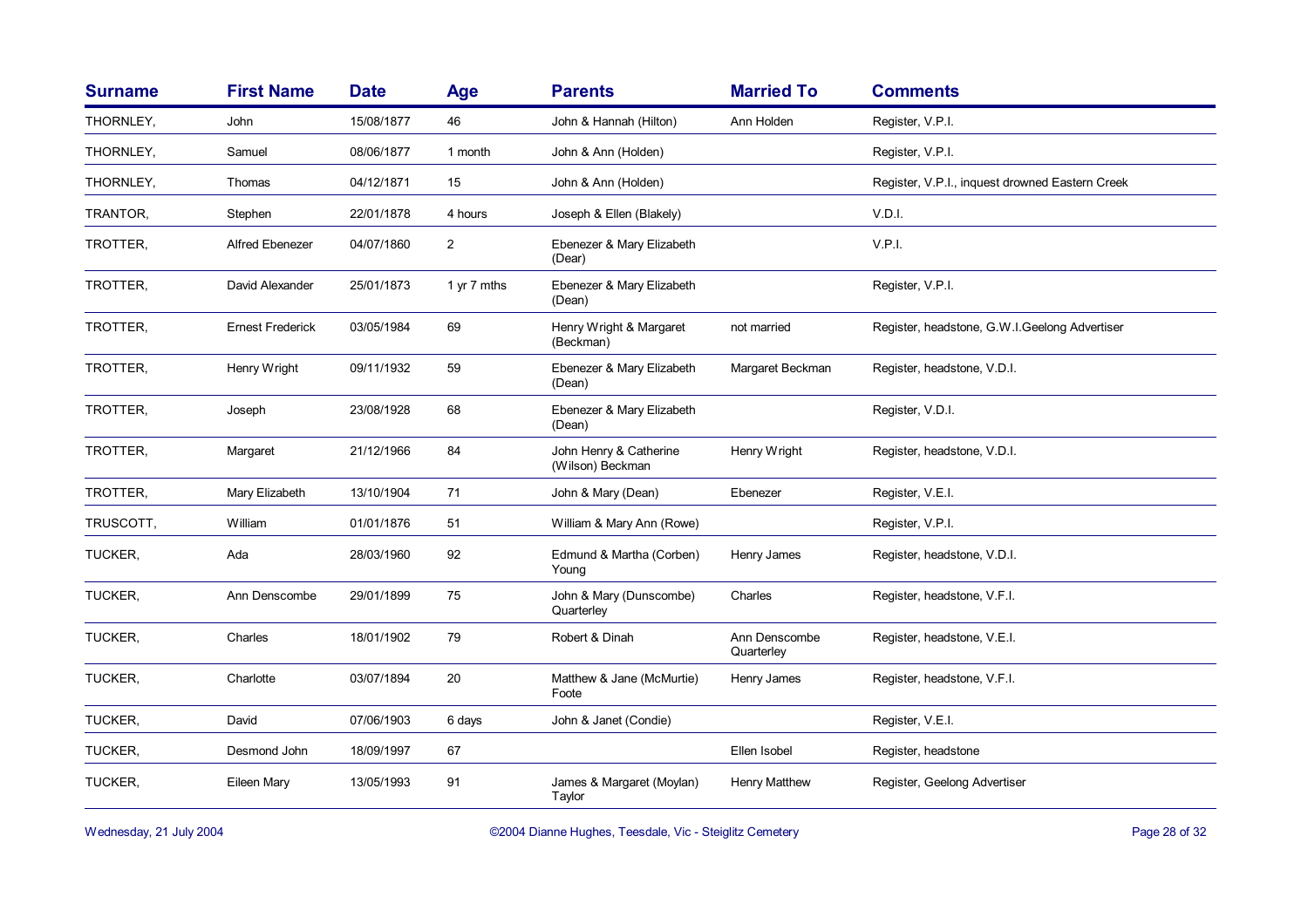| <b>Surname</b> | <b>First Name</b>     | <b>Date</b> | <b>Age</b>  | <b>Parents</b>                              | <b>Married To</b>                         | <b>Comments</b>                                                                        |
|----------------|-----------------------|-------------|-------------|---------------------------------------------|-------------------------------------------|----------------------------------------------------------------------------------------|
| TUCKER,        | Esther Kezia          | 22/06/1944  | 45          | Lorenzo & Elizabeth Ann<br>(Dowthy) Raymond | <b>Charles Edmund</b>                     | Register, headstone, V.D.I.                                                            |
| TUCKER,        | Henry James           | 27/08/1935  | 75          | Charles & Ann Discombe<br>(Quartley)        | 1. Ada Young 2.<br><b>Charlotte Foote</b> | Register, headstone, V.D.I.                                                            |
| TUCKER,        | Henry Mathew          | 08/07/1977  | 83          | Henry James & Charlotte<br>(Foote)          | Eileen Mary Taylor                        | Register, headstone, V.D.I.                                                            |
| TUCKER,        | Janet Penman          | 17/12/1941  | 70          | David & Ann (Paterson)<br>Condie            | John                                      | Register, headstone, V.D.I.                                                            |
| TUCKER,        | John                  | 27/11/1952  | 87          | Charles & Ann (Dinscomb)                    | Janet Penman                              | Register, headstone, V.D.I., Geelong Advertiser                                        |
| TUCKER,        | Martha Ann Corben     | 03/09/1908  | 1 yr 7 mths | Henry James & Ada (Young)                   |                                           | Register, headstone, V.E.I.                                                            |
| TUCKER,        | Percival Gordon       | 04/08/1967  | 80          | Mary Tucker                                 | not married                               | Register, headstone, V.D.I.                                                            |
| TUCKER,        | unnamed               | 09/08/1904  | s/born      | John & Janet (Condie)                       |                                           | Register                                                                               |
| TURNER,        | Francis Woolgrove     | 11/08/1878  | 1 yr 4 mths | James & Mary Ann (Spencer)                  |                                           | Register, V.P.I.                                                                       |
| TURNER,        | James                 | 19/01/1883  | 61          |                                             | Mary Ann Spencer                          | Register                                                                               |
| TURNER,        | William James         | 20/03/1875  | 4           | James & Mary (Spencer)                      |                                           | Register, V.P.I., Geelong Advertiser                                                   |
| TWITE,         | Henry                 | 10/05/1887  | 44          | James & Mary Ann (Parker)                   | <b>Violet Naismith Craig</b>              | Register, headstone, V.P.I.                                                            |
| TWITE,         | James                 | 21/06/1869  | 55          | Anthony & Elizabeth (Cooper)                | Mary Ann Parker                           | Register, V.P.I. died at Eclipse Hotel                                                 |
| TWITE,         | Thomas                | 07/05/1903  | 56          | Henry & Violet Naismith<br>(Craig)          | Flora                                     | Register, headstone, V.E.I.                                                            |
| TWITE,         | <b>Violet Nasmith</b> | 22/08/1920  | 73          | James & Annie (Brown) Craig                 | Henry                                     | Register, headstone, G.W.I., died Eclipse Farm, Meredith.<br><b>Geelong Advertiser</b> |
| UNKNOWN,       | male                  | 26/10/1854  | 35          | parents unknown                             |                                           | V.P.I.                                                                                 |
| UNKNOWN,       | Male                  | 07/08/1878  | 30          | parents unknown                             | unknown                                   | Register, V.P.I., died Sheoaks, born England                                           |
| VERTUE,        | <b>Arthur Edward</b>  | 20/12/1869  | 10          | Thomas & Marion (Williams)                  |                                           | Register, V.P.I., inquest drowning                                                     |
| WAGG,          | Louisa                | 12/12/1857  | infant      | Sidney Adolphus & Mary Ann<br>(Ball)        |                                           | V.P.I.                                                                                 |
| WALKER,        | Frederick             | 27/05/1860  | 33          | parents unknown                             | Mary Montague Dawson V.P.I.               |                                                                                        |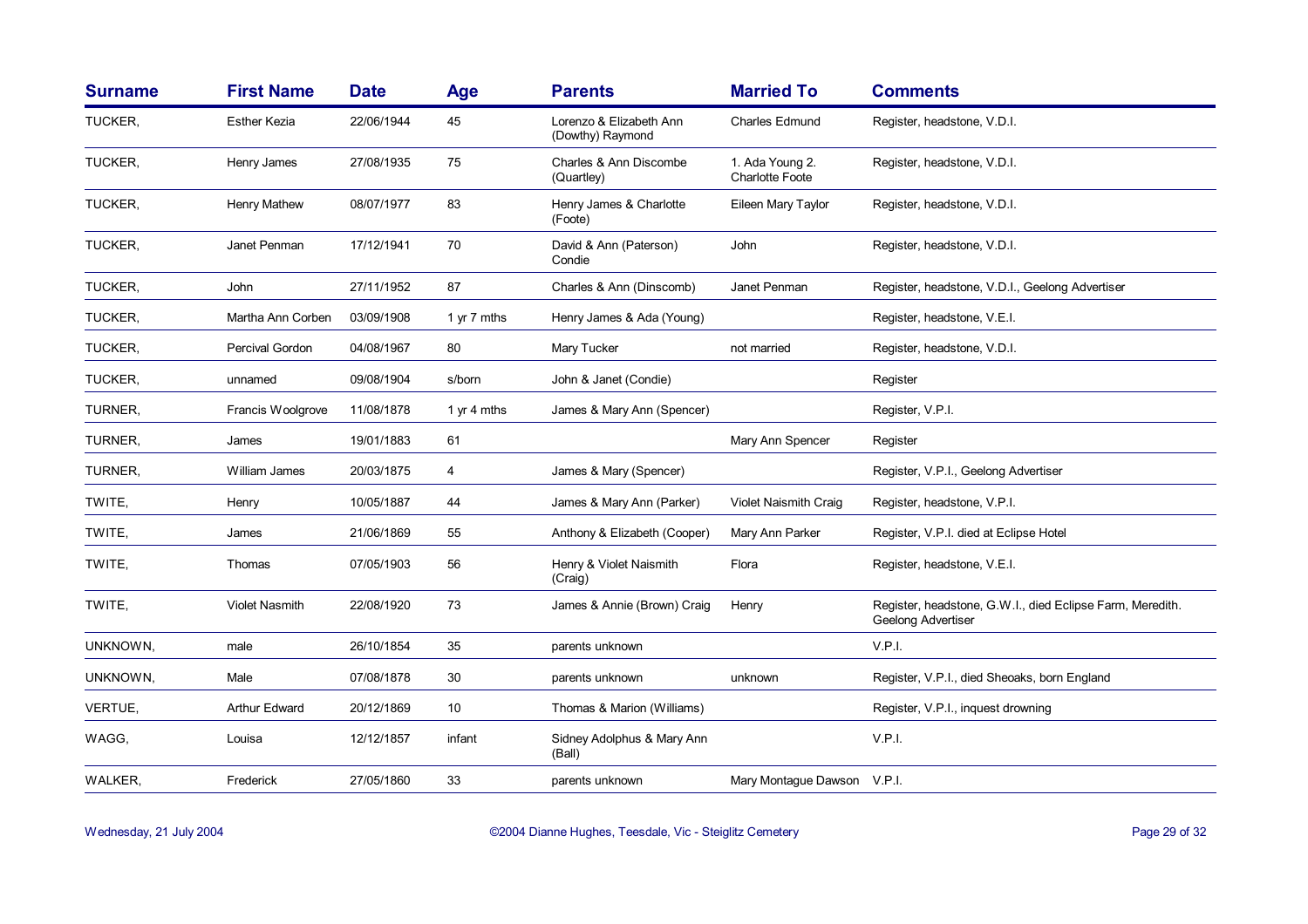| <b>Surname</b>                                                                     | <b>First Name</b>      | <b>Date</b> | <b>Age</b>  | <b>Parents</b>                           | <b>Married To</b>    | <b>Comments</b>                                           |
|------------------------------------------------------------------------------------|------------------------|-------------|-------------|------------------------------------------|----------------------|-----------------------------------------------------------|
| WALKER,                                                                            | John                   | 23/04/1862  | 6           | Frederick & Mary Monogue<br>(Dawson)     |                      | V.P.I., mother was formerly Walker.                       |
| WALKER,                                                                            | Thomas                 | 03/07/1857  | 13 days     | Samuel & Mary (Goiron)                   |                      | V.P.I.                                                    |
| WALLACE,                                                                           | Henry Guildford        | 08/07/1894  | 10          | William & Ellen (Tyzzer)                 |                      | V.F.I., born Creswick                                     |
| WALTERS,                                                                           | James                  | 12/12/1897  | 75          | parents unknown                          | Margaret Plunkett    | Register, V.F.I., Steiglitz Miner 18/12/1897              |
| WALTERS,                                                                           | Margaret               | 25/07/1911  | 78          | Carey & Hannah (Dunford)<br>Plunkett     | James                | Register, V.E.I.                                          |
| WALTON,                                                                            | Henry                  | 23/12/1893  | 25          | Henry & Mary (Severs)                    | not married          | Register, V.F.I.                                          |
| WARD,                                                                              | Lydia Pawley           | 20/02/1867  | 3           | Edwin & Emily (Smith)                    |                      | Register, V.P.I.                                          |
| WARDLAW,                                                                           | Andrew                 | 17/03/1954  | 87          | John & Mary Ann (Tooley)                 | Louisa Alice Sanders | Register, headstone, V.D.I., Geelong Advertiser           |
| WARDLAW,                                                                           | Louisa Alice           | 06/12/1944  | 76          | James & Ann (Leaker)<br>Saunders         | Andrew               | Register, headstone, V.D.I.                               |
| WATSON,                                                                            | Alice                  | 18/01/1891  | 58          | Phillip & Rebecca (Boreland)<br>Thornton | William John         | Register, headstone, V.F.I.                               |
| WATSON,                                                                            | Sarah Jane             | 05/05/1872  | 10 days     | William John & Alice<br>(Thornton)       |                      | Register, headstone, V.P.I.                               |
| WATSON,                                                                            | William John           | 11/04/1894  | 61          | parents unknown                          | Alice Thornton       | Headstone, inquest died as the result of a coach accident |
| WATT,                                                                              | Matthew                | 05/06/1858  | 10 mths     | James & Margaret (Gibb)                  |                      | V.P.I.                                                    |
| WEARRY,                                                                            | George                 | 19/05/1870  | 35          | George & Elizabeth                       | Mary Ann Hoskings    | Register, V.P.I., appears in Cemetery Register as HEANEY  |
| <b>WEBSTER,</b>                                                                    | Mary Elizabeth         | 14/05/1879  | 6           | Thomas & Elizabeth (Johnson)             |                      | Register, V.P.I., Geelong Advertiser                      |
| WEBSTER,                                                                           | Thomas                 | 14/05/1879  | 3           | Thomas & Elizabeth (Johnson)             |                      | Register, V.P.I., Geelong Advertiser                      |
| WEIR,                                                                              | Archibald              | 24/01/1882  | 72          | Neil & Margaret (Brown)                  | Lilias Lamont        | Register, headstone, V.P.I.                               |
| WEIR,                                                                              | Donald Lamont          | 20/10/1859  | 1 yr 2 mths | Archibald & Lilias (Lamont)              |                      | V.P.I.                                                    |
| WEIR,                                                                              | Lilias                 | 11/10/1890  | 63          | David & Barbara (White)<br>Lamont        | Archibald            | Register, headstone, V.F.I.                               |
| WEIR,                                                                              | Neil                   | 05/12/1879  | 28          | Daniel & Agnes (Ralston)                 | Ellen Stagg          | Register, headstone, V.P.I. Geelong Advertiser            |
| <b>WESTERBECK,</b>                                                                 | <b>Erick Aldolphus</b> | 04/09/1879  |             | John & Selina (Birt)                     |                      | Register, V.P.I.                                          |
| ©2004 Dianne Hughes, Teesdale, Vic - Steiglitz Cemetery<br>Wednesday, 21 July 2004 |                        |             |             |                                          |                      | Page 30 of 32                                             |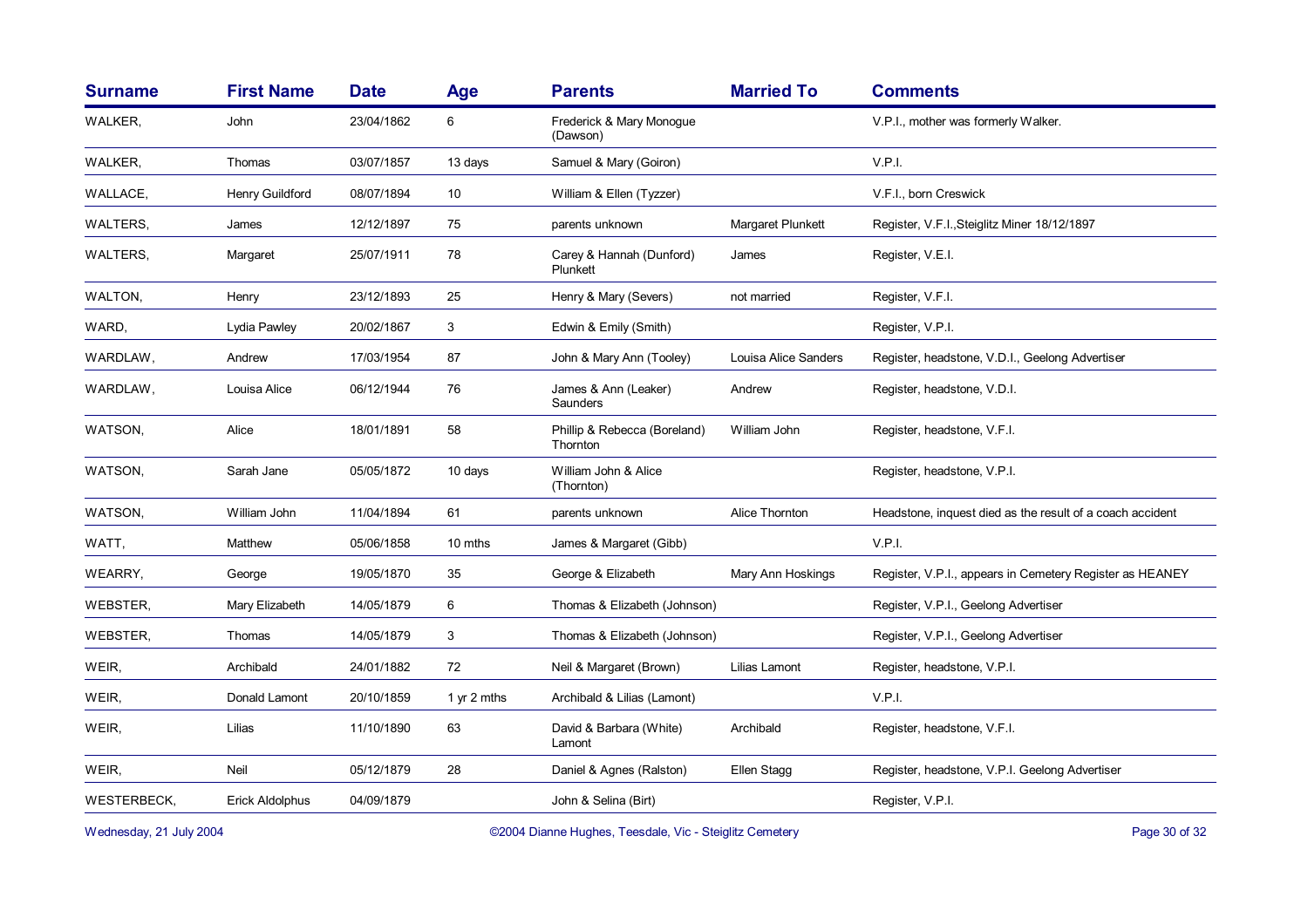| <b>Surname</b>      | <b>First Name</b>         | <b>Date</b> | <b>Age</b>     | <b>Parents</b>                       | <b>Married To</b>   | <b>Comments</b>                       |
|---------------------|---------------------------|-------------|----------------|--------------------------------------|---------------------|---------------------------------------|
| WESTERBECK,         | John                      | 16/03/1875  | 1 yr 2 mths    | John & Selina (Birt)                 |                     | Register, V.P.I.                      |
| WESTERBECK,         | Joseph Henry              | 28/03/1877  | 10 mths        | John & Selina (Birt)                 |                     | Register, V.P.I.                      |
| <b>WESTERGREEN,</b> | Henry                     | 04/07/1871  | 1 day          | Frethiop & Sarah (Brittain)          |                     | Register, V.P.I.                      |
| WESTERN             | Mary                      | 16/07/1858  | 1 year         | James & Mary Briggs                  | James               | V.P.I.                                |
| WESTERN,            | James                     | 17/10/1882  | 55             | John & Mary (Donnington)             | Mary Briggs         | Register, V.P.I.                      |
| WHINRAY,            | Elizabeth                 | 11/09/1873  | 66             | Christopher & Mary (Windle)<br>Leach | John Jackson        | Register, headstone, V.P.I.           |
| WHINRAY,            | Ellen                     | 25/01/1872  | 1 yr 4 mth     | Jeremiah & Sarah (Twite)             |                     | Register, V.P.I., died Ballark        |
| WHINRAY,            | John                      | 15/10/1873  | $\mathbf{1}$   | Jeremiah & Sarah (Twite)             |                     | Register, V.P.I.                      |
| WHINRAY,            | John Jackson              | 01/04/1882  | 70             | parents unknown                      | Elizabeth Leach     | Register, V.P.I.                      |
| WHITBREAD,          | <b>Alfred Ernest</b>      | 27/04/1870  | $\overline{2}$ | Valentine & Hannah Mary<br>(Searson) |                     | Register, V.P.I.                      |
| WHITBREAD,          | Mary Ann Julia            | 04/10/1866  | $\overline{2}$ | Valentine & Hannah Mary<br>(Searson) |                     | Register, V.P.I.                      |
| WHITBREAD,          | <b>Valentine Octavius</b> | 01/02/1874  | 43             | William & Mary Ann                   | Hannah Mary Searson | Register, V.P.I., born London England |
| WHITE,              | John                      | 06/05/1858  | 40             | parents unknown                      |                     | V.P.I.                                |
| WHOLAH,             | Alice                     | 22/01/1898  | 32             | Michael & Mary (Hogan)<br>Adams      | William             | V.F.I., Steiglitz Miner 29/1/1898     |
| WHORLOW,            | William                   | 05/02/1862  | 1 yr 7 mths    | George & Charlotte (Ward)            |                     | V.P.I.                                |
| WIDDUP,             | <b>Betty</b>              | 26/04/1857  | 1 yr 3 mths    | Matthew & Ellen (Mills)              |                     | V.P.I.                                |
| WILKINSON,          | Henry Albert              | 20/03/1863  | 5 mths         | Thomas & Elizabeth<br>(Hutchins)     |                     | V.P.I.                                |
| WILLIAMS,           | Phillip                   | 19/07/1886  | 54             | Philip & Harriet (Smith)             | Susan Oliver        | Register, V.P.I., died Anakie         |
| WILLMOTT,           | Susan                     | 05/05/1876  | 6              | John & Deborah (Elliot)              |                     | Register, V.P.I., died Berembroke     |
| WILSON,             | William                   | 19/08/1857  | 5 mths         | David & Elizabeth (Shotten)          |                     | V.P.I.                                |
| WISEMAN,            | James Joseph              | 19/01/1874  | 13             | Benjamin & Margaret (Lamb)           |                     | Register, V.P.I., died Ballarat East  |

Wednesday, 21 July 2004 **Dianne Hughes, Teesdale, Vic - Steiglitz Cemetery** Page 31 of 32